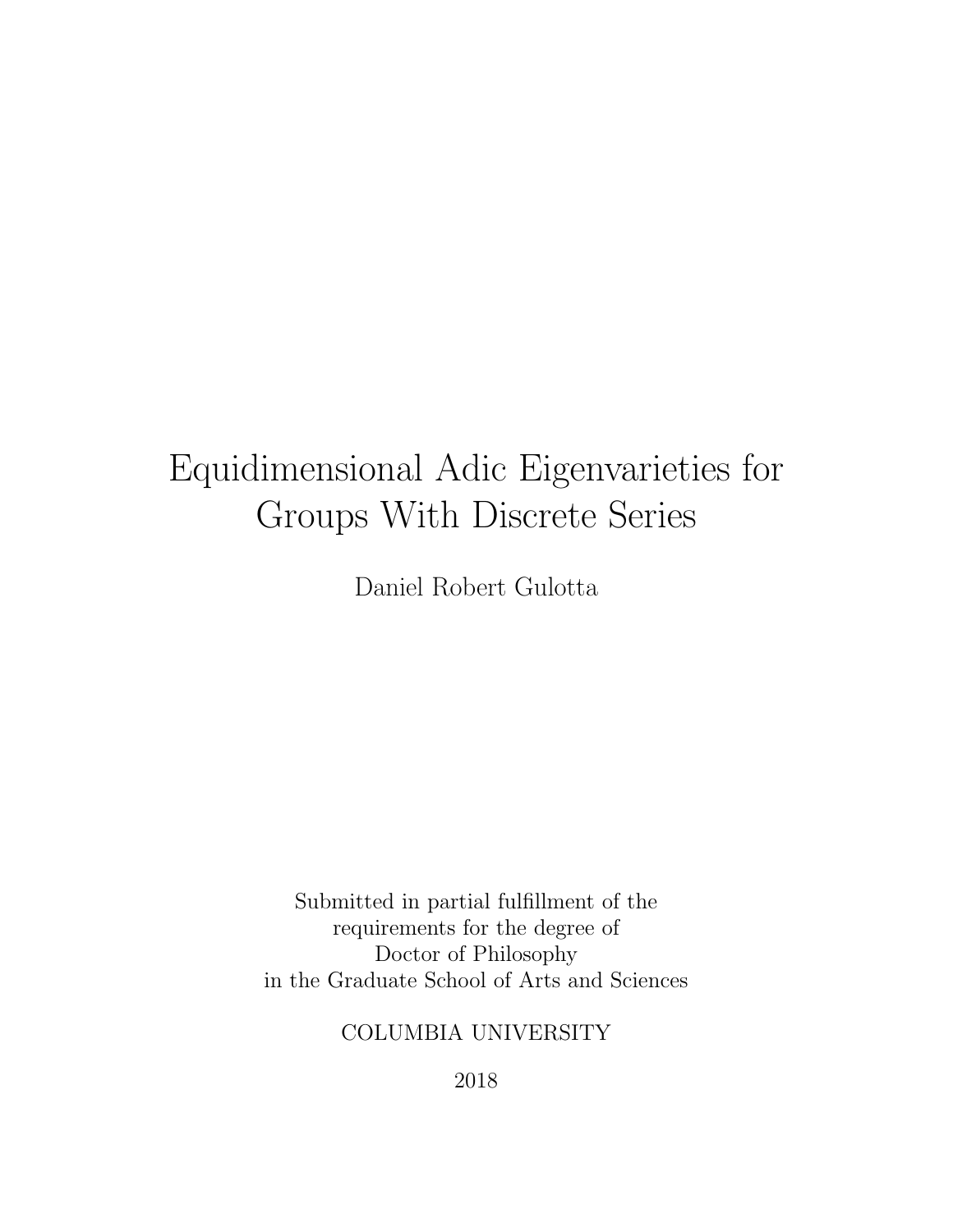c 2018 Daniel Robert Gulotta All rights reserved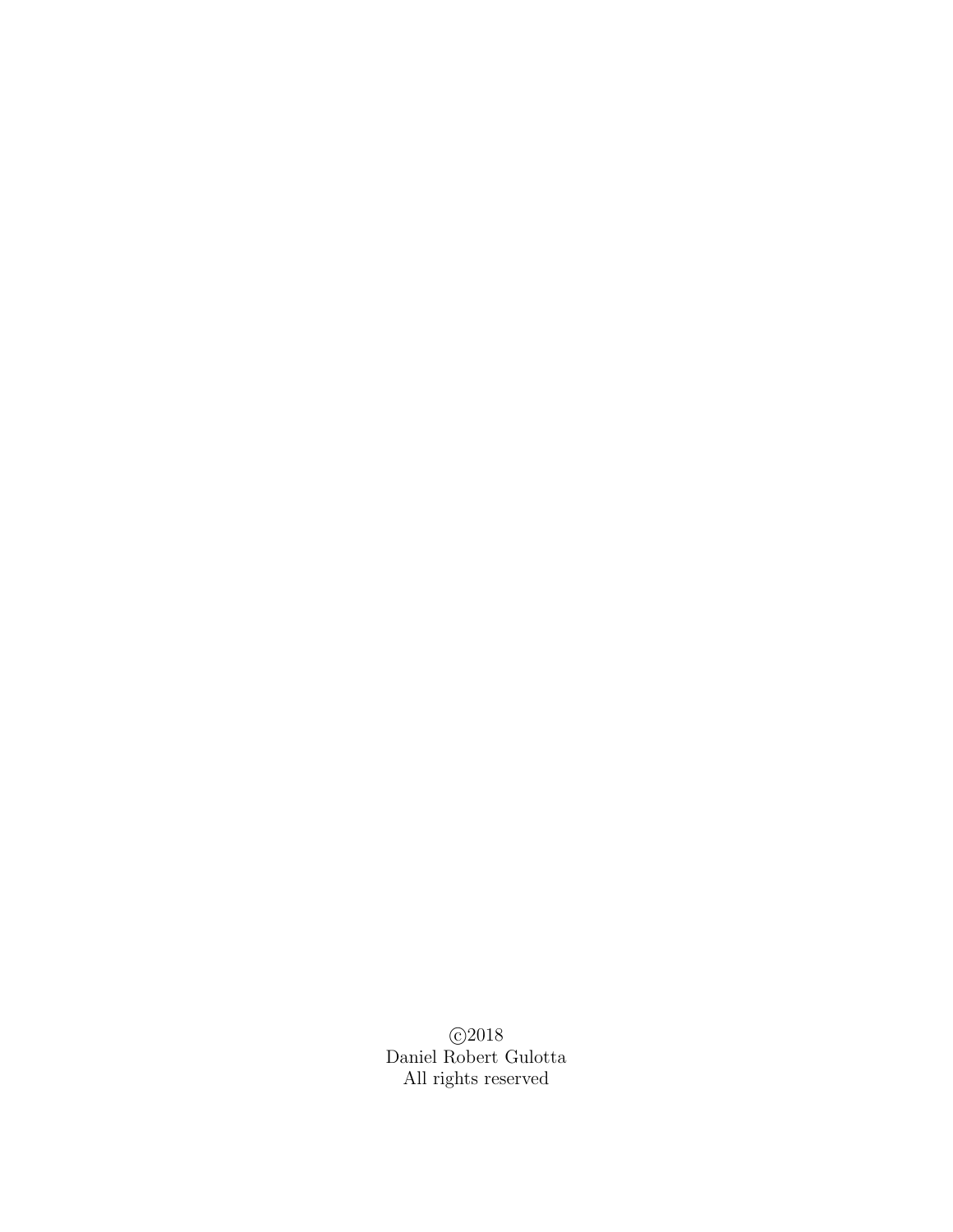#### ABSTRACT

Equidimensional Adic Eigenvarieties for Groups with Discrete Series Daniel Robert Gulotta

We extend Urban's construction of eigenvarieties for reductive groups  $G$  such that  $G(\mathbb{R})$  has discrete series to include characteristic p points at the boundary of weight space. In order to perform this construction, we define a notion of "locally analytic" functions and distributions on a locally  $\mathbb{Q}_p$ -analytic manifold taking values in a complete Tate  $\mathbb{Z}_p$ -algebra in which p is not necessarily invertible. Our definition agrees with the definition of locally analytic distributions on p-adic Lie groups given by Johansson and Newton.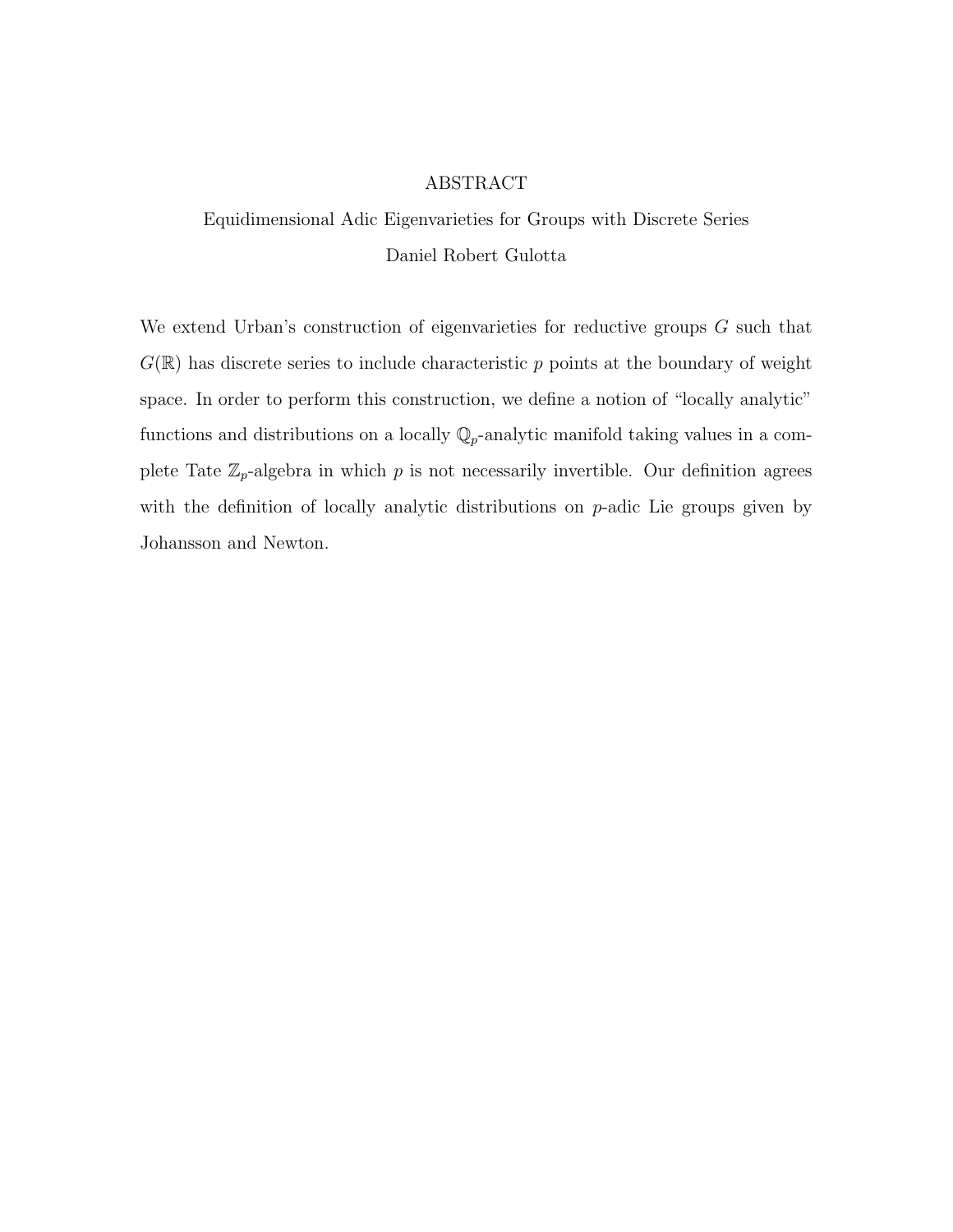### **CONTENTS**

| Acknowledgments |                                                                      |                                                            |                 |
|-----------------|----------------------------------------------------------------------|------------------------------------------------------------|-----------------|
| 1.              | Introduction                                                         |                                                            |                 |
| 2.              | Modules over complete Tate rings                                     |                                                            | $\overline{4}$  |
|                 | 2.1.                                                                 | Definitions                                                | $\overline{4}$  |
|                 | 2.2.                                                                 | Spectral theory                                            | $\overline{5}$  |
|                 | 2.3.                                                                 | <b>Norms</b>                                               | $6\phantom{.}6$ |
| 3.              | Locally analytic functions and distributions                         |                                                            | $\overline{7}$  |
|                 | 3.1.                                                                 | Preliminaries                                              | $\overline{7}$  |
|                 | 3.2.                                                                 | Definitions                                                | 9               |
|                 | 3.3.                                                                 | Properties of locally analytic functions and distributions | 12              |
|                 | 3.4.                                                                 | Gluing                                                     | 17              |
|                 | 3.5.                                                                 | Geometric interpretation of distributions                  | 18              |
| 4.              | Overconvergent cohomology                                            |                                                            | 19              |
|                 | 4.1.                                                                 | Locally symmetric spaces                                   | 19              |
|                 | 4.2.                                                                 | Hecke action                                               | 21              |
|                 | 4.3.                                                                 | Topological properties of Hecke operators                  | 23              |
|                 | 4.4.                                                                 | Characteristic power series                                | 24              |
| 5.              | Eisenstein and cuspidal contributions to characteristic power series |                                                            | 25              |
|                 | 5.1.                                                                 | Preliminaries                                              | 25              |
|                 | 5.2.                                                                 | Cohomology of the Borel-Serre boundary                     | 27              |
|                 | 5.3.                                                                 | Hecke action                                               | 29              |
|                 | 5.4.                                                                 | Image of the map $R\pi_*\iota^*$                           | 30              |
|                 | 5.5.                                                                 | The complex $C_{G, K^p, \lambda, \text{cusp}}^{\bullet}$   | 34              |
| 6.              |                                                                      | Theory of determinants                                     | 35              |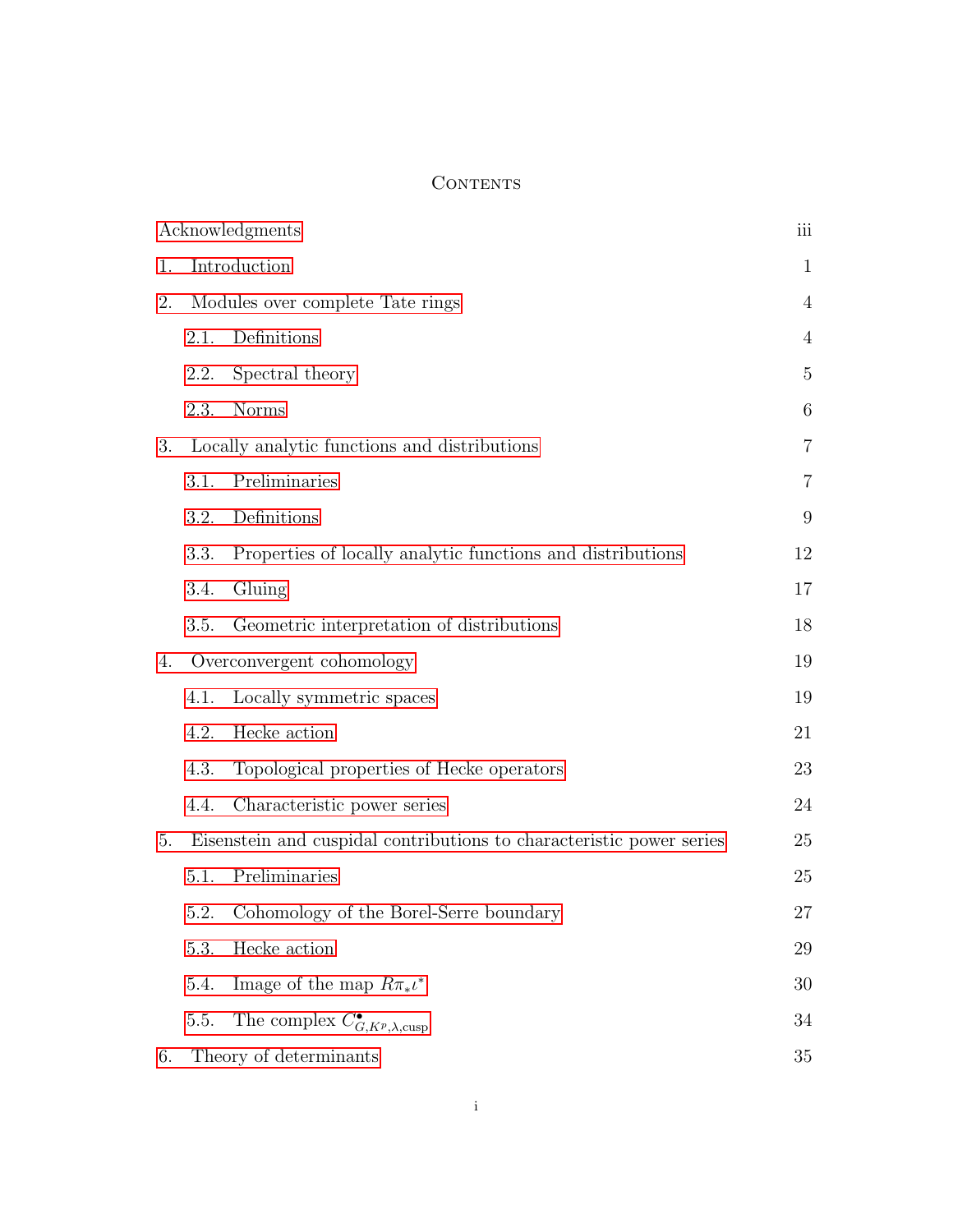|            | 7. Construction of the eigenvariety |                                       | 38 |
|------------|-------------------------------------|---------------------------------------|----|
|            |                                     | 7.1. Weight space and Fredholm series | 38 |
|            |                                     | 7.2. Pieces of the eigenvariety       | 39 |
|            |                                     | $7.3.$ Gluing                         |    |
| References |                                     |                                       |    |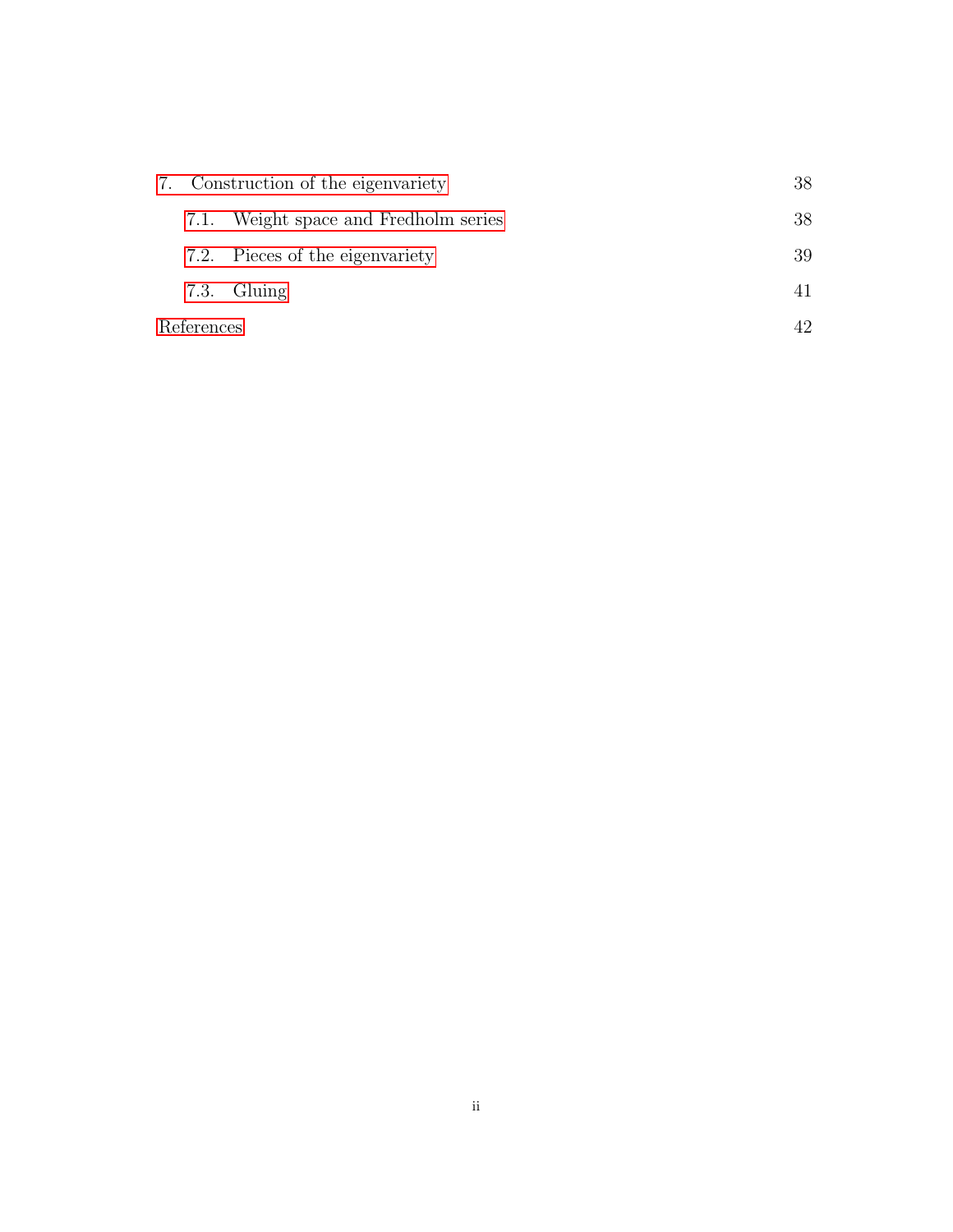#### <span id="page-5-0"></span>Acknowledgments

I would like to thank my advisor, Eric Urban, for suggesting my thesis problem and for many helpful discussions. David Hansen and Shrenik Shah also patiently answered many of my questions. I benefited from interactions with many other Columbia faculty members, including Ali Altug, Johan de Jong, Dorian Goldfeld, Michael Harris, Daniel Litt, Chao Li, Wei Zhang, and Yihang Zhu.

My fellow graduate students taught me a lot and made my time at Columbia more enjoyable. I would like to thank Pak-Hin Lee for many adventures, and Rahul Krishna and Vivek Pal for guidance during my early years as a graduate student. I found the learning seminars at Columbia very helpful; I thank the above mentioned students as well as Karol Koziol, Shizhang Li, Qixiao Ma, Sam Mundy, and Remy van Dobben de Bruyn for their contributions to these seminars. I also enjoyed hanging out with Cameron Bruggeman, Jordan Keller, Joe Kramer-Miller, Paul Lewis, Feiqi Jiang, Sebastien Picard, and Mike Wong.

I would like to thank my friends Yaim Cooper and Ruozhou Jia, the MIT Mystery Hunt, and New York's art museums for giving me occasional breaks from my studies.

The University of Chicago Young Scholars Program and Canada/USA Mathcamp provided me with early opportunities to think deeply about mathematics. Mathcamp also played a large part in my decision to switch from physics to number theory. As a physics grad student, I had struggled to find enthusiasm for the sorts of questions that other string theorists were studying. Visiting Mathcamp in 2010 and remembering the many hours I had spent pondering topics like ring theory and topology convinced me that mathematics was where I really belonged.

I would like to thank my physics PhD advisor, Christopher Herzog, for his understanding and support when I decided that I wanted to switch fields.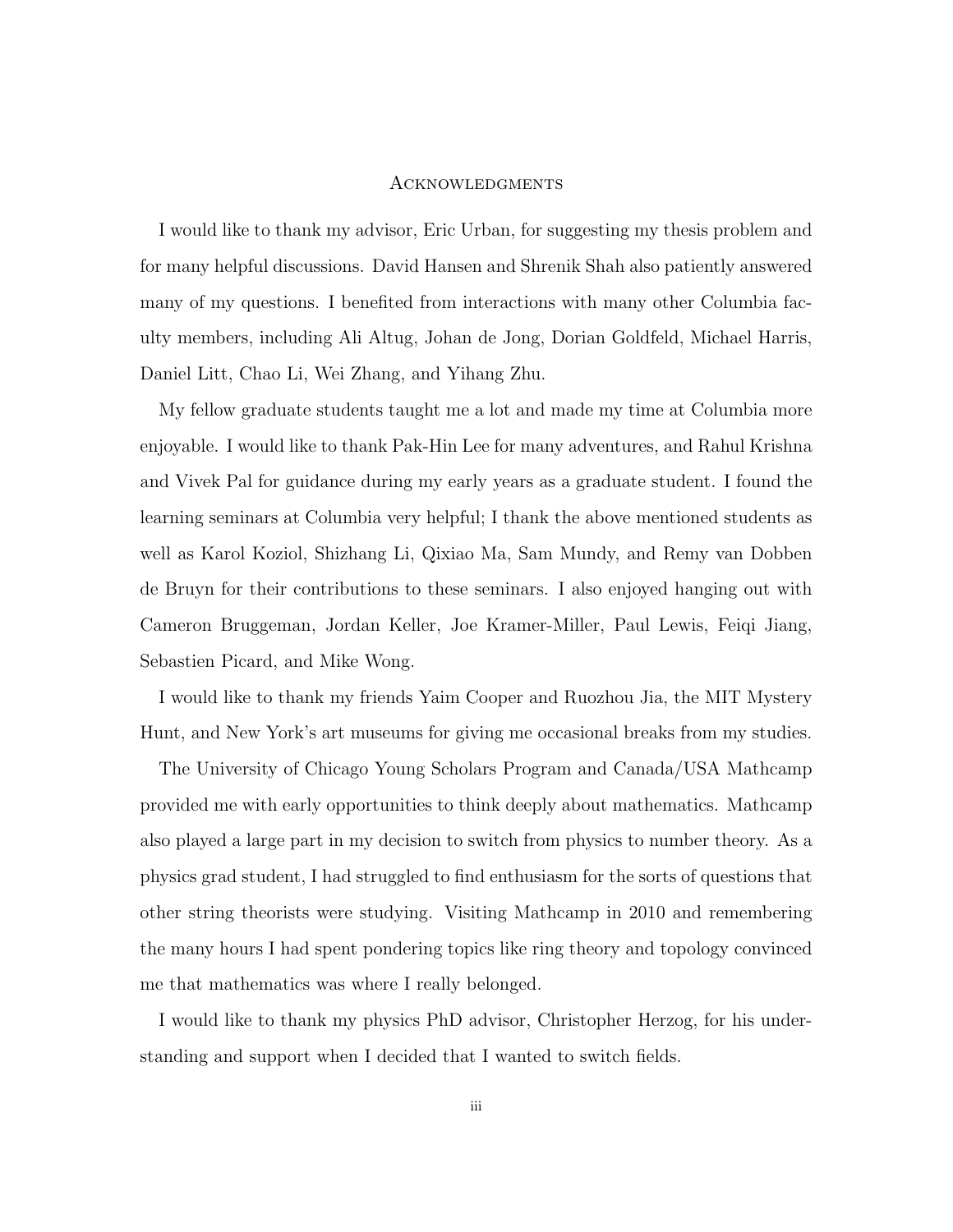I would like to thank Kiran Kedlaya and Shou-Wu Zhang for their guidance when I was an undergraduate and physics PhD student, respectively.

I enjoyed my time at the Arizona Winter School, and in particular I would like to thank Ana Caraiani and Christian Johansson for organizing a project on infinite level Shimura varieties.

Last, but certainly not least, I would like to thank my parents. They have always been extremely supportive of me; it is hard to imagine where I would be without their support and guidance.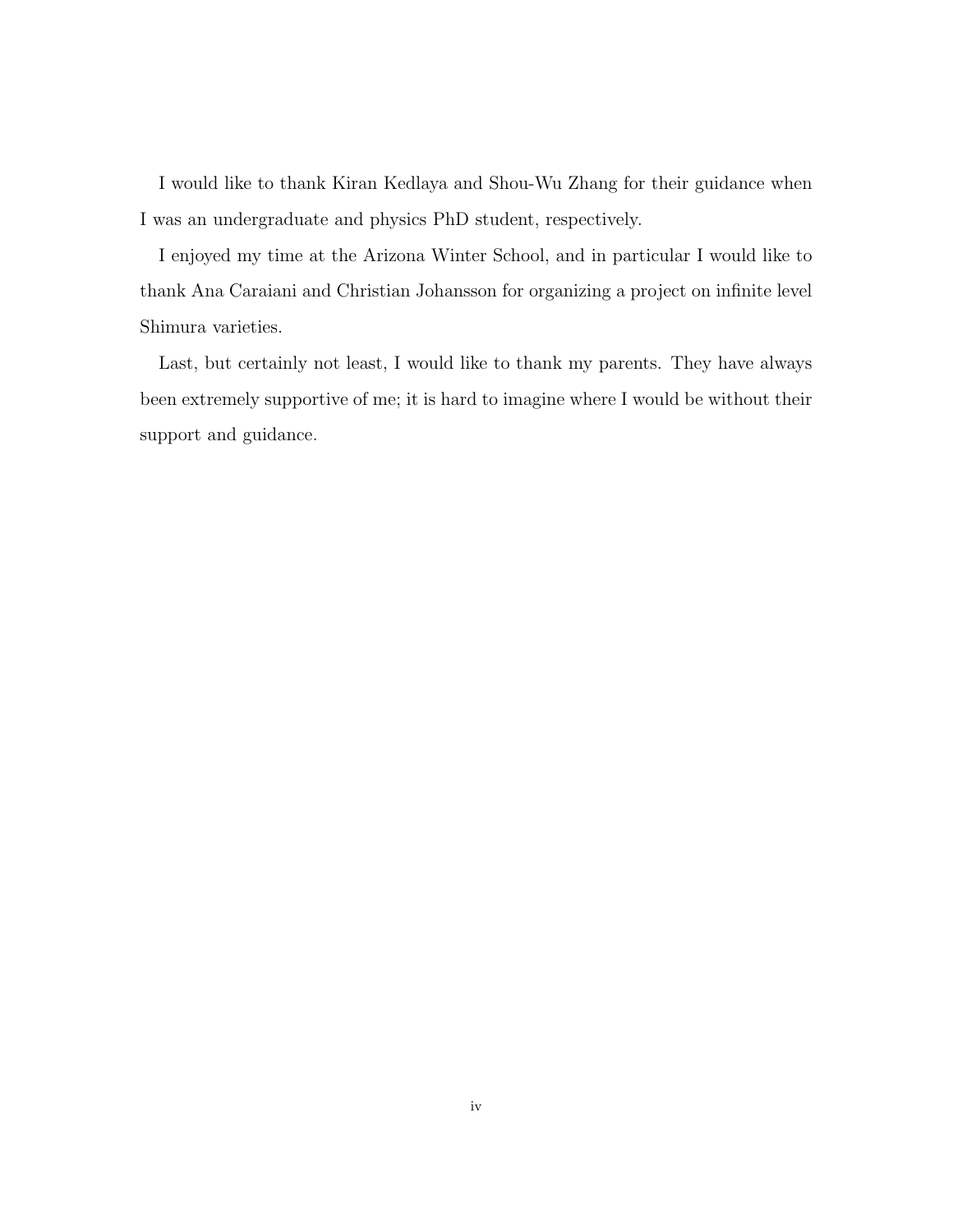#### 1. Introduction

<span id="page-7-0"></span>The study of p-adic families of automorphic forms began with the work of Hida [\[Hid86](#page-49-0)[,Hid88,](#page-49-1)[Hid94\]](#page-49-2). Coleman and Mazur [\[CM98,](#page-48-1)[Col96,](#page-48-2)[Col97\]](#page-48-3) introduced the eigencurve, which parameterizes overconvergent p-adic modular forms of finite slope. Coleman and Mazur used a geometric definition of  $p$ -adic modular forms, based on the original definition of Katz  $[Kat73]$ . It is also possible to define p-adic automorphic forms using a cohomological approach. Several constructions of eigenvarieties are based on overconvergent cohomology, introduced by Stevens [\[Ste94\]](#page-49-4) and later generalized by Ash-Stevens [\[AS08\]](#page-48-4). These include the constructions of Urban [\[Urb11\]](#page-49-5) and Hansen [\[Han15\]](#page-49-6). Emerton [\[Eme06b\]](#page-49-7) has also constructed eigenvarieties using a somewhat different cohomological approach.

The eigenvarieties mentioned above are all rigid analytic spaces, so they parameterize forms that have coefficients in  $\mathbb{Q}_p$ -algebras. Recently, there has been interest in studying forms with coefficients in characteristic  $p$ . Liu, Wan, and Xiao [\[LWX17\]](#page-49-8) constructed  $\mathbb{Z}_p[\![\mathbb{Z}_p^\times]\!]$ -modules of automorphic forms for definite quaternion algebras. By taking quotients of this module, one can obtain both traditional p-adic automorphic forms and forms with coefficients in  $\mathbb{F}_p[\![\mathbb{Z}_p^\times]\!]$  whose existence had been conjectured by Coleman. Using these modules, Liu, Wan, and Xiao proved certain cases of a conjecture of Coleman-Mazur and Buzzard-Kilford [\[BK05\]](#page-48-5) concerning the eigenvalues of the  $U_p$  operator near the boundary of the weight space. Andreatta, Iovita, and Pilloni [\[AIP\]](#page-48-6) constructed an eigencurve that included characteristic p points by extending Katz's definition of p-adic modular forms.

In this paper, we will show how Urban's eigenvarieties can be extended to include the characteristic p points at the boundary of weight space.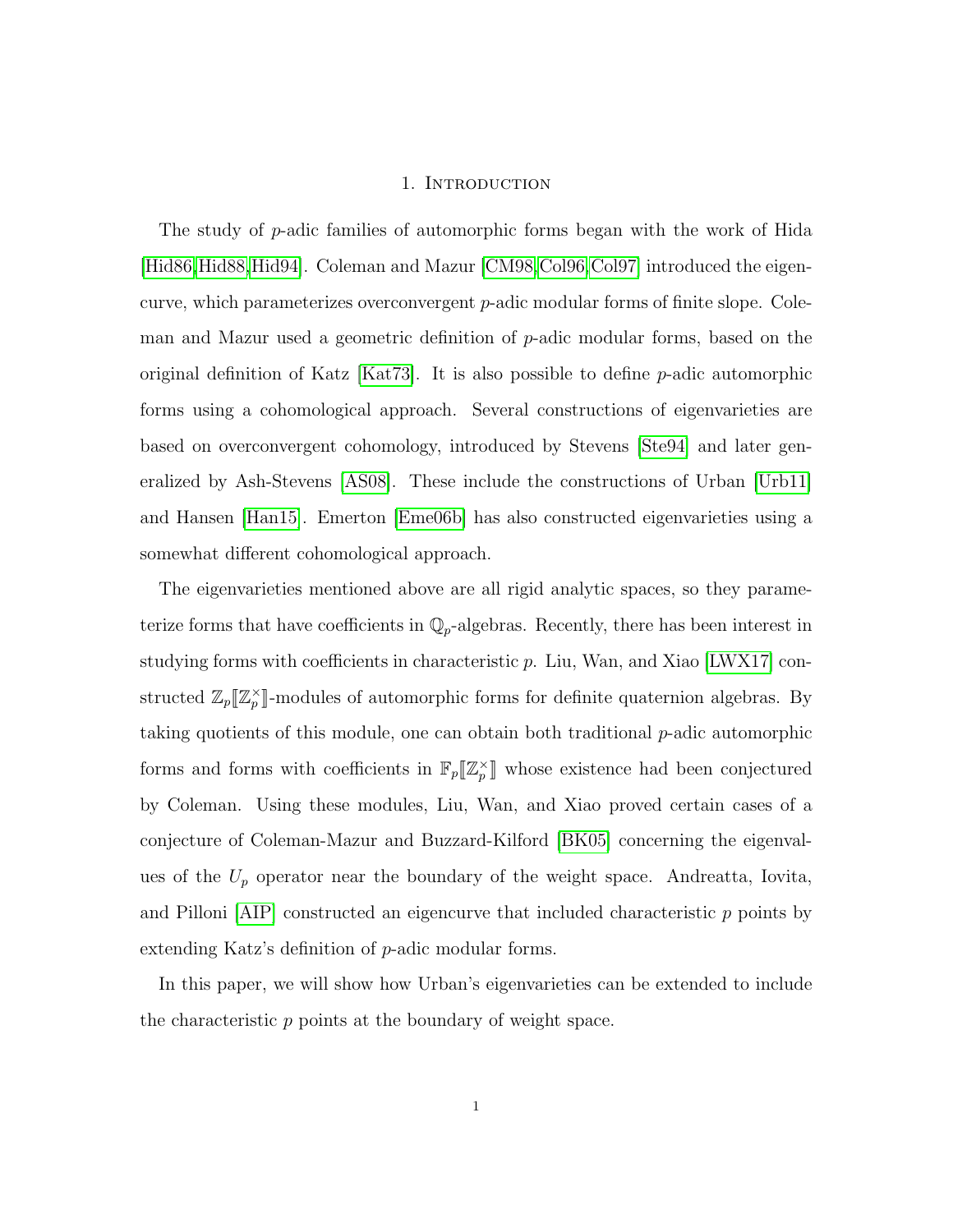In order to explain our results in more detail, we will first describe the basic idea of overconvergent cohomology. Let G be a reductive algebraic group over  $\mathbb Q$  such that  $G(\mathbb{Q}_p)$  is quasisplit. Let A be the adeles over  $\mathbb{Q}$ , let  $\mathbb{A}_f^p$  $\frac{p}{f}$  be the finite adeles away from p, let  $G_{\infty}^+$  be the identity component of  $G(\mathbb{R})$ , and let  $Z_G$  be the center of G. Let  $T_0$ be a maximal compact torus of  $G(\mathbb{Q}_p)$ , and let  $N_0^-$  be an open compact subgroup of a maximal unipotent subgroup of  $G(\mathbb{Q}_p)$ . We may consider the space

$$
\mathcal{X}:=G(\mathbb{A})/K^pG^+_{\infty}
$$

as a locally  $\mathbb{Q}_p$ -analytic manifold. Let F be a finite extension of  $\mathbb{Q}_p$ , and let  $\lambda$ :  $T_0 \to F^{\times}$  be a continuous homomorphism. Let  $\mathcal{D}_{c,\lambda}$  be the space of compactly supported F-valued locally analytic distributions on  $X$ , modulo the relations that right translation by  $N_0^-$  acts as the identity, right translation by  $T_0$  acts by  $\lambda$ , and translation by  $Z_G(\mathbb{Q})$  acts by the identity. One may think of the cohomology groups  $H^{i}(G^{\rm ad}(\mathbb{Q}), \mathcal{D}_{c,\lambda})$  as spaces of p-adic automorphic forms. One can also study families of p-adic automorphic forms by replacing F with an affinoid  $\mathbb{Q}_p$ -algebra A.

There is no need to limit ourselves to  $\mathbb{Q}_p$ -algebras, however. The only real constraint on A is that we must be able to define reasonable notions of locally analytic A-valued functions and distributions on X. We will give such a definition when A is a complete Tate  $\mathbb{Z}_p$ -algebra.

To see what the definition should be, we recall a fact from p-adic functional analysis: a function  $f : \mathbb{Z}_p \to \mathbb{Q}_p$  is locally analytic if and only if it is of the form  $f(z) =$  $\sum_{n=0}^{\infty} a_n \binom{z}{n}$  $_n^z$ , where  $a_n \in A$  and  $|a_n|_p$  go to zero exponentially as  $n \to \infty$ . We will therefore define the space  $\mathcal{A}(\mathbb{Z}_p, A)$  of "locally analytic" functions  $\mathbb{Z}_p \to A$  to be the set of functions of the form  $\sum_{n=0}^{\infty} a_n \binom{z}{n}$  $\binom{z}{n}$ , where  $a_n \in A$  and  $a_n$  to to zero exponentially (i. e.  $\alpha^{-n}a_n$  goes to zero for some topologically nilpotent unit  $\alpha$ ) as  $n \to \infty$ . If p is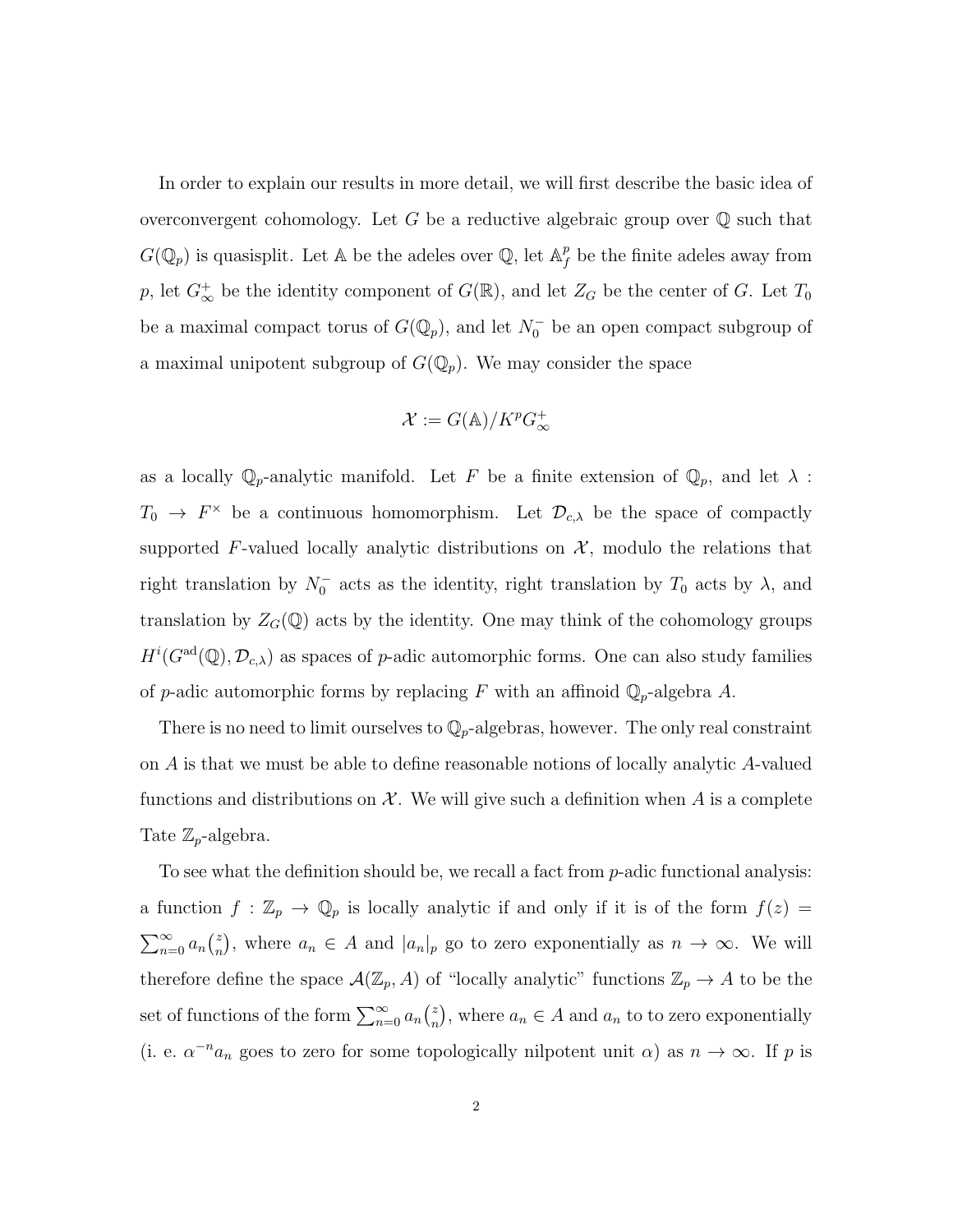invertible in A, then this definition is known to coincide with the usual one. We will make a similar definition for locally analytic functions  $\mathbb{Z}_p^k \to A$ , and then extend the definition to locally  $\mathbb{Q}_p$ -analytic manifolds by gluing.

If X is a locally  $\mathbb{Q}_p$ -analytic manifold, then we will define modules  $\mathcal{A}(X, A)$ ,  $\mathcal{D}(X, A), \mathcal{A}_c(X, A), \mathcal{D}_c(X, A)$  of locally analytic functions, distributions, compactly supported functions, and compactly supported distributions, respectively.

**Theorem 1.1.** The modules  $\mathcal{A}(X, A)$ ,  $\mathcal{D}(X, A)$ ,  $\mathcal{A}_c(X, A)$ , and  $\mathcal{D}_c(X, A)$  satisfy the following properties:

- $(1)$   $\mathcal{A}(X, A)$  is ring.
- (2) If  $g: X \to Y$  is a locally analytic map, then composition with g induces homomorphisms  $\mathcal{A}(Y, A) \to \mathcal{A}(X, A)$  and  $\mathcal{D}(X, A) \to \mathcal{D}(Y, A)$ .
- (3) The functors  $U \mapsto \mathcal{A}(U, A)$  and  $U \mapsto \mathcal{D}_c(U, A)$  are sheaves on X.
- (4) If X has the structure of a finitely generated  $\mathbb{Z}_p$ -module, then any continuous group homomorphism  $X \to A^{\times}$  is in  $\mathcal{A}(X,A)$ .

In Urb11, Urban constructed eigenvarieties for reductive groups G such that  $G(\mathbb{R})$ has discrete series. We will show how to use the locally analytic distribution modules mentioned above to extend Urban's construction to include characteristic p points.

**Theorem 1.2.** The reduced eigenvariety constructed in [\[Urb11\]](#page-49-5) extends to an adic space  $\mathcal E$  over the weight space  $\mathcal W = \text{Spa}(\mathbb Z_p[\![T']\!], \mathbb Z_p[\![T']\!])^{\text{an}}$ , where  $T'$  is a quotient of a compact subgroup of a maximal torus in  $G(\mathbb{Q}_p)$ . Furthermore,  $\mathcal E$  is equidimensional and is finite over the spectral variety Z.

We will also correct an error in [\[Urb11\]](#page-49-5). In order to argue that certain character distributions are uniquely defined, Urban assumed that the region of convergence of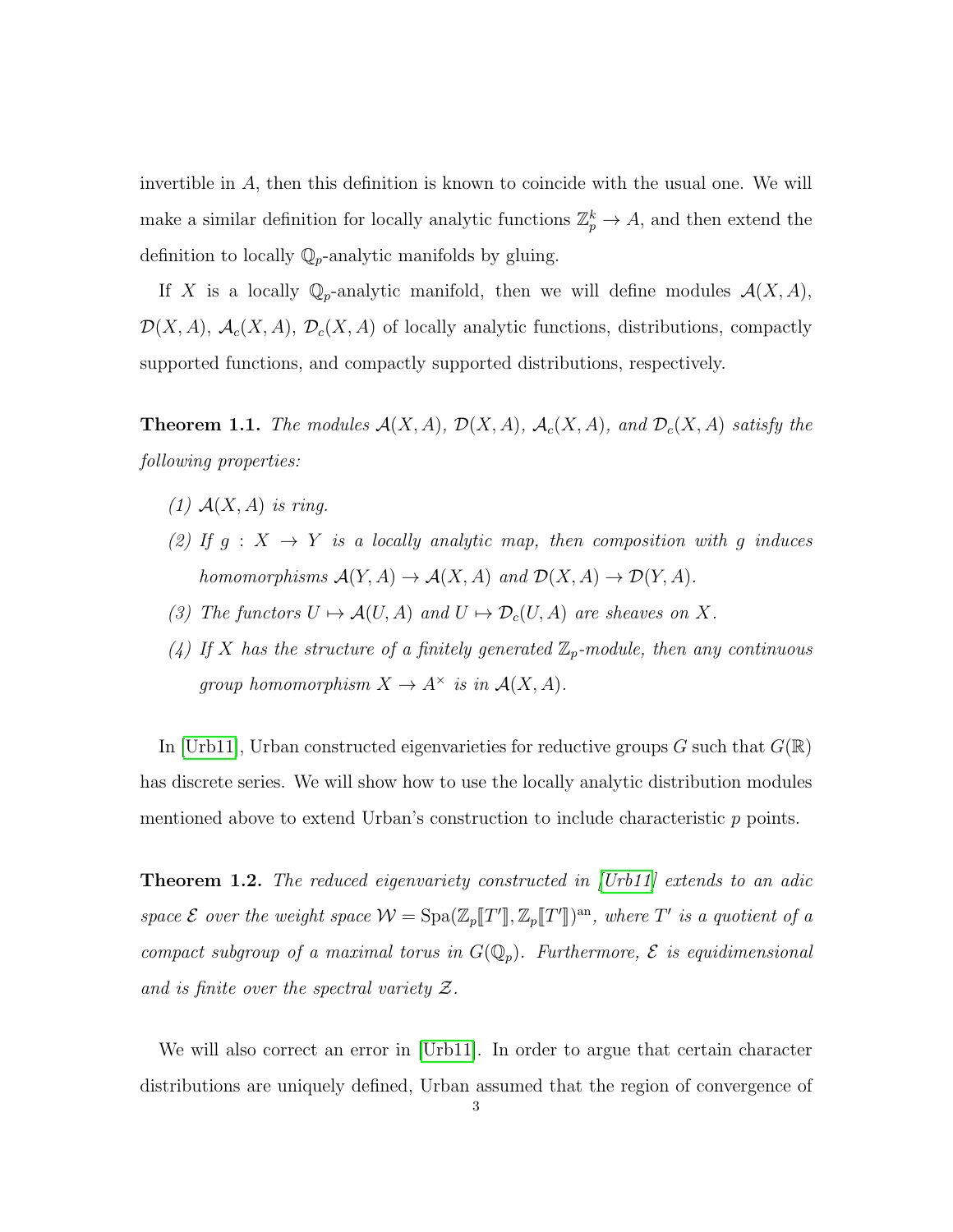an Eisenstein series is (up to translation) a union of Weyl chambers. However, this assumption is not true. We will give a new argument for uniqueness.

As this work was being prepared, I became aware that Christian Johansson and James Newton were independently pursuing similar work. In [\[JN\]](#page-49-9), they adapt Hansen's construction of eigenvarieties to include the boundary of weight space. Their definition of locally analytic distributions on  $\mathbb{Z}_p^k$  is essentially the same as ours. To construct distributions on p-adic Lie groups, they use a particular choice of coordinate charts previously studied by Schneider and Teitelbaum. Our definition of locally analytic distributions therefore generalizes theirs.

#### 2. Modules over complete Tate rings

<span id="page-10-0"></span>We will repeat the basic setup of  $[Buz07, AIP]$  $[Buz07, AIP]$ . Throughout this section, A will denote a complete Tate ring.

#### <span id="page-10-1"></span>2.1. Definitions.

**Definition 2.1.1.** Let X be a quasi-compact topological space, and let M be a topological abelian group. We define  $\mathcal{C}(X, M)$  to be the space of continuous functions  $X \to M$ , with the topology of uniform convergence.

**Definition 2.1.2.** Let S be a set, and let M be a topological abelian group. We define  $c(S, M)$  to be the space of functions  $f : S \to M$  such that for any open neighborhood U of the identity in M, the complement of  $f^{-1}(U)$  is finite. We give  $c(S, M)$  the topology of uniform convergence.

**Definition 2.1.3.** Let M be a topological A-module. We say that M is orthonor*malizable* if it is isomorphic to  $c(S, A)$  for some set S. We say that M is projective if it is a direct summand of an orthonormalizable A-module.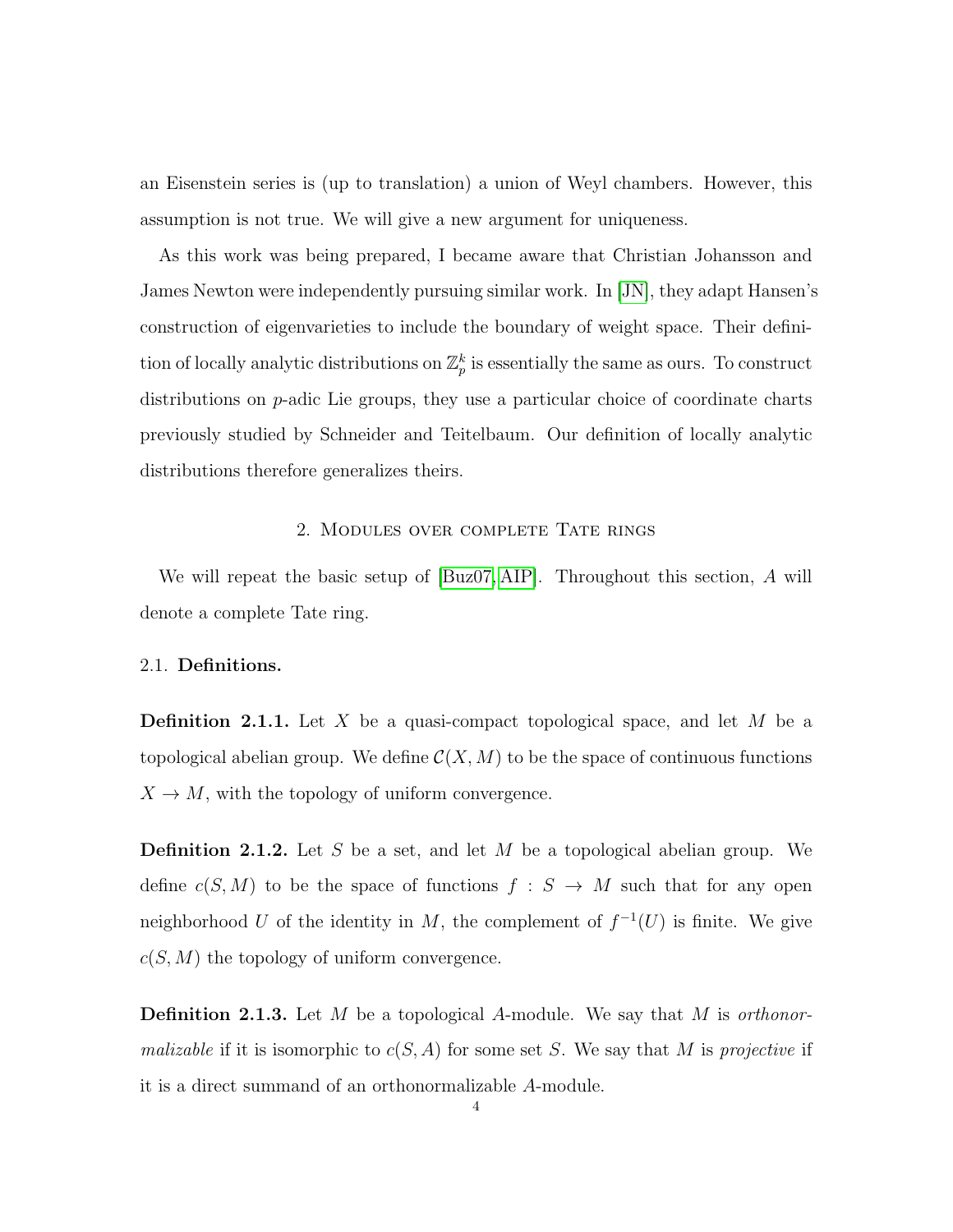**Definition 2.1.4.** Let M be a topological A-module. We say that a set  $B \subset M$  is bounded if for all open neighborhoods U of the identity in M, there exists  $\alpha \in A^{\times}$  so that  $\alpha B \subseteq U$ .

**Definition 2.1.5.** Let M and N be topological A-modules. We define  $\mathcal{L}_b(M, N)$  to be the set of continuous A-module homomorphisms  $M \to N$ , with the topology of convergence on bounded subsets.

**Definition 2.1.6.** Let M and N be topological A-modules. We say that an  $A$ module homomorphism  $M \to N$  has has *finite rank* if its image is a finitely generated A-module. We say that an element of  $\mathcal{L}_b(M, N)$  is *completely continuous* if it is in the closure of the subspace of finite rank elements.

#### <span id="page-11-0"></span>2.2. Spectral theory.

<span id="page-11-1"></span>**Definition 2.2.1.** We define  $A\{\{X\}\}\$ to be the set of power series  $P(X) = \sum_{n=0}^{\infty} a_n X^n$ ,  $a_n \in A$ , such that for any  $\alpha \in A^{\times}$ ,  $\alpha^{-n}a_n \to 0$  as  $n \to \infty$ .

We say that  $P(X) \in A \{\{X\}\}\$ is a Fredholm series if it has leading coefficient 1.

If the adic space  $Spa(A, A^+) \times \mathbb{A}^1$  exists, then  $A \{\{X\}\}\$ is its ring of global sections. Now assume A is Noetherian. If M is a projective A-module and  $u : M \to M$  is completely continuous, then we define the Fredholm series  $P(X) = \det(1 - Xu) \in$  $A\{\{X\}\}\$ as in [\[Buz07,](#page-48-7) [AIP\]](#page-48-6).

As in [\[Urb11\]](#page-49-5), we will need to work with complexes. Let  $M^{\bullet}$  be a bounded complex of projective A-modules. We will say that  $u^{\bullet}: M^{\bullet} \to M^{\bullet}$  is completely continuous if each  $u^i$  is completely continuous. If  $u^{\bullet}$  is completely continuous, then we define

$$
\det(1 - Xu^{\bullet}) := \prod_{i} \det(1 - Xu^{i})^{(-1)^{i}}.
$$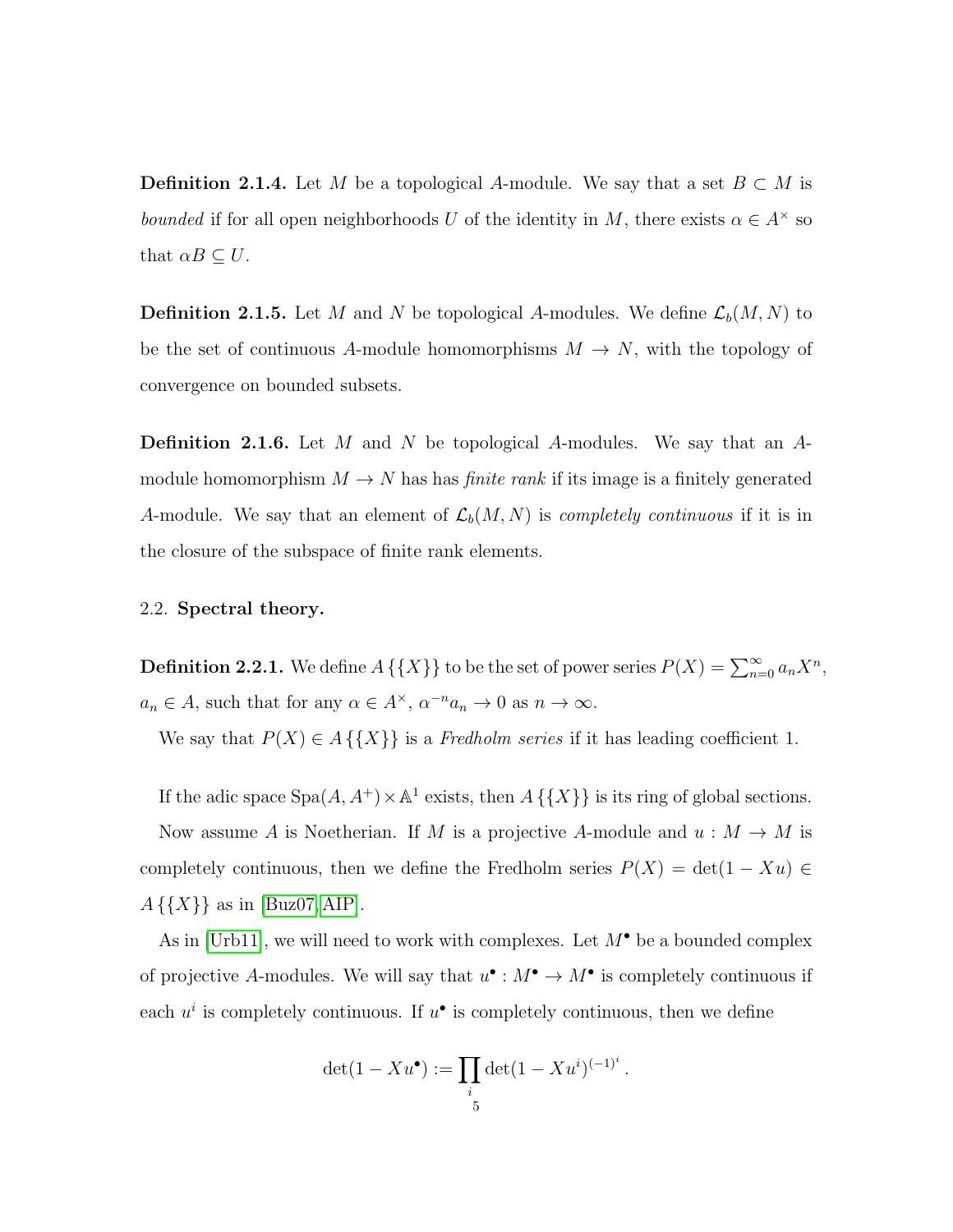**Lemma 2.2.2.** Let  $M^{\bullet}$  be a bounded complex of projective A-modules, and let  $u^{\bullet}, v^{\bullet}$ :  $M^{\bullet} \to M^{\bullet}$  be completely continuous maps that are homotopy equivalent. Then  $\det(1 Xu^{\bullet}$  = det(1 –  $Xv^{\bullet}$ ).

*Proof.* The coefficients of  $\det(1 - Xu^{\bullet})^{-1}$  are the traces of  $u^{\bullet}$  acting on the "supersymmetric powers" of  $M^{\bullet}$ . The kth supersymmetric power of  $M^{\bullet}$  consists of formal products of k elements of  $M^{\bullet}$ , subject to the relation that elements of odd degree anticommute with each other and all other pairs of elements commute. So it suffices to show that  $u^{\bullet}$  and  $v^{\bullet}$  have the same trace. Then we may use the argument of [\[Urb11,](#page-49-5) Lemma 2.2.8].

<span id="page-12-0"></span>2.3. Norms. It is often convenient to work with norms on A and on A-modules.

**Definition 2.3.1.** Let  $\alpha$  be a topologically nilpotent unit of A. We define an  $\alpha$ -*Banach norm* on A to be a continuous map  $|\cdot|: A \to \mathbb{R}^{\geq 0}$  satisfying the following conditions.

- $|a + b| \leq \max(|a|, |b|) \quad \forall a, b \in A$
- $|ab| \le |a||b|$   $\forall a, b \in A$
- $|0| = 0, |1| = 1, |\alpha||\alpha^{-1}| = 1$
- The norm  $|\cdot|$  induces the topology of A.

**Definition 2.3.2.** Let  $\alpha$  be a topologically nilpotent unit of A, let  $|\cdot|$  be an  $\alpha$ -Banach norm on A, and let M be a topological A-module. We define a  $|\cdot|$ -compatible norm on M to be a continuous map  $\|\cdot\| : M \to \mathbb{R}^{\geq 0}$  satisfying the following conditions.

- $\|m + n\| \leq \max(\|m\|, \|n\|) \quad \forall m, n \in M$
- $\|am\| \leq |a|\|m\|$   $\forall a \in A, m \in M$
- $||0|| = 0$

If, in addition,  $\|\cdot\|$  induces the topology of M, we say that  $\|\cdot\|$  is a *Banach norm*.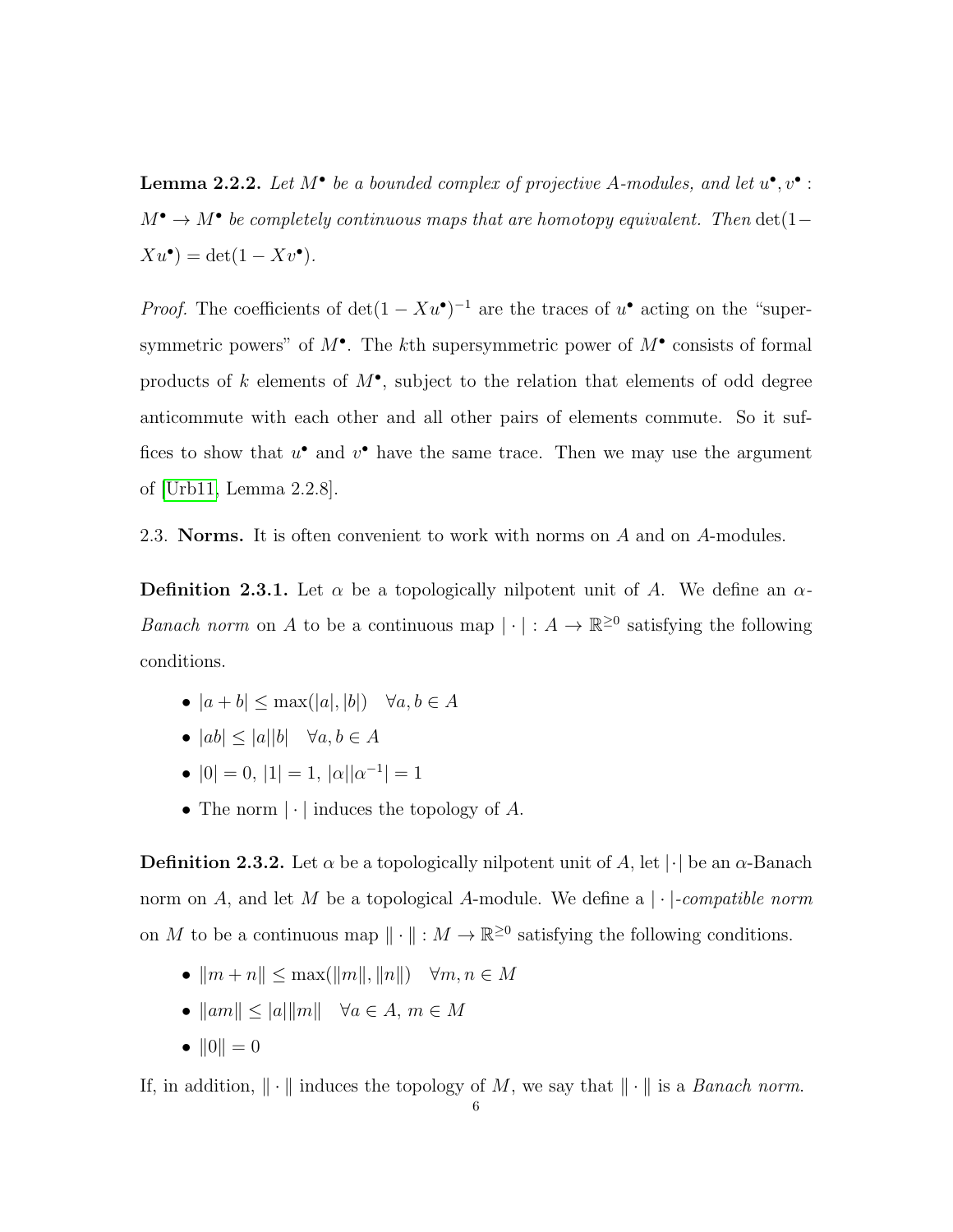For any topologically nilpotent unit  $\alpha \in A^{\times}$  and ring of definition  $A_0$  of A containing  $\alpha$ , the function  $|\cdot|: A \to \mathbb{R}^{\geq 0}$  defined by

$$
|a| = \inf_{n \in \mathbb{Z} | \alpha^n a \in A_0} p^n
$$

is an  $\alpha$ -Banach norm.

Furthermore, if  $M$  is a topological A-module and  $M_0$  is an open neighborhood of zero in M that is an  $A_0$ -module, then the function  $\|\cdot\| : M \to \mathbb{R}^{\geq 0}$  defined by

$$
||m|| = \inf_{n \in \mathbb{Z} \mid \alpha^n m \in M_0} p^n
$$

is a norm compatible with  $|\cdot|$ . If the sets of the form  $\alpha^n M_0$  are a basis of open neighborhoods of zero, then this norm is Banach.

#### 3. Locally analytic functions and distributions

<span id="page-13-0"></span>Now let A be a complete Tate  $\mathbb{Z}_p$ -algebra, and let X be a locally  $\mathbb{Q}_p$ -analytic manifold. In this section, we will define modules  $\mathcal{A}(X, A)$  and  $\mathcal{D}(X, A)$  of "locally analytic" A-valued functions and distributions on X.

The space X can be covered by coordinate patches isomorphic to  $\mathbb{Z}_p^k$  for some k. We will first define locally analytic functions on these patches and then show that the construction can be glued.

## <span id="page-13-1"></span>3.1. **Preliminaries.** We will recall some basic facts about  $p$ -adic functional analysis.

We will make use of the completed group ring  $\mathbb{Z}_p[\mathbb{Z}_p^k] = \varprojlim_n \mathbb{Z}_p[\mathbb{Z}_p^k/p^n\mathbb{Z}_p^k]$ .

For  $z \in \mathbb{Z}_p^k$ , let  $[z]$  denote the corresponding element of  $\mathbb{Z}_p[\![\mathbb{Z}_p^k]\!]$ , and let  $\Delta_z = [z] - [0]$ . Let  $I_{\Delta}$  denote the augmentation ideal of  $\mathbb{Z}_p[\![\mathbb{Z}_p^k]\!]$ ; this is the ideal generated by the  $\Delta_v$ . The maximal ideal of  $\mathbb{Z}_p[\![\mathbb{Z}_p^k]\!]$  is  $(p) + I_{\Delta}$ .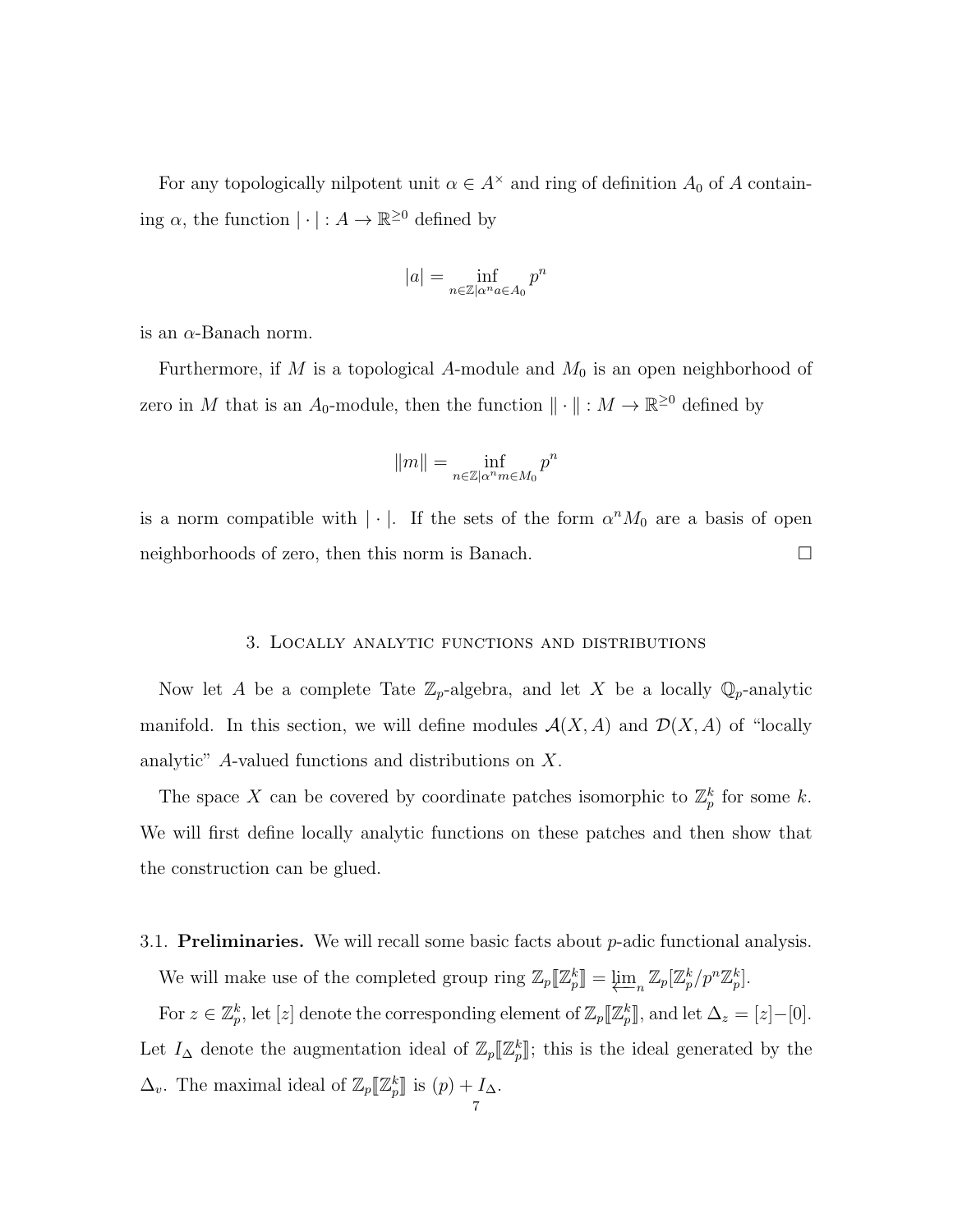We let  $\mathbb{Z}_p^k$  act on  $\mathcal{C}(\mathbb{Z}_p^k, M)$  by translation: for  $g \in \mathcal{C}(\mathbb{Z}_p^k, M)$ ,  $(zg)(y) = g(y + z)$ . This action extends to an action of  $\mathbb{Z}_p[\![\mathbb{Z}_p^k]\!]$ .

To simplify notation, if  $z = (z_1, ..., z_k) \in \mathbb{Z}_p^k$ , and  $n = (n_1, ..., n_k) \in \mathbb{N}^k$ , we will write  $\binom{z}{n}$  $\binom{z}{n}$  for  $\prod_{i=1}^k \binom{z_i}{n_i}$  $(z_i)$ , and we will write  $\sum n$  for  $\sum_{i=1}^k n_i$ .

**Lemma 3.1.1** (Mahler's theorem, [\[Laz65,](#page-49-10) Théorème II.1.2.4]). Let M be a complete topological  $\mathbb{Z}_p$ -module. Suppose that M has a basis of open neighborhoods of zero that are subgroups of M. There is an isomorphism  $c(\mathbb{N}^k, M) \xrightarrow{\sim} C(\mathbb{Z}_p^k, M)$  that sends  $f \in c(\mathbb{N}^k, M)$  to a function  $g \in \mathcal{C}(\mathbb{Z}_p^k, M)$  defined by

$$
g(z) = \sum_{n \in \mathbb{N}^k} f(n) \binom{z}{n}.
$$

We say that the right-hand side of the above equation is the Mahler expansion of  $g$ .

<span id="page-14-0"></span>**Lemma 3.1.2** (Amice's theorem). Let F be a closed subfield of  $\mathbb{C}_p$ , and let  $LA_h(\mathbb{Z}_p^k, F)$ be the space of functions  $\mathbb{Z}_p^k \to F$  that extend to an analytic function  $\mathbb{Z}_p^k+p^h\mathcal{O}_{\mathbb{C}_p}^k \to \mathbb{C}_p$ . For  $f \in LA_h(\mathbb{Z}_p^k, F)$ , define

$$
|f|:=\sup_{z\in\mathbb{Z}_p^k+p^h\mathcal{O}_{\mathbb{C}_p}^k}|f(z)|_p\,.
$$

Then the functions  $\frac{n_1}{n^h}$  $\frac{n_1}{p^h}\Big|{1\dots}\Big|\frac{n_k}{p^h}$  $\frac{n_k}{p^h}$   $\Big\vert$  ! $\Big(\frac{z}{n}$  $\binom{z}{n}$  form an orthonormal basis for the Banach space  $LA_h(\mathbb{Z}_p^k, F)$ . In other words, every  $f \in LA_h(\mathbb{Z}_p^k, F)$  can be expressed uniquely in the form

$$
f(z) = \sum_{n \in \mathbb{N}^k} a_n \left[ \frac{n_1}{p^h} \right] \dots \left[ \frac{n_k}{p^h} \right]! {z \choose n},
$$

and  $|f| = \sup_{n \in \mathbb{N}^k} |a_n|_p$ .

*Proof.* This follows from [\[Ami64,](#page-48-8) Chapitre 3] (see also [\[Col10,](#page-48-9) Théorème I.4.7]).  $\square$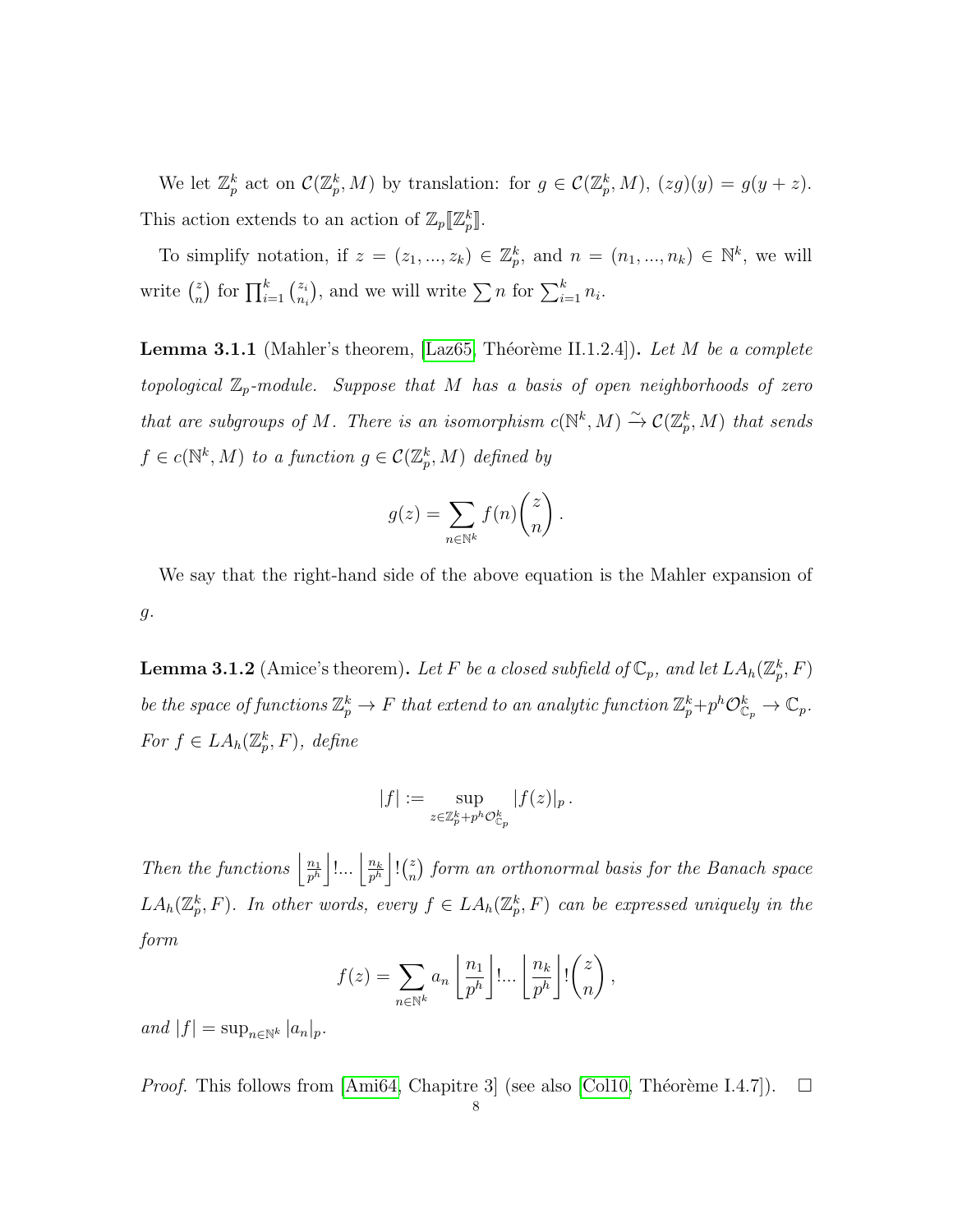The following formulas concerning the *p*-adic valuations of  $n!$ , where *n* is a nonnegative integer, are well-known.

$$
v_p(n!) = \sum_{k=1}^{\infty} \left\lfloor \frac{n}{p^k} \right\rfloor
$$

$$
\frac{n}{p-1} - \log_p(n+1) \le v_p(n!) \le \frac{n}{p-1}
$$

Consequently, if F is a closed subfield of  $\mathbb{C}_p$ , and  $f : \mathbb{Z}_p^k \to F$  is a continuous function with the Mahler expansion  $f(z) = \sum_{n \in \mathbb{N}^k} a_n \binom{z}{n}$  $\binom{z}{n}$ , then f is locally analytic if and only if  $|a_n|_p$  go to zero exponentially in  $\sum n$ .

<span id="page-15-0"></span>3.2. **Definitions.** The above facts suggest that we should define a function  $\mathbb{Z}_p^k \to A$ to be "locally analytic" if the coefficients of its Mahler expansion decrease to zero exponentially.

We choose a topologically nilpotent  $\alpha \in A^{\times}$ .

**Definition 3.2.1.** Let  $r \in \mathbb{R}^+$ . We define  $\mathcal{A}^{(\alpha,r)}(\mathbb{Z}_p^k,A)$  to be the space of functions  $f \in \mathcal{C}(\mathbb{Z}_p^k, A)$  such that for any open neighborhood U of zero in A, there exists  $N \in \mathbb{N}$ so that for all integers  $n > N$  and all  $\delta \in I_{\Delta}^n$ ,  $\alpha^{[-rn]} \delta f \in \mathcal{C}(\mathbb{Z}_p^k, U)$ .

For any open neighborhood U of zero in A, we define  $U_r \subset \mathcal{A}^{(\alpha,r)}(\mathbb{Z}_p^k,A)$  to be the set of all  $f \in \mathcal{A}^{(\alpha,r)}(\mathbb{Z}_p^k, A)$  such that  $\alpha^{[-rn]} \delta f \in \mathcal{C}(\mathbb{Z}_p^k, U)$  for all  $n \in \mathbb{N}$  and all  $\delta \in I^n_{\Delta}$ . We define a topology on  $\mathcal{A}^{(\alpha,r)}(U,\hat{A})$  by making sets of the form  $U_r$  a basis of open neighborhoods of zero.

We define  $\mathcal{A}(\mathbb{Z}_p^k, A) = \varinjlim_r \mathcal{A}^{(\alpha,r)}(\mathbb{Z}_p^k, A).$ 

The connection between this definition and Mahler expansions will be explained by Lemma [3.2.3.](#page-17-0)

The definition of  $\mathcal{A}^{(\alpha,r)}(\mathbb{Z}_p^k,A)$  is invariant under affine changes of coordinates.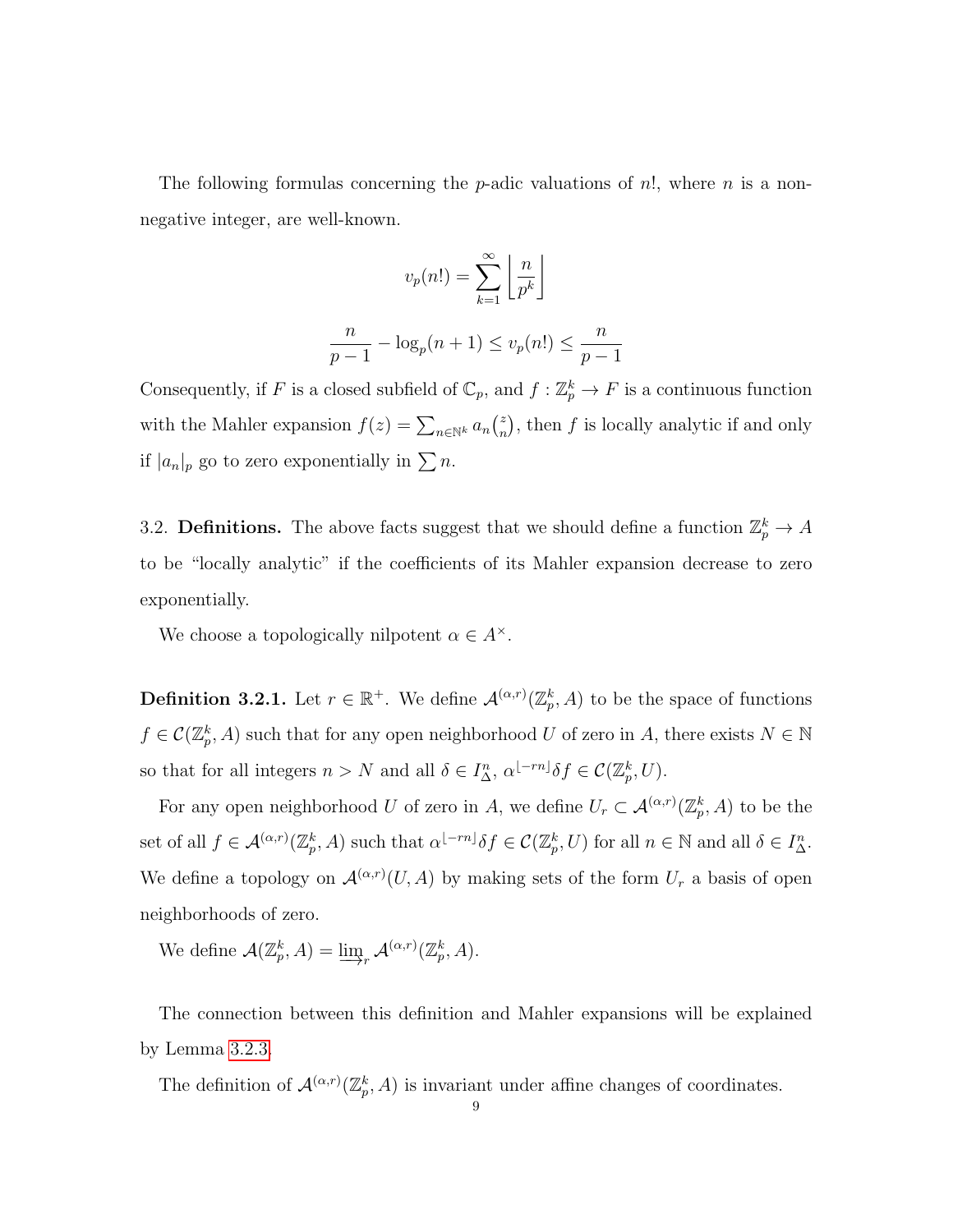For any topologically nilpotent unit  $\alpha' \in A^{\times}$  and sufficiently small  $r' \in \mathbb{R}^+,$  $\mathcal{A}^{(\alpha',r')}(\mathbb{Z}_p^k,A)$  injects into  $\mathcal{A}^{(\alpha,r)}(\mathbb{Z}_p^k,A)$ . So the directed systems  $(\mathcal{A}^{(\alpha,r)}(\mathbb{Z}_p^k,A))_{r\in\mathbb{R}^+}$ and  $(\mathcal{A}^{(\alpha',r)}(\mathbb{Z}_p^k,A))_{r\in\mathbb{R}^+}$  are cofinal, and  $\mathcal{A}(\mathbb{Z}_p^k,A)$  does not depend on the choice of  $\alpha$ . If F is a closed subfield of  $\mathbb{C}_p$ , then there are continuous injections with dense image

$$
\mathcal{A}^{(p,1/(p-1)p^h)}(\mathbb{Z}_p^k, F) \hookrightarrow LA_h(\mathbb{Z}_p^k, F) \hookrightarrow \mathcal{A}^{(p,r)}(\mathbb{Z}_p^k, F)
$$

for any  $r < \frac{1}{(p-1)p^h}$ , so the directed systems  $(\mathcal{A}^{(p,r)}(\mathbb{Z}_p^k, F))_{r \in \mathbb{R}^+}$  and  $(LA_h(\mathbb{Z}_p^k, F))_{h \in \mathbb{N}}$ are also cofinal.

The module  $\mathcal{A}^{(\alpha,r)}(\mathbb{Z}_p^k,A)$  can also be defined (albeit less symmetrically) using  $\alpha$ -Banach norms. Choose a ring of definition  $A_0$  of A, and define an  $\alpha$ -Banach norm  $|\cdot|: A \to \mathbb{R}^{\geq 0}$  as in section [2.3.](#page-12-0) Define  $\|\cdot\|_0: C(\mathbb{Z}_p^k, A) \to \mathbb{R}^{\geq 0}$  by

$$
||f||_0 = \sup_{z \in \mathbb{Z}_p^k} |f(z)|.
$$

Then

$$
\mathcal{A}^{(\alpha,r)}(\mathbb{Z}_p^k, A) = \left\{ f \in \mathcal{C}(\mathbb{Z}_p^k, A) \middle| \limsup_{n \to \infty} \sup_{\delta \in I_{\Delta}^n} |\alpha|^{-rn} \delta f|_0 = 0 \right\},\,
$$

and we define  $\|\cdot\|_r : \mathcal{A}^{(\alpha,r)}(\mathbb{Z}_p^k, A) \to \mathbb{R}^{\geq 0}$  by

$$
||f||_r = \sup_{n \in \mathbb{N}} \sup_{\delta \in I_{\Delta}^n} ||\alpha|^{-rn} \delta f||_0.
$$

The functions  $\|\cdot\|_0$  and  $\|\cdot\|_r$  are Banach norms compatible with  $|\cdot|$ .

Presumably, it would be reasonable to define  $\mathcal{A}^{(\alpha,r)}(\mathbb{Z}_p^k,M)$  and  $\mathcal{A}(\mathbb{Z}_p^k,M)$  for any topological A-module M that is locally convex in the sense that for some (equivalently, any) ring of definition  $A_0$  of  $A$ ,  $M$  has a basis of open neighborhoods of the identity that are  $A_0$ -modules. (We would just replace A with M in the above definition.) However, we will not need this additional generality.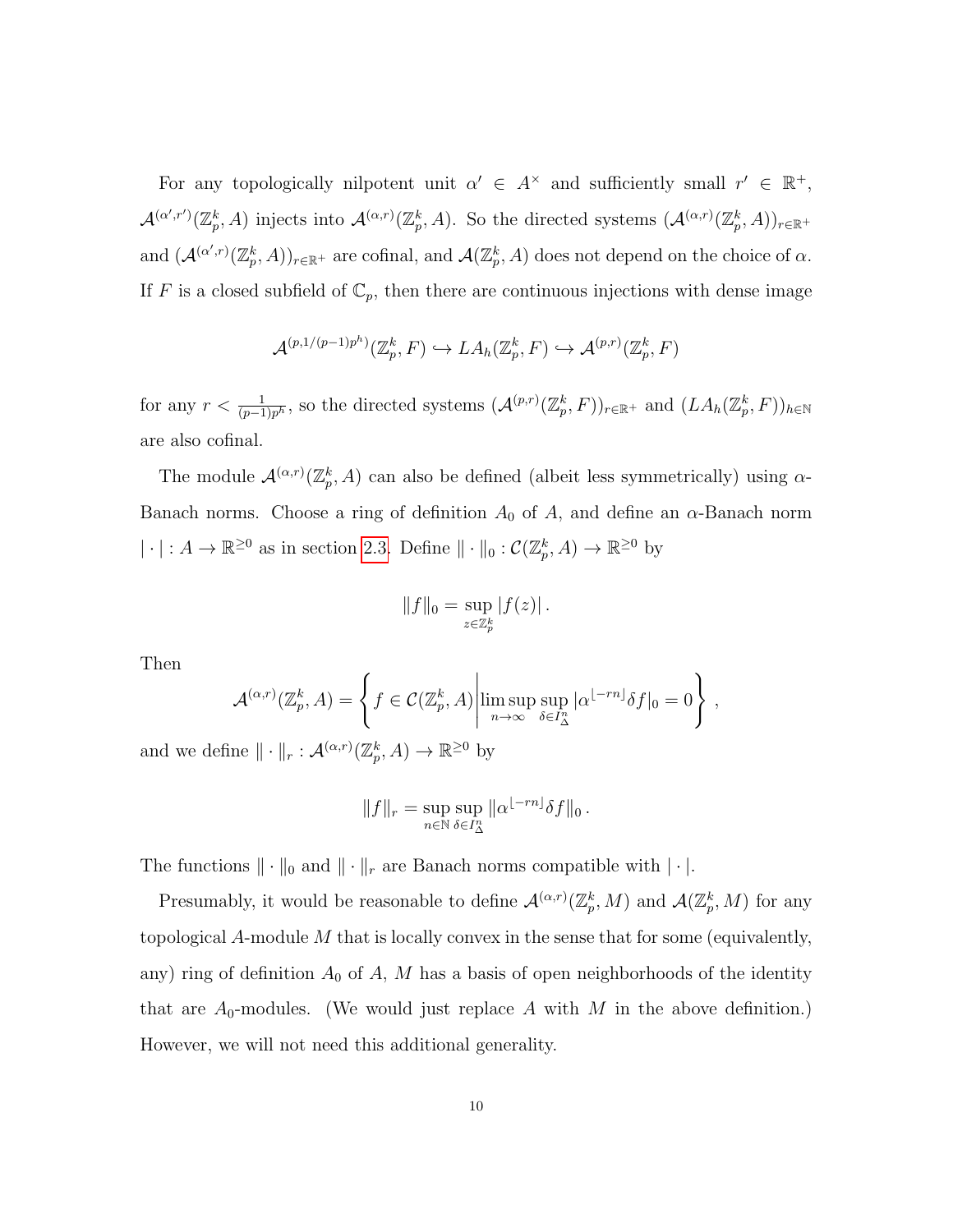**Definition 3.2.2.** Let  $r \in \mathbb{R}^+$ . We define  $\mathcal{D}^{(\alpha,r)}(\mathbb{Z}_p^k, A)$  to be the closure of the image of  $\mathcal{L}_b(\mathcal{C}(\mathbb{Z}_p^k, A), A)$  in  $\mathcal{L}_b(\mathcal{A}^{(\alpha,r)}(\mathbb{Z}_p^k, A), A)$ . We define  $\mathcal{D}(X, A) = \varprojlim_{r} \mathcal{D}^{(\alpha,r)}(X, A)$ .

The definition of  $\mathcal{D}(X, A)$  does not depend on the choice of  $\alpha$ .

We chose the definitions of  $\mathcal{A}^{(\alpha,r)}(X,A)$  and  $\mathcal{D}^{(\alpha,r)}(X,A)$  so that these modules would be orthonormalizable, as we will now show.

<span id="page-17-0"></span>**Lemma 3.2.3.** There is an isomorphism Ser :  $c(\mathbb{N}^k, A) \xrightarrow{\sim} \mathcal{A}^{(\alpha,r)}(\mathbb{Z}_p^k, A)$  that sends  $f \in c(\mathbb{N}^k, A)$  to a function  $g \in \mathcal{A}^{(\alpha,r)}(\mathbb{Z}_p^k, A)$  defined by

<span id="page-17-1"></span>(3.2.4) 
$$
g(z) = \sum_{n \in \mathbb{N}^k} \alpha^{\lceil r \sum n \rceil} f(n) \binom{z}{n}.
$$

There is an isomorphism  $Ev : \mathcal{D}^{(\alpha,r)}(\mathbb{Z}_p^k, A) \xrightarrow{\sim} c(\mathbb{N}^k, A)$  that sends  $\phi \in \mathcal{D}^{(\alpha,r)}(\mathbb{Z}_p^k, A)$ to a function  $f \in c(\mathbb{N}^k, A)$  defined by

(3.2.5) 
$$
f(n) = \alpha^{\lceil r \sum n \rceil} \phi\left(\binom{z}{n}\right).
$$

Hence  $\mathcal{A}^{(\alpha,r)}(X,A)$  and  $\mathcal{D}^{(\alpha,r)}(X,A)$  are orthonormalizable.

*Proof.* Let  $f \in c(\mathbb{N}^k, A)$ , and let g be defined by [\(3.2.4\)](#page-17-1). By Mahler's theorem,  $g \in \mathcal{C}(X, A)$ . We observe that for any  $h \in \mathcal{C}(X, A)$  and  $\delta \in \mathbb{Z}_p[\![\mathbb{Z}_p^k]\!]$ ,  $\|\delta h\|_0 \leq \|h\|_0$ . Furthermore, if  $\delta \in I_{\Delta}^{m}$ , then  $\delta {z \choose m}$  $n \choose n$  = 0 whenever  $\sum n < m$ . So

$$
\|\alpha^{[-rm]} \delta g\|_{0} \leq \sup_{\sum n \geq m} |\alpha^{[-rm] + \lceil r \sum n \rceil} f(n)|
$$
  

$$
\leq \sup_{\sum n \geq m} |f(n)|.
$$

It follows that  $g \in \mathcal{A}^{(\alpha,r)}(\mathbb{Z}_p^k, A)$ , and Ser is continuous.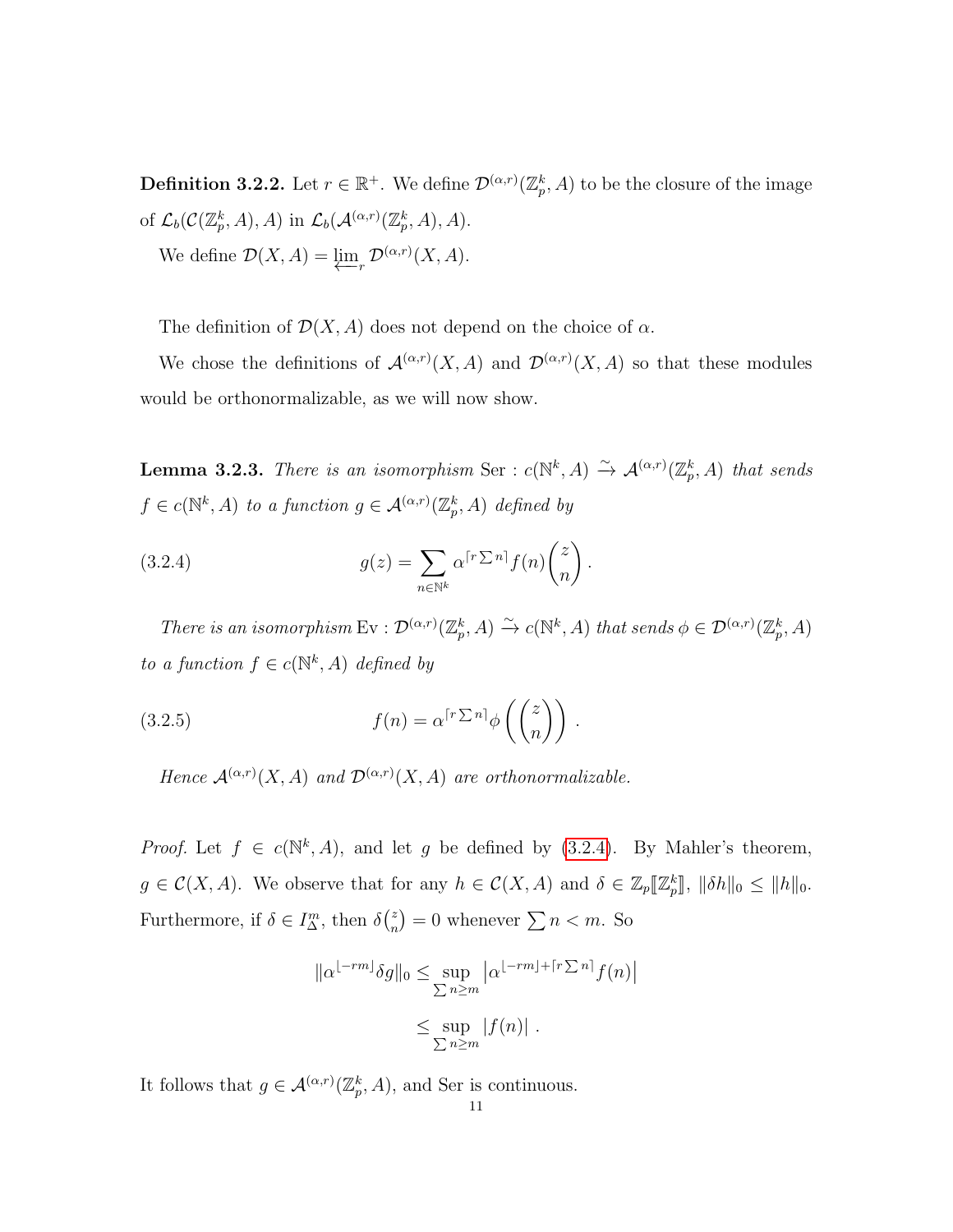We can recover  $f$  from  $g$  using the relation

$$
f(n) = \alpha^{\lfloor -r\sum n\rfloor}(\Delta_{e_1}^{n_1}...\Delta_{e_k}^{n_k}g)(0),
$$

where  $e_1, ..., e_k$  are the standard basis for  $\mathbb{Z}_p^k$ . Since  $|f(n)| \leq \sup_{\delta \in (I_\Delta) \Sigma^n} ||\delta g||_0$ , the above relation induces a continuous map Coeff :  $\mathcal{A}^{(\alpha,r)}(\mathbb{Z}_p^k,A) \to c(\mathbb{Z}_p^k,A)$  that is a left inverse of Ser. To see that Coeff is also a right inverse of Ser, observe that  $(\text{Ser } \circ \text{Coeff})(g)$  and g agree on  $\mathbb{N}^k$ , which is dense in  $\mathbb{Z}_p^k$ .

The map Ser induces an isomorphism Ser<sup>\*</sup>:  $\mathcal{L}_b(\mathcal{A}^{(\alpha,r)}(\mathbb{Z}_p^k,A),A) \xrightarrow{\sim} \mathcal{L}_b(c(\mathbb{N}^k,A),A).$ The pairing  $c(\mathbb{N}^k, A) \times c(\mathbb{N}^k, A) \to A$  defined by  $(f, g) \mapsto \sum_{n \in \mathbb{N}^k} f(n)g(n)$  identifies  $c(\mathbb{N}^k, A)$  with a submodule of  $\mathcal{L}_b(c(\mathbb{N}^k, A), A)$ . For any  $\phi \in \mathcal{L}_b(c(\mathbb{Z}_p^k, A), A)$ , the function  $n \mapsto \phi\left(\binom{z}{n}\right)$  is bounded, so in particular  $\alpha^{r\sum n} \phi\left(\binom{z}{n}\right) \to 0$  as  $\sum n \to \infty$ . Hence the image of Ser<sup>\*</sup> is contained in  $c(\mathbb{N}^k, A)$ . Furthermore, the image contains all elements of  $c(\mathbb{N}^k, A)$  that are supported on a finite subset of  $\mathbb{N}^k$ , and these elements are dense in  $c(\mathbb{N}^k)$  $, A$ ).

Lemma [3.2.3](#page-17-0) makes it clear that for  $r' < r$ , there are natural injections

$$
\mathcal{D}^{(\alpha,r')}(\mathbb{Z}_p^k, A) \hookrightarrow \mathcal{L}_b(\mathcal{A}^{(\alpha,r')}(\mathbb{Z}_p^k, A), A) \hookrightarrow \mathcal{D}^{(\alpha,r)}(\mathbb{Z}_p^k, A)
$$
  

$$
\mathcal{A}^{(\alpha,r)}(\mathbb{Z}_p^k, A) \hookrightarrow \mathcal{L}_b(\mathcal{D}^{(\alpha,r)}(\mathbb{Z}_p^k, A), A) \hookrightarrow \mathcal{A}^{(\alpha,r')}(\mathbb{Z}_p^k, A).
$$

<span id="page-18-0"></span>3.3. Properties of locally analytic functions and distributions. In this section, we check that  $\mathcal{A}^{(\alpha,r)}(\mathbb{Z}_p^k,A)$  has some properties that one would expect of locally analytic functions.

<span id="page-18-1"></span>**Lemma 3.3.1.** Multiplication induces a continuous map  $\mathcal{A}^{(\alpha,r)}(\mathbb{Z}_p^k,A)\times \mathcal{A}^{(\alpha,r)}(\mathbb{Z}_p^k,A)\to$  $\mathcal{A}^{(\alpha,r)}(\mathbb{Z}_p^k,A).$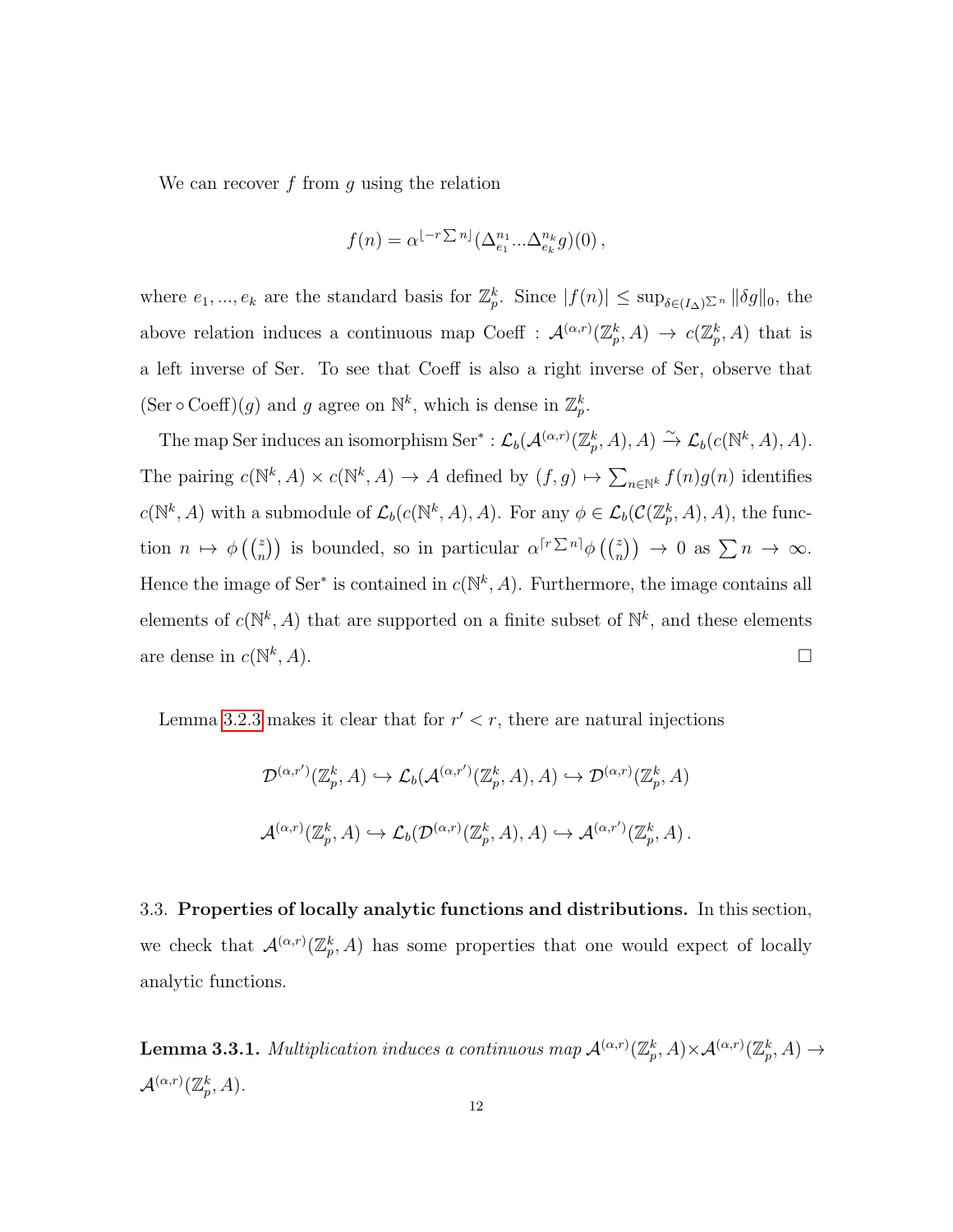*Proof.* This follows Lemma [3.2.3](#page-17-0) and the fact that for  $m, n \in \mathbb{N}$ ,  $\binom{z}{n}$  $\binom{z}{n}$  is of the form  $\sum_{i=0}^{m+n} a_i \binom{z}{i}$  $\binom{z}{i}$  with  $a_i \in \mathbb{Z}$ .

<span id="page-19-0"></span>Lemma 3.3.2. Let

$$
f: \mathcal{C}(\mathbb{Z}_p^k, \mathbb{Z}_p) \to \mathcal{C}(\mathbb{Z}_p^j, \mathbb{Z}_p)
$$

be a homomorphism of  $\mathbb{Z}_p$ -modules. For any complete Tate ring A and any  $r, s \in \mathbb{R}^+$ , there is at most one continuous A-linear homomorphism  $\tilde{f}$  making the diagram

$$
\mathcal{C}(\mathbb{Z}_p^k, \mathbb{Z}_p) \longrightarrow \mathcal{C}(\mathbb{Z}_p^k, A) \longleftrightarrow \mathcal{A}^{(\alpha, r)}(\mathbb{Z}_p^k, A)
$$
  

$$
\downarrow f \qquad \qquad \downarrow \qquad \qquad \downarrow f
$$
  

$$
\mathcal{C}(\mathbb{Z}_p^j, \mathbb{Z}_p) \longrightarrow \mathcal{C}(\mathbb{Z}_p^j, A) \longleftrightarrow \mathcal{A}^{(\alpha, s)}(\mathbb{Z}_p^j, A)
$$

commute, and there is at most one continuous A-linear homomorphism  $\tilde{f}^*$  making the diagram

$$
\text{Hom}_{\mathbb{Z}_p}(\mathcal{C}(\mathbb{Z}_p^j, \mathbb{Z}_p), \mathbb{Z}_p) \longrightarrow \mathcal{L}_b(\mathcal{C}(\mathbb{Z}_p^j, A), A) \longrightarrow \mathcal{D}^{(\alpha, s)}(\mathbb{Z}_p^j, A)
$$
\n
$$
\downarrow^{f^*} \qquad \qquad \downarrow \qquad \qquad \downarrow^{f^*}
$$
\n
$$
\text{Hom}_{\mathbb{Z}_p}(\mathcal{C}(\mathbb{Z}_p^k, \mathbb{Z}_p), \mathbb{Z}_p) \longrightarrow \mathcal{L}_b(\mathcal{C}(\mathbb{Z}_p^k, A), A) \longrightarrow \mathcal{D}^{(\alpha, r)}(\mathbb{Z}_p^k, A)
$$

commute. If either homomorphism exists, we say that it is induced by f.

Let A be a complete Tate ring, and let  $\alpha \in A^{\times}$  be a topologically nilpotent unit. There exists  $t_0 \in \mathbb{R}^+$  so that for any  $r, s \in \mathbb{R}^+$  and any  $\mathbb{Z}_p$ -module homomorphism  $f: \mathcal{C}(\mathbb{Z}_p^k, \mathbb{Z}_p) \to \mathcal{C}(\mathbb{Z}_p^k, \mathbb{Z}_p)$  that induces a continuous homomorphism

$$
\mathcal{A}^{(p,r)}(\mathbb{Z}_p^k,\mathbb{Q}_p)\rightarrow \mathcal{A}^{(p,s)}(\mathbb{Z}_p^j,\mathbb{Q}_p)\,,
$$

f also induces continuous homomorphisms

$$
\mathcal{A}^{(\alpha,rt)}(\mathbb{Z}_p^k, A) \to \mathcal{A}^{(\alpha,st)}(\mathbb{Z}_p^j, A)
$$
  

$$
\mathcal{D}^{(\alpha,st)}(\mathbb{Z}_p^j, A) \to \mathcal{D}^{(\alpha,rt)}(\mathbb{Z}_p^k, A)
$$

for all  $t \in (0, t_0)$ .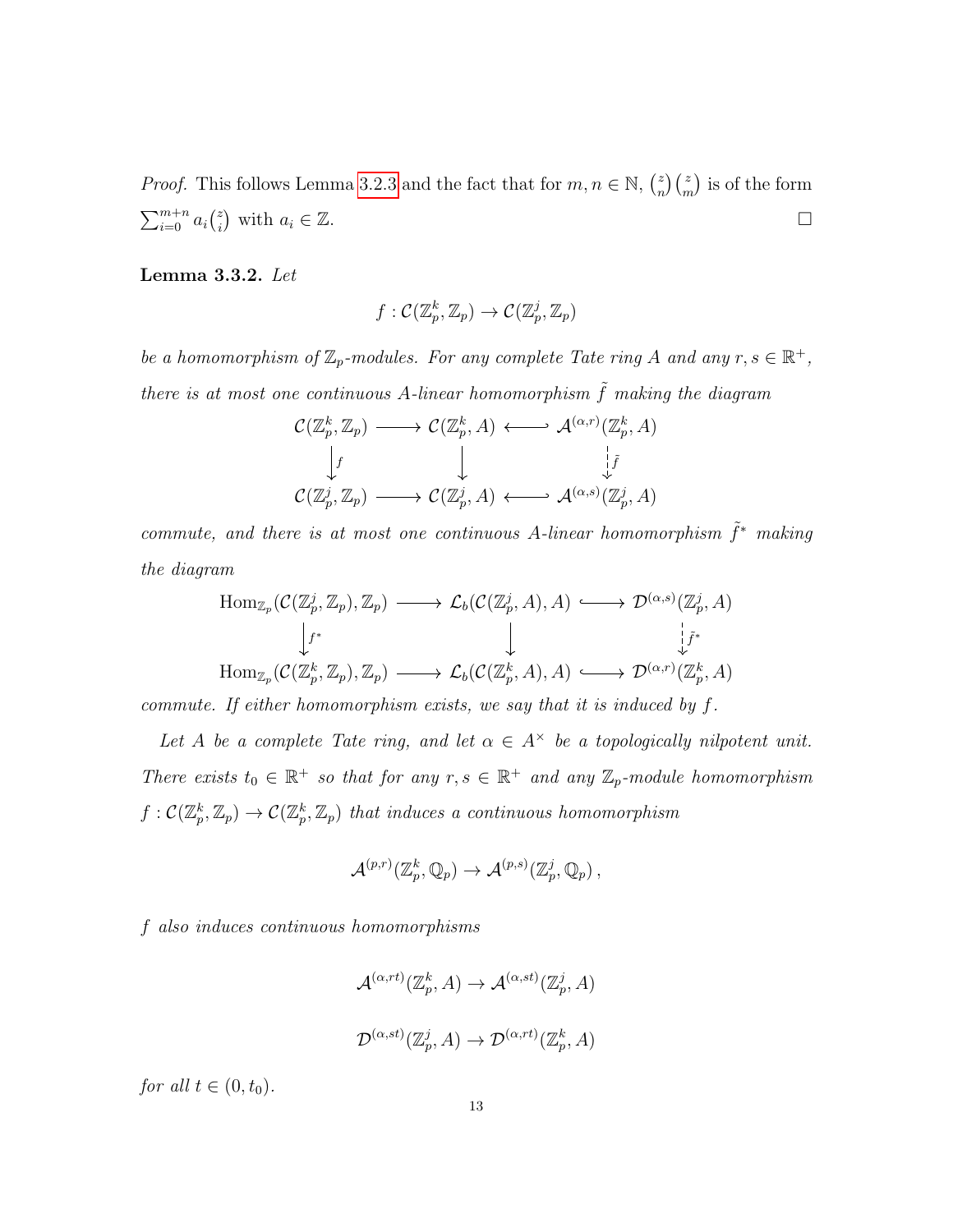*Proof.* We look at the matrix coefficients of f in the basis of Lemma [3.2.3.](#page-17-0) Write

$$
f\left(\binom{z}{n}\right) = \sum_{m \in \mathbb{Z}_p^j} a_{nm} \binom{z}{m}
$$

with  $a_{nm} \in \mathbb{Z}_p$ . If the restriction  $\mathcal{A}^{(\alpha,r)}(\mathbb{Z}_p^k,A) \to \mathcal{A}^{(\alpha,st)}(\mathbb{Z}_p^j,A)$  exists, its matrix must have entries  $\alpha^{\lfloor (r \sum n - s \sum m)t \rfloor} a_{nm}$ . Such a matrix defines a continuous map if and only if the following two conditions are satisfied.

- (1)  $\alpha^{\lfloor (r \sum n s \sum m)t \rfloor} a_{nm}$  are bounded.
- (2) For any fixed  $n, \alpha^{\lfloor (r \sum n s \sum m)t \rfloor} a_{nm} \to 0$  as  $\sum m \to \infty$ .

The terms with  $r \sum n - s \sum m \geq 0$  are certainly bounded, so we only need to worry about terms with  $r \sum n - s \sum m < 0$ . There exists a positive integer  $\ell$  so that  $p^{\ell}/\alpha$  is power bounded. If the  $p^{\lfloor (r \sum n - s \sum m)t\ell \rfloor} a_{nm}$  are bounded (resp. go to zero as  $\sum_{m \to \infty}$ , then the same will be true of  $\alpha^{\lfloor (r \sum n - s \sum m)t \rfloor} a_{nm}$ . So we may take  $t_0 = \ell^{-1}.$ 

The map  $\mathcal{D}^{(\alpha,st)}(\mathbb{Z}_p^j,A) \to \mathcal{D}^{(\alpha,rt)}(\mathbb{Z}_p^k,A)$  exists if and only if condition (1) above and the following condition are satisfied.

(2') For any fixed  $m, \alpha^{\lfloor (r \sum n - s \sum m)t \rfloor} a_{nm} \to 0$  as  $\sum n \to \infty$ .

Since  $a_{nm} \in \mathbb{Z}_p$  and  $\alpha^{\lfloor rt \sum n \rfloor} \to 0$  as  $\sum n \to \infty$ ,  $(2')$  will always be satisfied.

<span id="page-20-0"></span>**Proposition 3.3.3.** Let  $g : \mathbb{Z}_p^j \to \mathbb{Z}_p^k$  be a (globally) analytic function. For some  $r_0 \in \mathbb{R}^+$  depending on  $\alpha$  but not on g, j, k, composition with g induces continuous A-linear homomorphisms

$$
\mathcal{A}^{(\alpha,r)}(\mathbb{Z}_p^k, A) \to \mathcal{A}^{(\alpha,s)}(\mathbb{Z}_p^j, A)
$$
  

$$
\mathcal{D}^{(\alpha,s)}(\mathbb{Z}_p^j, A) \to \mathcal{D}^{(\alpha,r)}(\mathbb{Z}_p^k, A)
$$

for all  $s < r < r_0$ .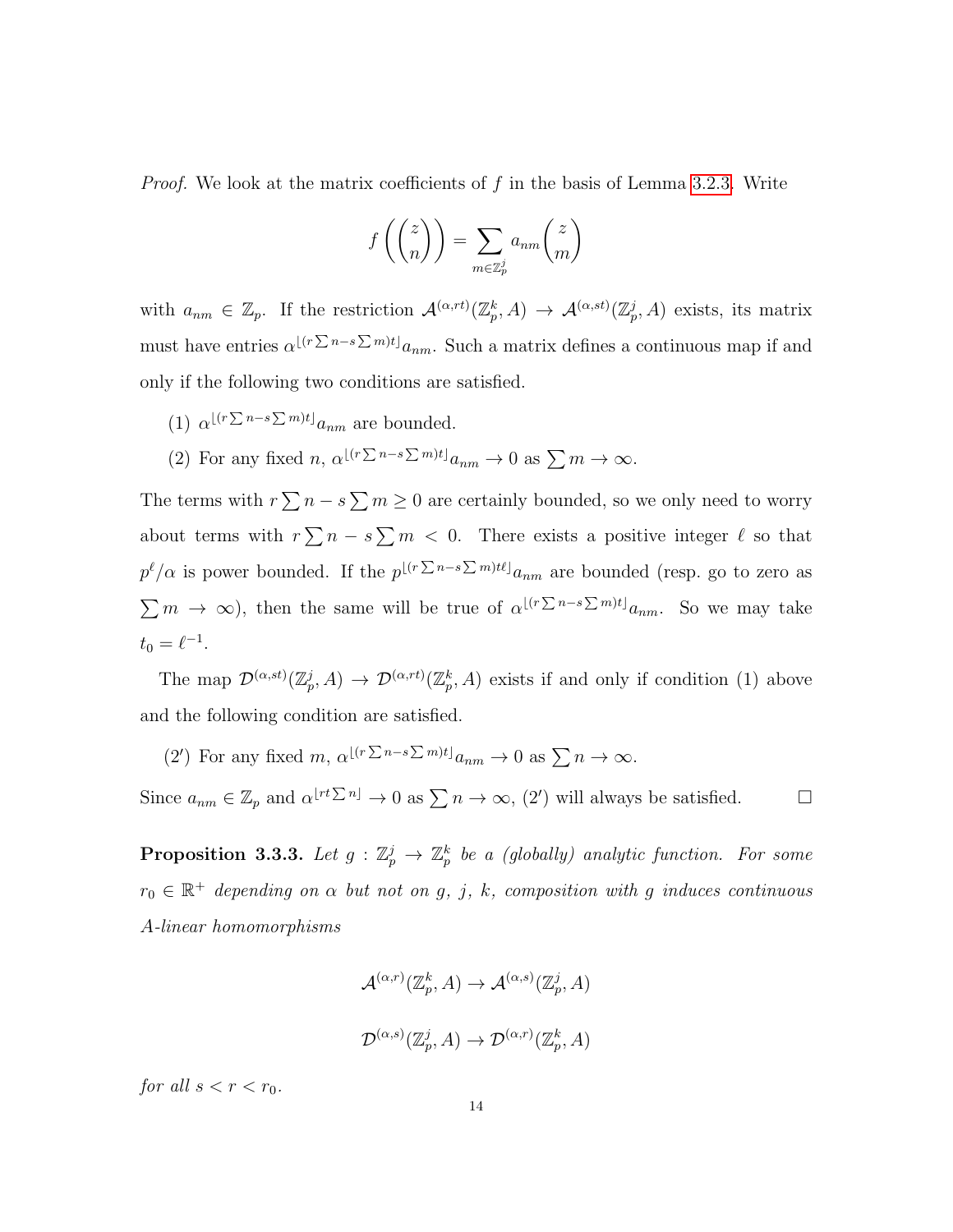Proof. There are continuous maps

$$
\mathcal{A}^{(p,1/(p-1))}(\mathbb{Z}_p^k,\mathbb{Q}_p)\to LA_0(\mathbb{Z}_p^k,\mathbb{Q}_p)\xrightarrow{g^*} LA_0(\mathbb{Z}_p^j,\mathbb{Q}_p)\to \mathcal{A}^{(p,1/(p-1)-\epsilon)}(\mathbb{Z}_p^j,\mathbb{Q}_p)
$$

for any  $\epsilon \in (0, 1/(p-1))$ . Applying Lemma [3.3.2](#page-19-0) then yields the desired result. □

If  $j = 1$ , then the maps exist even if  $r = s$ . We do not know if the same is true for  $j > 1$ . Essentially, when  $j = 1$ , one can prove existence using norms on  $LA_0$  along with the fact that  $v_p(n!) - \sum_{i=1}^k v_p(m_i!) \ge \lfloor (n - \sum m)/p \rfloor$ . (The same idea will be used in the proof of Proposition [3.3.4.](#page-21-0)) However, for  $j > 1$ ,  $\sum_{i=1}^{j} v_p(n_i!) - \sum_{i=1}^{k} v_p(m_i!)$ can be zero for arbitrarily large values of  $\sum n - \sum m$ .

<span id="page-21-0"></span>**Proposition 3.3.4.** Let S be a set of coset representatives of  $\mathbb{Z}_p^k/p\mathbb{Z}_p^k$ . The homeomorphism  $\mathbb{Z}_p^k \times S \xrightarrow{\sim} \mathbb{Z}_p^k$  defined by  $(z, s) \mapsto pz + s$  determines an isomorphism

$$
\mathcal{C}(\mathbb{Z}_p^k, A) \cong \mathcal{C}(\mathbb{Z}_p^k, A)^{\oplus p^k}
$$

which induces isomorphisms

$$
\mathcal{A}^{(\alpha,r)}(\mathbb{Z}_p^k, A) \cong \mathcal{A}^{(\alpha, pr)}(\mathbb{Z}_p^k, A)^{\oplus p^k}
$$
  

$$
\mathcal{D}^{(\alpha,r)}(\mathbb{Z}_p^k, A) \cong \mathcal{D}^{(\alpha, pr)}(\mathbb{Z}_p^k, A)^{\oplus p^k}
$$

for all sufficiently small  $r \in \mathbb{R}^+$ .

*Proof.* We will again apply Lemma [3.3.2.](#page-19-0) As multiplication by  $p$  does not mix coordinates, it is sufficient to check the case  $k = 1$ . It is then enough to check that composition with the function

$$
g(z) = pz
$$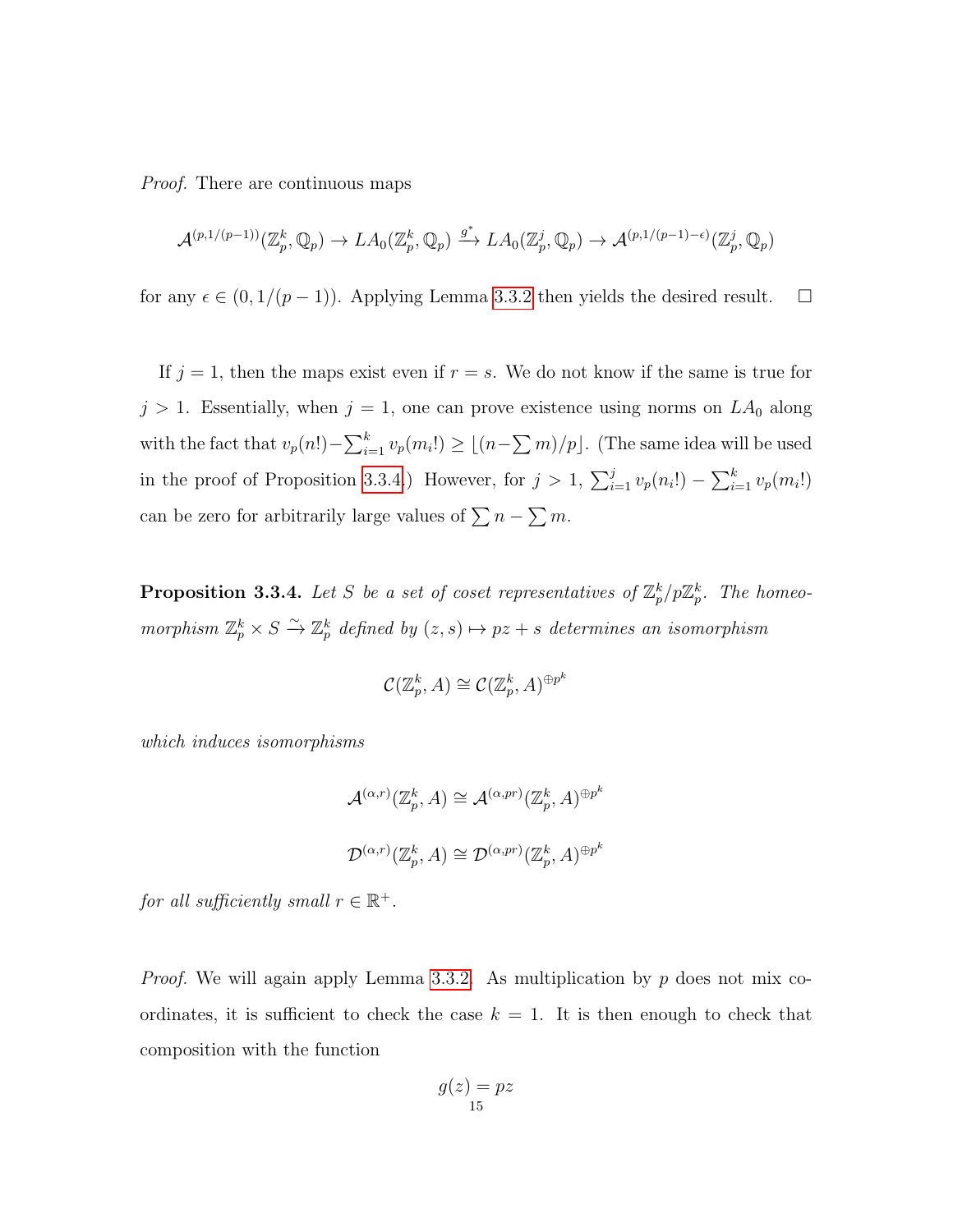defines a continuous homomorphism

$$
\mathcal{A}^{(p,1/2p^2)}(\mathbb{Z}_p,\mathbb{Q}_p)\rightarrow \mathcal{A}^{(p,1/2p)}(\mathbb{Z}_p,\mathbb{Q}_p)
$$

and that composition with the function

$$
h(z) = \begin{cases} z/p, & z \in p\mathbb{Z}_p \\ 0, & z \in \mathbb{Z}_p^{\times} \end{cases}
$$

defines a continuous homomorphism

$$
\mathcal{A}^{(p,1/2p)}(\mathbb{Z}_p,\mathbb{Q}_p)\rightarrow \mathcal{A}^{(p,1/2p^2)}(\mathbb{Z}_p,\mathbb{Q}_p)\,.
$$

Define  $a_{nm}, b_{nm}$  by

$$
g\left(\binom{z}{n}\right) = \sum_{m=0}^{\infty} a_{nm} \binom{z}{m}, \quad h\left(\binom{z}{n}\right) = \sum_{m=0}^{\infty} b_{nm} \binom{z}{m}.
$$

We just need to verify that:

- (1)  $v_p(a_{nm}) \frac{m}{2p} + \frac{n}{2p}$  $\frac{n}{2p^2}$  is bounded below for  $pm \geq n$ .
- (2) For any  $n, v_p(a_{nm}) \frac{m}{2p} + \frac{n}{2p}$  $\frac{n}{2p^2} \to \infty$  as  $m \to \infty$ .
- (3)  $v_p(b_{nm}) \frac{m}{2m}$  $\frac{m}{2p^2} + \frac{n}{2p}$  $\frac{n}{2p}$  is bounded below for  $m \geq pn$ .
- (4) For any  $n, v_p(b_{nm}) \frac{m}{2m}$  $\frac{m}{2p^2} + \frac{n}{2p}$  $\frac{n}{2p} \to \infty$  as  $m \to \infty$ .

Applying Lemma [3.1.2](#page-14-0) gives

$$
v_p(a_{nm}) - v_p(m!) \ge -v_p(\lfloor n/p \rfloor!).
$$

For  $n \geq pm$  this implies

$$
v_p(a_{nm}) \ge \sum_{i=1}^{\infty} (\lfloor m/p^i \rfloor - \lfloor n/p^{i+1} \rfloor) \ge \lfloor m/p - n/p^2 \rfloor.
$$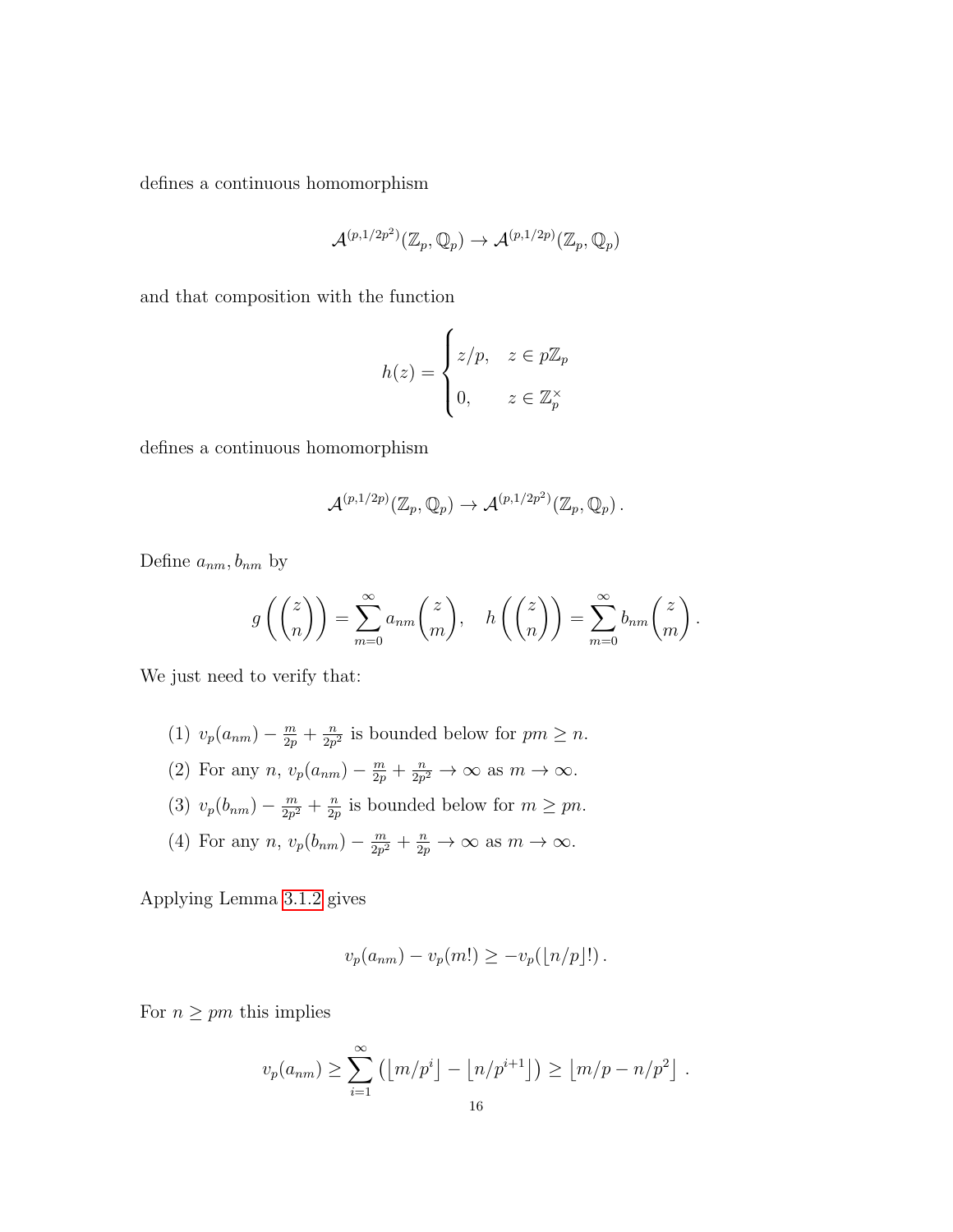Similarly, Lemma [3.1.2](#page-14-0) implies

$$
v_p(b_{nm}) \ge \sum_{i=1}^{\infty} (\lfloor m/p^{i+1} \rfloor - \lfloor n/p^i \rfloor) \ge \lfloor m/p^2 - n/p \rfloor.
$$

<span id="page-23-1"></span>**Lemma 3.3.5.** Any continuous homomorphism  $\lambda : \mathbb{Z}_p^k \to A^\times$  is in  $\mathcal{A}(\mathbb{Z}_p^k, A)$ .

Proof. Lemma [3.3.1](#page-18-1) allows us to reduce to the one-dimensional case, and Proposition [3.3.4](#page-21-0) allows us to replace  $\mathbb{Z}_p^k$  with an open sub-lattice. So it suffices to consider the case where  $k = 1$  and  $(\lambda(1) - 1)/\alpha$  is topologically nilpotent. In that case, since

$$
\lambda(z) = \sum_{n=0}^{\infty} \binom{z}{n} (\lambda(1) - 1)^n,
$$
  

$$
\lambda \in \mathcal{A}^{(\alpha,1)}(\mathbb{Z}_p, A).
$$

<span id="page-23-2"></span>**Lemma 3.3.6.** For any  $0 < s < r$ , the inclusions  $\mathcal{A}^{(\alpha,r)}(\mathbb{Z}_p^k, A) \hookrightarrow \mathcal{A}^{(\alpha,s)}(\mathbb{Z}_p^k, A)$  and  $\mathcal{D}^{(\alpha,s)} \hookrightarrow \mathcal{D}^{(\alpha,r)}(\mathbb{Z}_p^k,A)$  are completely continuous.

Proof. In the orthonormal bases of Lemma [3.2.3,](#page-17-0) these inclusions are represented by diagonal matrices with diagonal entries of the form  $\alpha^{[r\sum n]-[s\sum n]}$ . As  $\sum n \to \infty$ , the entries go to zero.

<span id="page-23-0"></span>3.4. Gluing. Propositions [3.3.3](#page-20-0) and [3.3.4](#page-21-0) show that it makes sense to define locally analytic functions and distributions on arbitrary locally  $\mathbb{Q}_p$ -analytic manifolds by gluing.

**Definition 3.4.1.** Let k be a nonnegative integer, and let X be a locally  $\mathbb{Q}_p$ -analytic manifold of dimension k. Choose a decomposition  $X = \bigsqcup_{i \in I} X_i$  for some index set I,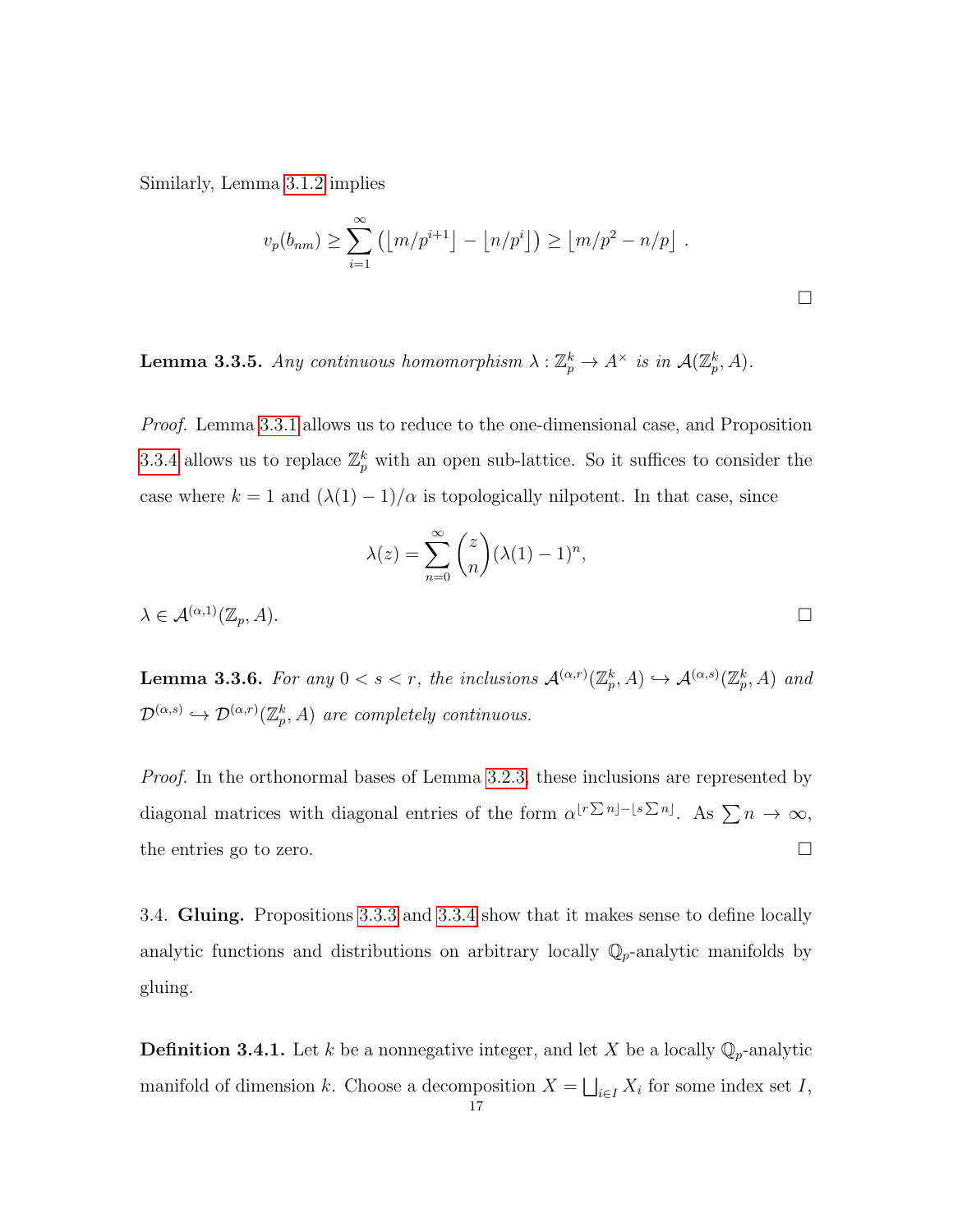and choose an identification of each  $X_i$  with  $\mathbb{Z}_p^k$ . We define

$$
\mathcal{A}(X, A) = \prod_{i \in I} \mathcal{A}(X_i, A)
$$

$$
\mathcal{A}_c(X, A) = \bigoplus_{i \in I} \mathcal{A}(X_i, A)
$$

$$
\mathcal{D}(X, A) = \bigoplus_{i \in I} \mathcal{D}(X_i, A)
$$

$$
\mathcal{D}_c(X, A) = \prod_{i \in I} \mathcal{D}(X_i, A).
$$

By Propositions [3.3.3](#page-20-0) and [3.3.4,](#page-21-0) the above definitions do not depend on the choice of decomposition, and the functors  $U \mapsto \mathcal{A}(U, A)$  and  $U \mapsto \mathcal{D}_c(U, A)$  are sheaves on  $X$ .

<span id="page-24-0"></span>3.5. Geometric interpretation of distributions. Suppose that the Tate algebra  $A \langle T_1, ..., T_n \rangle$  is sheafy for each nonnegative integer n. The modules of locally analytic distributions have an alternative interpretation as rings of sections of adic spaces. This interpretation will not be used elsewhere in the paper, but it gives further evidence that our definition of distributions is reasonable.

Let  $D = \text{Spa}(\mathbb{Z}_p[[\mathbb{Z}_p^k]], \mathbb{Z}_p[[\mathbb{Z}_p^k]].$  Let  $A^+$  be an open and integrally closed subring of A. Let  $Y = D \times_{Spa(\mathbb{Z}_p,\mathbb{Z}_p)} Spa(A, A^+)$ . We can construct Y as follows. There is an isomorphism  $\mathbb{Z}_p[\![T_1, ..., T_k]\!] \cong \mathbb{Z}_p[\![\mathbb{Z}_p^k]\!]$  that sends  $T_i \mapsto \Delta_{e_i}$ , where the  $e_i$  form a basis of  $\mathbb{Z}_p^k$ . For any positive rational  $r = m/n$ , let  $B_r = A \langle T_1, ..., T_k, T_1^n/\alpha^m, ..., T_k^n/\alpha^m \rangle$ , and let  $B_r^+$  be the normal closure of  $A^+$   $\langle T_1, ..., T_n, T_1^n/\alpha^m, ..., T_n^n/\alpha^m \rangle$  in  $B_r$ . Then Y is formed by gluing the affinoids  $Y_r := \text{Spa}(B_r, B_r^+)$ .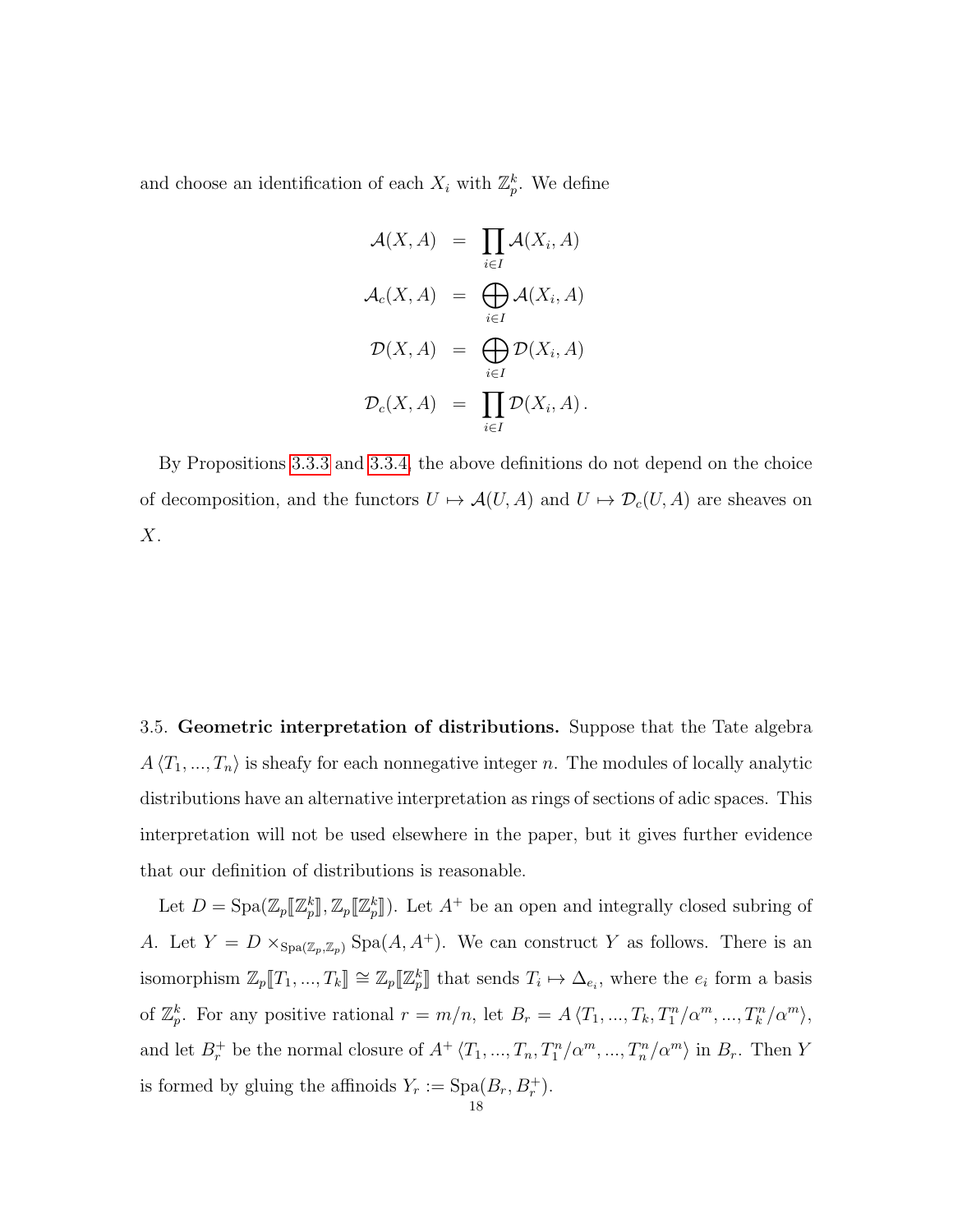There are canonical isomorphisms

$$
\text{Hom}_{\mathbb{Z}_p}(\mathcal{C}(\mathbb{Z}_p^k, \mathbb{Z}_p), \mathbb{Z}_p) \cong \mathcal{O}_D(D)
$$
  

$$
\mathcal{D}(\mathbb{Z}_p^k, A) \cong \mathcal{O}_Y(Y)
$$
  

$$
\mathcal{D}^{(\alpha, r)}(\mathbb{Z}_p^k, A) \cong \mathcal{O}_Y(Y_r) \quad \forall r \in \mathbb{Q}^+.
$$

#### 4. Overconvergent cohomology

<span id="page-25-0"></span>We mostly repeat the setup of [\[Urb11\]](#page-49-5), except that we make use of the modules defined in section [3.](#page-13-0)

<span id="page-25-1"></span>4.1. Locally symmetric spaces. Let  $\mathbb{A}$  (resp.  $\mathbb{A}_f$ ,  $\mathbb{A}_f^p$  $_{f}^{p}$ ) be the ring of adeles (resp. finite adeles, finite adeles away from  $p$ ) of  $\mathbb{Q}$ .

Let G be a connected reductive algebraic group over  $\mathbb Q$ . We will assume that  $G(\mathbb Q_p)$ is quasisplit. Let  $B, T, N, N^-$  be compatible choices of a Borel subgroup, maximal torus, maximal unipotent subgroup, and opposite unipotent subgroup, respectively, of  $G(\mathbb{Q}_p)$ . Let I be an Iwahori subgroup of  $G(\mathbb{Q}_p)$  compatible with B. Then I admits a factorization  $I = N_0 T_0 N_0^-$ , where  $N_0^- = N^- \cap I$ ,  $T_0 = T \cap I$ ,  $N_0 = N \cap I$ . Let  $K^p$  be an open compact subgroup of  $\mathbb{A}_f^p$  $f<sup>p</sup>$ , and let  $K = K<sup>p</sup>I$ . Let  $G_{\infty}^+$  be the identity component of  $G(\mathbb{R})$ , and let  $K_{\infty}$  be a maximal compact modulo center subgroup of  $G_{\infty}^+$ . Let  $Z_G$  be the center of  $G$ .

The space

$$
\mathcal{X} := G(\mathbb{A})/K^p G_{\infty}^+
$$

may be considered as a locally  $\mathbb{Q}_p$ -analytic manifold. In section [3,](#page-13-0) we defined the module  $\mathcal{D}_c(\mathcal{X}, A)$  of "locally analytic" compactly supported A-valued distributions on  $\mathcal{X}$ .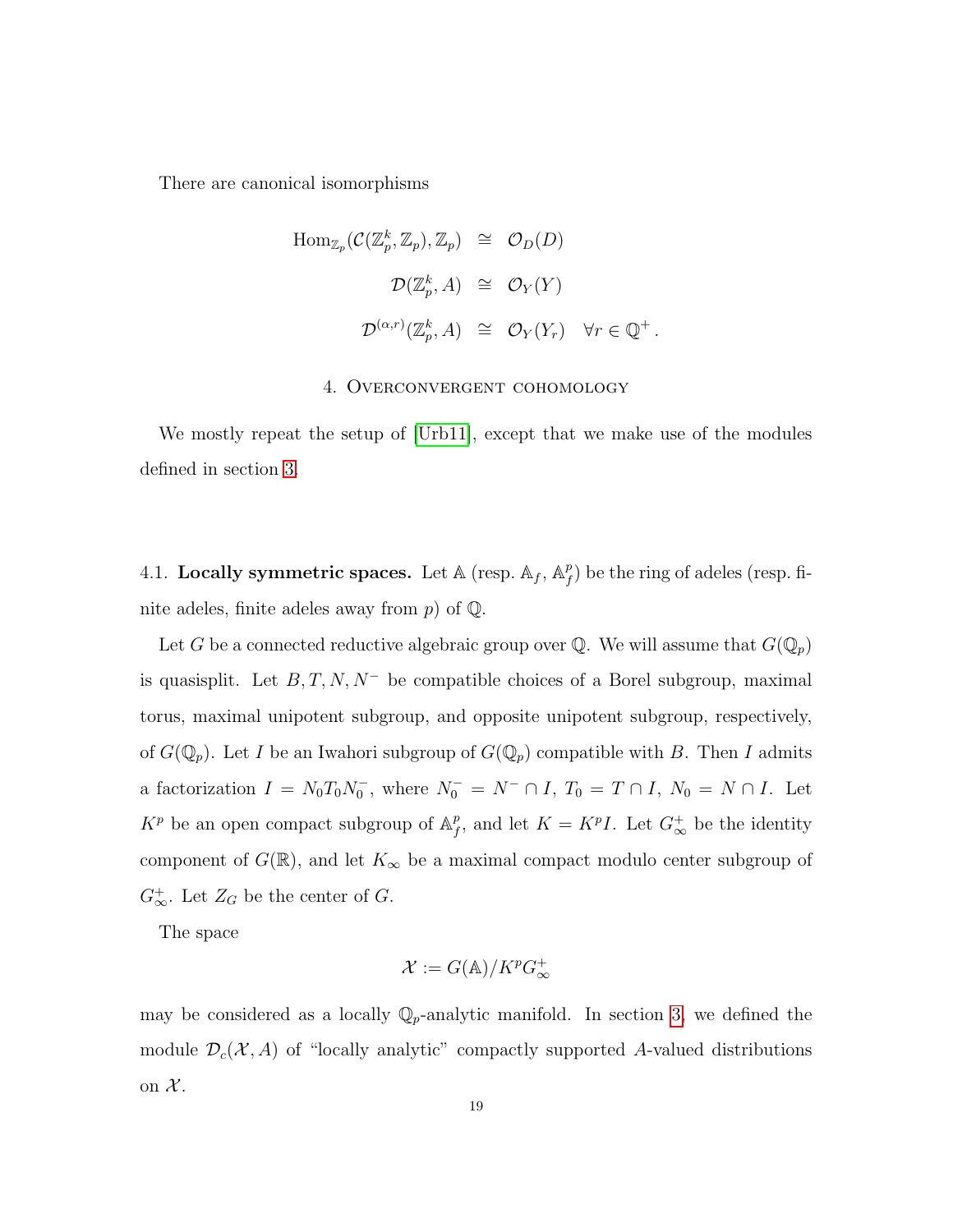Let A be a complete Tate  $\mathbb{Z}_p$ -algebra, and let  $\lambda : T_0 \to A^{\times}$  be a continuous homomorphism. By Lemma [3.3.5,](#page-23-1)  $\lambda \in \mathcal{A}(T_0, A)$ . We will assume that ker  $\lambda$  contains  $Z_G(\mathbb{Q})K^p G_{\infty}^+\cap T_0$ . We define  $\mathcal{D}_{c,\lambda}(\mathcal{X}, A)$  to be the quotient of  $\mathcal{D}_c(\mathcal{X}, A)$  obtained by constraining right translation by  $N_0^-$  to act by the identity, right translation by  $T_0$  to act by  $\lambda$ , and translation by  $Z_G(\mathbb{Q})$  to act by the identity.

The group  $G(\mathbb{Q})^{\text{ad}}$  acts on  $\mathcal{D}_{c,\lambda}(\mathcal{X},A)$  by left translation. Moreover,  $\mathcal{D}_{c,\lambda}(\mathcal{X},A)$  is a direct sum of modules induced from much smaller subgroups of  $G(\mathbb{Q})^{\text{ad}}$ . We can write  $G(A)$  as a finite union

$$
G(\mathbb{A}) = \bigsqcup_i G(\mathbb{Q}) g_i G_{\infty}^+ K.
$$

Let  $\Gamma_i$  be the image of  $g_i G_{\infty}^+ K g_i^{-1} \cap G(\mathbb{Q})$  in  $G(\mathbb{Q})^{\text{ad}}$ . Then

$$
\mathcal{D}_{c,\lambda}(\mathcal{X},A) \cong \bigoplus_i \operatorname{Ind}_{\Gamma_i}^{G(\mathbb{Q})^{\mathrm{ad}}} \mathcal{D}_{\lambda}(g_iI,A)
$$

where  $\mathcal{D}_{\lambda}(g_iI, A)$  is the quotient of  $\mathcal{D}(g_iI, A)$  obtained by constraining right translation by  $N_0^-$  to act as the identity and right translation by  $T_0$  to act as  $\lambda$ .

The existence of the Iwahori factorization implies that the map  $N_0 \rightarrow g_i I$  given by  $n \mapsto g_i n$  induces an isomorphism of A-modules

$$
\mathcal{D}(N_0, A) \xrightarrow{\sim} \mathcal{D}_{\lambda}(g_i I, A) .
$$

This identification induces a  $\Gamma_i$ -action on  $\mathcal{D}(N_0, A)$ , which can be described as follows. Any  $x \in I$  has an Iwahori factorization  $x = \mathbf{n}(x)\mathbf{t}(x)\mathbf{n}^{-}(x)$  with  $\mathbf{n}(x) \in N_0$ ,  $\mathbf{t}(x) \in T_0$ ,  $\mathbf{n}^{-}(x) \in N_0^-$ , and the functions **n**, **t**, and **n**<sup>-</sup> are analytic. The action of  $\Gamma_i$  on  $\mathcal{D}(N_0, A)$  is given by

$$
\gamma \cdot [x] = \lambda(\mathbf{t}(g_i^{-1} \gamma g_i x))[\mathbf{n}(g_i^{-1} \gamma g_i x)]
$$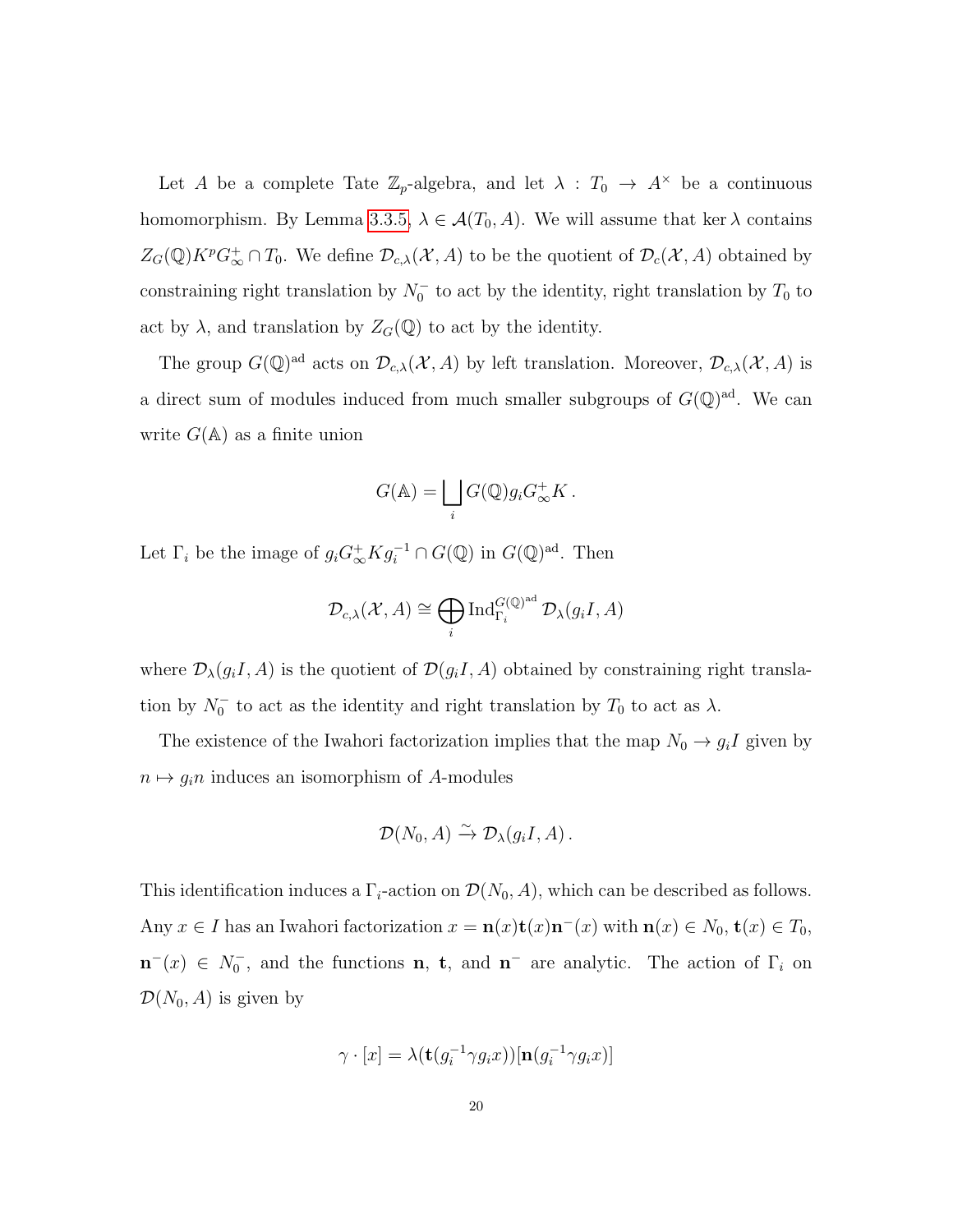for  $\gamma \in \Gamma_i$ ,  $x \in N_0$ . Here [x] denotes the Dirac delta distribution supported at x.

Now consider the locally symmetric space

$$
S_G(K) := G(\mathbb{Q}) \backslash G(\mathbb{A}) / K_{\infty} K.
$$

Then  $S_G(K) \cong \bigsqcup_i \mathcal{Y}_i$  where

$$
\mathcal{Y}_i := \Gamma_i \backslash G_{\infty}^+ / K_{\infty} \, .
$$

We say that K is neat if all of the  $\Gamma_i$  are torsionfree. If that is the case, then each  $\mathcal{Y}_i$ is a manifold with fundamental group  $\Gamma_i$ .

The manifold  $S_G(K)$  has a Borel-Serre compactification  $\overline{S_G(K)}$ , which is homotopy equivalent to  $S_G(K)$ . Any finite triangulation of  $\overline{S_G(K)}$  determines a resolution

$$
0 \to C_d(\Gamma_i) \to \dots \to C_1(\Gamma_i) \to C_0(\Gamma_i) \to \mathbb{Z} \to 0
$$

where the  $C_j(\Gamma_i)$  are free  $\mathbb{Z}[\Gamma_i]$ -modules of finite rank and d is the dimension of  $S_G(K)$ . We define a complex  $C^{\bullet}_{\lambda}$  by

$$
C_{\lambda}^{j} := \bigoplus_{i} \text{Hom}_{\Gamma_{i}}(C_{j}(\Gamma_{i}), \mathcal{D}_{\lambda}(g_{i}I, A)).
$$

Then

$$
R\Gamma^{\bullet}(G(\mathbb{Q})^{\text{ad}}, \mathcal{D}_{c,\lambda}(\mathcal{X}, A)) \cong \bigoplus_{i} R\Gamma^{\bullet}(\Gamma_{i}, \mathcal{D}_{\lambda}(g_{i}I, A)) \cong C_{\lambda}^{\bullet}
$$

in the derived category of A-modules.

<span id="page-27-0"></span>4.2. **Hecke action.** We choose a projective resolution

$$
\dots \to C_1(G(\mathbb{Q})^{\mathrm{ad}}) \to C_0(G(\mathbb{Q})^{\mathrm{ad}}) \to \mathbb{Z} \to 0
$$

of Z as a  $G(\mathbb{Q})^{\text{ad}}$ -module as well as maps of complexes of  $\Gamma_i$ -modules  $C_{\bullet}(\Gamma_i) \rightarrow$  $C_{\bullet}(G(\mathbb{Q})^{\text{ad}})$  and  $C_{\bullet}(G(\mathbb{Q})^{\text{ad}}) \to C_{\bullet}(\Gamma_i)$  that are homotopy inverses of each other.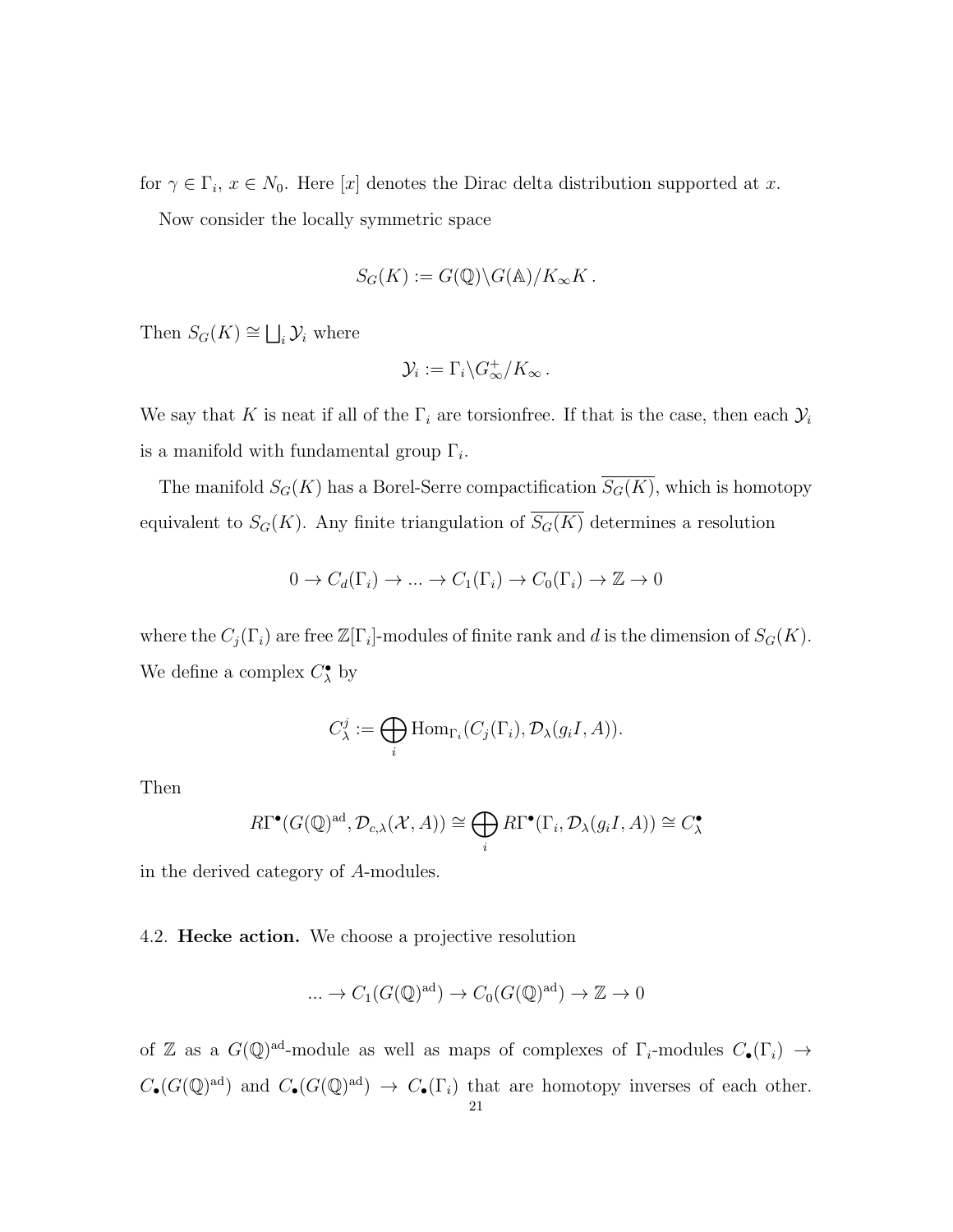Then any  $f \in \text{End}_{G(\mathbb{Q})^{\text{ad}}}(\mathcal{D}_{c,\lambda}(\mathcal{X},A))$  defines an operator  $[f] \in \text{End}(C_{\lambda}^{\bullet})$  by

$$
C^j_{\lambda} \to \bigoplus_i \text{Hom}_{\Gamma_i}(C_j(G(\mathbb{Q})^{\text{ad}}), \mathcal{D}_{\lambda}(g_iI, A))
$$
  
\n
$$
\xrightarrow{\sim} \text{Hom}_{G(\mathbb{Q})^{\text{ad}}}(C_j(G(\mathbb{Q})^{\text{ad}}), \mathcal{D}_{c,\lambda}(\mathcal{X}, A))
$$
  
\n
$$
\xrightarrow{f} \text{Hom}_{G(\mathbb{Q})^{\text{ad}}}(C_j(G(\mathbb{Q})^{\text{ad}}), \mathcal{D}_{c,\lambda}(\mathcal{X}, A))
$$
  
\n
$$
\xrightarrow{i} \bigoplus_i \text{Hom}_{\Gamma_i}(C_j(G(\mathbb{Q})^{\text{ad}}), \mathcal{D}_{\lambda}(g_iI, A))
$$
  
\n
$$
\to C^j_{\lambda}.
$$

For any  $f, g, [f][g]$  is homotopy equivalent to  $[fg]$ .

For any  $g \in G(\mathbb{A}_{\ell}^p)$  $f(r)$ , the double coset operator  $K^p g K^p$  acts on  $\mathcal{D}_{c,\lambda}$  and determines a Hecke operator  $[K^p g K^p]$  on  $C^{\bullet}_{\lambda}$ .

Let

$$
T^- = \left\{ t \in T \middle| t^{-1} N_0^- t \subseteq N_0^- \right\} .
$$

For  $t \in T^-$ , the double coset operator  $N_0^- t N_0^-$  acts on  $\mathcal{D}_{c,\lambda}$  and determines an operator  $[N_0^- t N_0^-]$  on  $C^{\bullet}_{\lambda}$ . We will sometimes denote this operator by  $u_t$ .

Our definition of the Hecke operators at  $p$  differs slightly from that of previous references on overconvergent cohomology, which made use of a choice of "right ∗ action". Our definition is instead meant to be analogous to the one used in Emerton's theory of completed cohomology [\[Eme06a,](#page-49-11) [Eme06b\]](#page-49-7). The two approaches will yield the same eigenvariety. The only essential difference between the approaches is that, to define a "right \*-action", one chooses a splitting of  $0 \to T_0 \to T \to T/T_0 \to 0$ , and then uses this splitting to twist the Hecke operators so that  $T_0$  acts trivially.

Let S be the set of finite places at which  $K^p$  is not maximal hyperspecial. Let  $\mathbb{A}_f^{p,S}$ f be the adeles away from p and S, and let  $K^{p,S}$  be the image of  $K^p$  in  $\mathbb{A}_f^{p,S}$  $_{f}^{p,s}$ . We define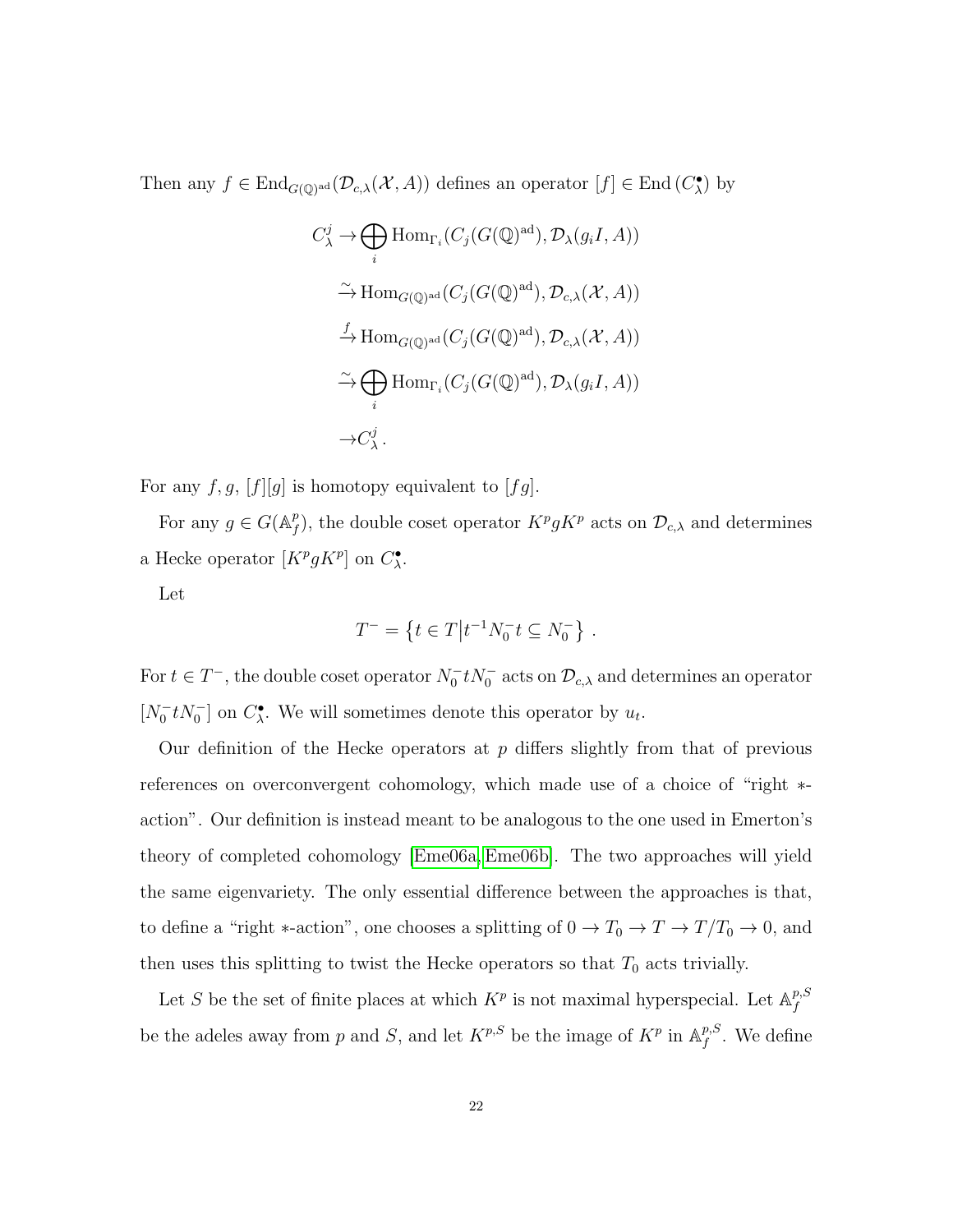the Hecke algebra

$$
\mathcal{H}_G := C_c^{\infty} \left( K^{p,S} \backslash G(\mathbb{A}_f^{p,S})/K^{p,S} \times N_0^- \backslash N_0^- T^- N_0^- / N_0^-, \mathbb{Z}_p \right) .
$$

<span id="page-29-0"></span>4.3. Topological properties of Hecke operators. In order to apply the spectral theory introduced in section [2.2,](#page-11-0) we will need to choose a particular description of  $C^{\bullet}_{\lambda}$ as a limit of complexes of projective modules. We define an abelian group structure on  $N_0$  by  $(n, n') \mapsto \exp(\log(n) + \log(n'))$ . This structure allows us to define the projective modules  $\mathcal{D}^{(\alpha,r)}(N_0, A)$  for some arbitrarily chosen topologically nilpotent unit  $\alpha \in A$ . We define

$$
C^i_{\lambda,\alpha,r} := \bigoplus_j \mathrm{Hom}_{\Gamma_j}(C_i(\Gamma_j), \mathcal{D}^{(\alpha,r)}(N_0, A)).
$$

<span id="page-29-1"></span>**Lemma 4.3.1.** For all sufficiently small r and all  $\epsilon > 0$ , the differential  $d: C_{\lambda}^{i+1} \to$  $C^i_{\lambda}$  extends to a map  $C^{i+1}_{\lambda,\alpha,r} \to C^i_{\lambda,\alpha,r+\epsilon}.$ 

*Proof.* It is enough to check that for sufficiently small r and all  $\epsilon > 0$ , left translation by any  $\gamma \in \Gamma_i$  maps  $\mathcal{D}^{(\alpha,r)}(N_0, A)$  into  $\mathcal{D}^{(\alpha,r+\epsilon)}(N_0, A)$ . This follows from the description of the action in section [4.1](#page-25-1) along with Lemmas [3.3.1](#page-18-1) and [3.3.5](#page-23-1) and Proposition  $3.3.3.$ 

If  $\underline{r} = (r_0, ..., r_d)$  is chosen such that the differentials  $C_{\lambda,\alpha}^{i+1}$  $\chi^{i+1}_{\lambda,\alpha,r_{i+1}} \to C^i_{\lambda,\alpha,r_i}$  are defined, then we denote the corresponding complex by  $C^{\bullet}_{\lambda,\alpha,\underline{r}}$ .

Choose some  $t \in T^-$  such that  $t^{-1}N_0t \subset N_0^p$  $\stackrel{p}{0}$ . Let  $\mathcal{H}'_G$  be the ideal of  $\mathcal{H}_G$  generated by  $u_t$ .

**Lemma 4.3.2.** There exists  $r_0 \in \mathbb{R}^+$  so that for all  $r \in (0, r_0)$ ,  $\epsilon \in \mathbb{R}^+$ , and  $f \in$  $\mathcal{H}'_G$ , f determines a continuous map  $C^i_{\lambda,\alpha,r} \to C^i_{\lambda,\alpha,r/p+\epsilon}$ , and hence f determines a completely continuous map  $C^i_{\lambda,\alpha,r} \to C^i_{\lambda,\alpha,r}$ .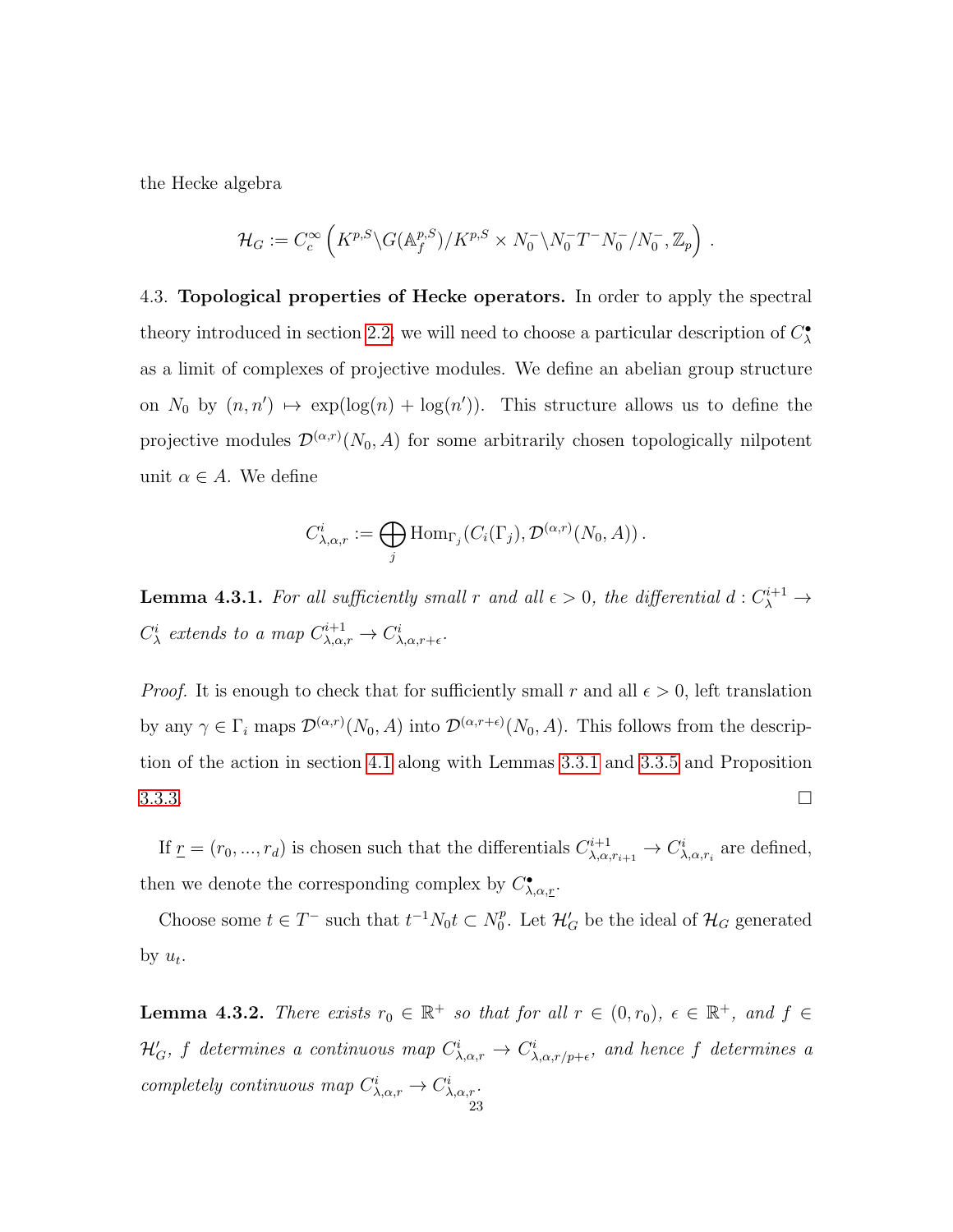*Proof.* We can show that Hecke operators away from p map  $C^i_{\lambda,\alpha,r}$  into  $C^i_{\lambda,\alpha,r+\epsilon}$  using essentially the same argument as in Lemma [4.3.1.](#page-29-1) It remains to show that  $u_t$  maps  $C^i_{\lambda,\alpha,r}$  into  $C^i_{\lambda,\alpha,r/p+\epsilon}$ . The action of  $u_t$  can be built from functions of the form

$$
[x] \mapsto \lambda(\mathbf{t}(\iota(x)))[\mathbf{n}(\iota(x))]
$$

where  $\iota(x)$  takes the form

$$
\iota(x) = ht^{-1}\mathbf{n}(n^-x)\mathbf{t}(n^-x)t
$$

for some  $n^- \in N_0^-$ ,  $h \in I$ . (See for example [\[Eme06a,](#page-49-11) Lemma 4.2.19].) In particular,  $\mathbf{n}(\iota(x))$  belongs to a single right coset of  $t^{-1}N_0t \subset N_0^p$  $_{0}^{p}$ . The argument proceeds as before, except that we also need to use Proposition [3.3.4](#page-21-0) and Lemma [3.3.6.](#page-23-2)  $\Box$ 

<span id="page-30-0"></span>4.4. Characteristic power series. For any  $f \in \mathcal{H}'_G$  we define the power series

$$
\det(1 - Xf|C^{\bullet}_{\lambda}) := \det(1 - Xf|C^{\bullet}_{\lambda,\alpha,\underline{r}})
$$

for any  $\alpha, \underline{r}$  for which the complex  $C^{\bullet}_{\lambda,\alpha,\underline{r}}$  is defined and the  $u_t$  operator is completely continuous. Choosing a different  $\alpha$  and r conjugates the matrix of f by a diagonal matrix, so the power series does not depend on them.

Similarly, we define det  $(1 - Xf|C^i_\lambda)$  to be det  $(1 - Xf|C^i_{\lambda,\alpha,\underline{r}})$ . Consider the Fredholm series

$$
P_{+}(X) = \prod_{i=0}^{d} \det (1 - Xu_{t}|C_{\lambda}^{i}).
$$

Suppose that  $P_+(X)$  factors as  $Q_+(X)S_+(X)$ , with  $Q_+(X) \in A[X]$ ,  $S_+(X) \in A$  {{X}}, that  $Q_+(X)$  and  $S_+(X)$  are relatively prime, and that the leading coefficient of  $Q_+(X)$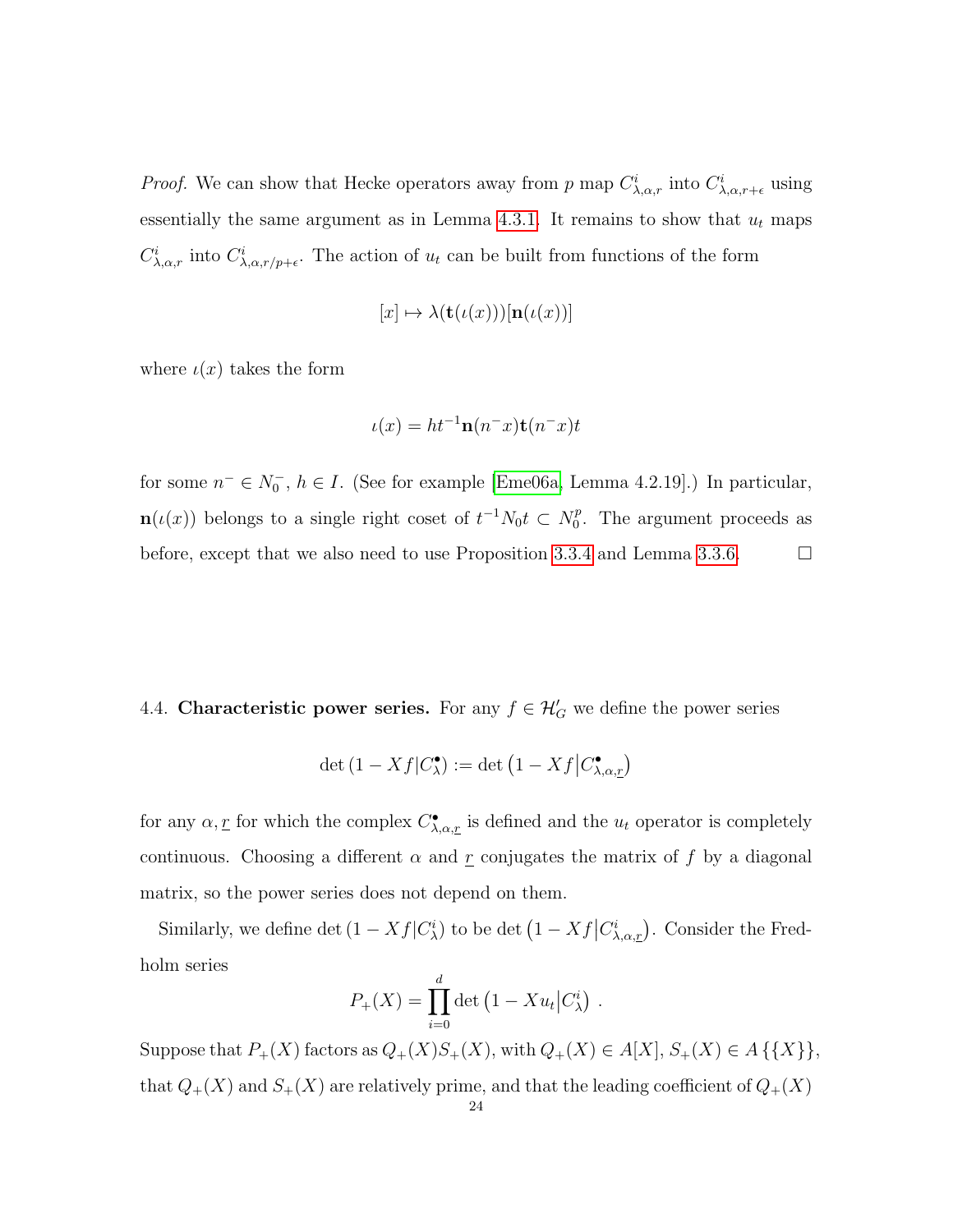is invertible. Let  $Q^*_{+}(X) = X^{\deg Q} Q_{+}(X^{-1})$ . By [\[AIP,](#page-48-6) Théorème B.2], there is a decomposition  $C^{\bullet}_{\lambda,\alpha,\underline{r}} = N^{\bullet}_{\alpha,\underline{r}} \oplus F^{\bullet}_{\alpha,\underline{r}}$ , where  $Q^*_{+}(u_t)$  annihilates  $N^{\bullet}_{\alpha,\underline{r}}$  and acts invertibly on  $F^{\bullet}_{\alpha,\underline{r}}$ , and the  $N^i_{\alpha,\underline{r}}$  are finitely generated and projective.

**Lemma 4.4.1.** For any  $\alpha, \alpha'$  and  $\underline{r}, \underline{r}'$  such that  $N^{\bullet}_{\alpha, \underline{r}}$  and  $N^{\bullet}_{\alpha', \underline{r}'}$  are defined, they are canonically isomorphic.

*Proof.* Choose  $\underline{r}''$  so that  $C^{\bullet}_{\lambda,\alpha,\underline{r}''}$  injects into  $C^{\bullet}_{\lambda,\alpha,\underline{r}}$  and  $C^{\bullet}_{\lambda,\alpha',\underline{r}'}$ . The operator  $1-\frac{Q^*_{+}(u_t)}{Q^*_{+}(0)}$  $\overline{Q^*_+(0)}$ acts as the identity on  $N^{\bullet}_{\alpha,r}$ , and for sufficiently large  $n, (1 - \frac{Q^*_{+}(u_t)}{Q^*_{+}(0)})$  $\frac{Q^*_+(u_t)}{Q^*_+(0)}\bigg)^n$  factors through  $N^{\bullet}_{\alpha,r''}$ . So we get a canonical isomorphism  $N^{\bullet}_{\alpha,r} \cong N^{\bullet}_{\alpha,r''}$ , and similarly there is a canonical isomorphism  $N^{\bullet}_{\alpha',\underline{r}'} \cong N^{\bullet}_{\alpha}$  $\alpha, r''$ .

**Corollary 4.4.2.** There is a decomposition  $C^{\bullet}_{\lambda} = N^{\bullet} \oplus F^{\bullet}$ , where  $Q^*_{+}(u_t)$  annihilates  $N^{\bullet}$  and acts invertibly on  $F^{\bullet}$ , and the  $N^i$  are finitely generated and projective.

# <span id="page-31-0"></span>5. Eisenstein and cuspidal contributions to characteristic power

#### series

<span id="page-31-1"></span>5.1. Preliminaries. In this section, we will write  $C_{G, K^p, \lambda}^{\bullet}$  for  $C_{\lambda}^{\bullet}$  to make it clear which group we are considering. We will also assume that  $G(\mathbb{R})$  has discrete series, since otherwise Urban's eigenvariety will be empty.

In order to construct Urban's eigenvariety, we need the characteristic power series of the Hecke operators to be Fredholm series. However, the power series det  $(1 - Xf|C^{\bullet}_{G,K^p,\lambda})$ includes contributions from both cusp forms and Eisenstein series, and the Eisenstein contribution is generally only a ratio of Fredholm series. We will now define a complex  $C_{G, K^p, \lambda, \text{cusp}}^{\bullet}$  whose characteristic power series only includes contributions from cusp forms. (This complex will only be useful for defining characteristic power series; we make no attempt to remove the Eisenstein series from the cohomology.)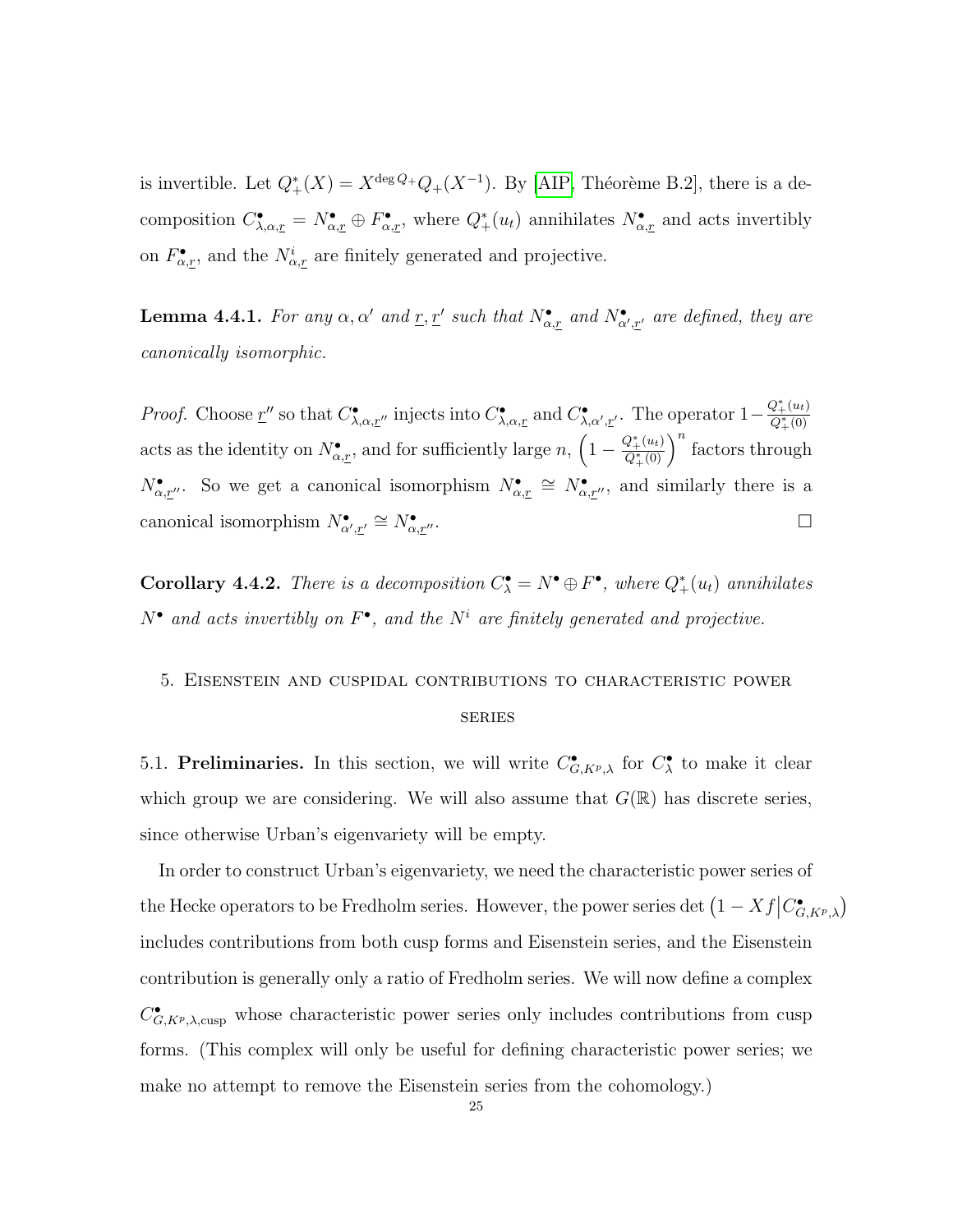We will mostly follow [\[Urb11,](#page-49-5) §4.6]. However, there is an error in the handling of the Eisenstein series in [\[Urb11\]](#page-49-5) that we will need to correct. The region of convergence of an Eisenstein series is generally not a union of Weyl chambers. (For example,  $Sp(6)$  has two conjugacy classes of parabolic subgroups whose Levis are isomorphic to  $GL(2) \times GL(1)$ . The region of convergence of Eisenstein series coming from these parabolics contains one or two full Weyl chambers and fractions of three others.) Consequently, the set  $W_{Eis}^M$  defined in [\[Urb11\]](#page-49-5) should depend on the weight of the Eisenstein series. A more careful argument is therefore needed to show that character distribution  $I_{G,0}^{cl}(f,\mu)$  has a unique p-adic interpolation. In fact, it appears that the character distribution of Eisenstein series coming from a single parabolic subgroup will generally *not* have a unique interpolation. We will show, however, that the sum of distributions coming from parabolic subgroups that have a common Levi will have a unique interpolation.

We let  $W_G$  denote the Weyl group of G. We let  $\Phi_G$ ,  $\Phi_G^{\vee}$  denote the set of roots and coroots, respectively, of the pair  $(G_{\mathbb{Q}_p}, T)$ , where T is the torus chosen in section [4.](#page-25-0) We let  $\Phi_G^+$  (resp.  $\Phi_G^-$ ) denote the subset of roots that are positive (resp. negative) with respect to B, and we make a similar definition for coroots. We let  $\rho$  denote half the sum of the positive roots.

Let F be a finite extension of  $\mathbb{Q}_p$ . We say that  $\mu: T_0 \to F^\times$  is an algebraic weight if it can be extended to a homomorphism of algebraic groups  $T_F \to (\mathbb{G}_m)_F$ . We say that an algebraic weight  $\mu$  is dominant (resp. regular dominant) if  $\langle \alpha^{\vee}, \mu \rangle \ge 0$  (resp.  $> 0$ ) for all  $\alpha^{\vee} \in \Phi_G^{\vee +}$ .

Suppose that  $\mu$  is dominant. Then  $\mathcal{D}_{\mu}(g_iI, F)$  has a (nonzero) quotient that is a finite-dimensional F-vector space. We will write  $L^G_\mu$  for the corresponding local system on either  $S_G(K)$  or  $\overline{S_G(K)}$ .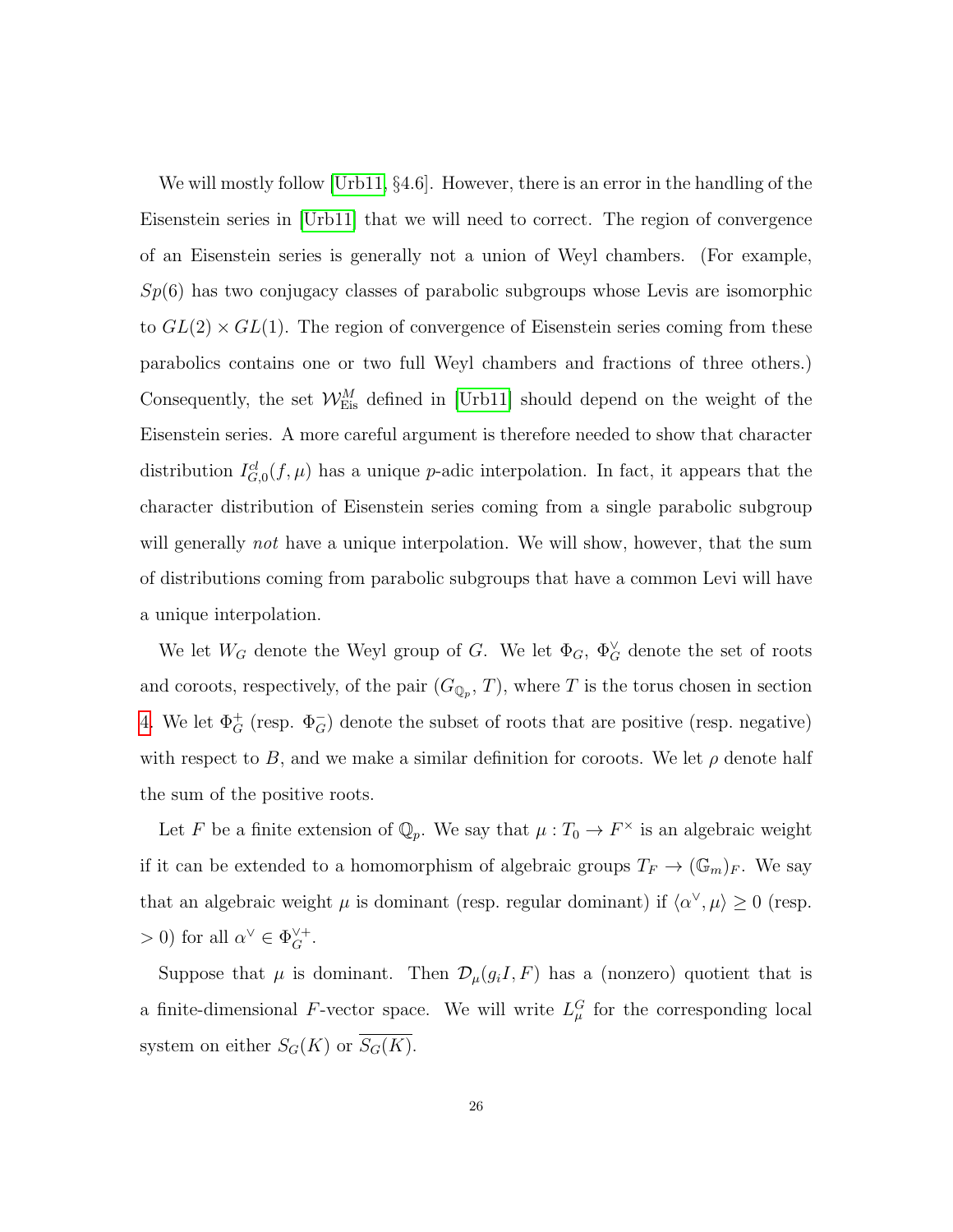<span id="page-33-1"></span>**Lemma 5.1.1.** Let  $f = u_t \otimes f^p \in \mathcal{H}'_G$ , and let  $\mu : T_0 \to F^\times$  be an algebraic dominant weight. Then

$$
\det (1 - Xf|C_{G,K^p,\mu}^{\bullet}) \equiv \det (1 - Xf|H^{\bullet}(S_G(K), L^G_{\mu})) \pmod{\mathcal{O}_F[\![N(\mu, t)X]\!]}
$$

where

$$
N(\mu, t) = \inf_{w \in W_G \setminus {\text{id}} } |t^{(w-1)(\mu+\rho)}|_p.
$$

Proof. For the degree 1 term, this is [\[Urb11,](#page-49-5) Lemma 4.5.2]. The argument used there also works for higher degree terms.

In section [7,](#page-44-0) we will consider a family of weights having the property that for any  $n \in \mathbb{N}$ , the set of points corresponding to regular dominant weights  $\mu$  satisfying  $p^{n}$  |  $N(\mu, t)$  is Zariski dense. The characteristic power series for the whole family can then be determined from the  $\det(1 - Xf|H^{\bullet}(S_G(K), L^G_{\mu})).$ 

If  $\mu$  is regular dominant, then the cuspidal subspace of  $H^{i}(S_G(K), L^G_\mu)$  is the interior cohomology  $H_!^i(S_G(K), L_\mu^G)$  [\[LS04,](#page-49-12) §5.3], and furthermore (since we assume  $G(\mathbb{R})$  has discrete series) the interior cohomology is nonzero only in the middle degree [\[BW00,](#page-48-10) Theorem III.5.1]. Hence either  $\det(1 - Xf|H_!^{\bullet}(S_G(K), L_{\mu}^G))$  or its reciprocal is a polynomial.

Our goal is to prove a version of Lemma [5.1.1](#page-33-1) in which  $C_{G,K^p,\mu}^{\bullet}$  is replaced by a complex  $C_{G,K^p,\mu,\text{cusp}}^{\bullet}$  that we will define, and  $H^{\bullet}(S_G(K), L^G_{\mu})$  is replaced by  $H^{\bullet}_!(S_G(K), L^G_{\mu})$ .

<span id="page-33-0"></span>5.2. Cohomology of the Borel-Serre boundary. Eisenstein series arise from the Borel-Serre boundary  $\partial S_G(K) := \overline{S_G(K)} \setminus S_G(K)$  of  $S_G(K)$ . The boundary has a stratification by locally symmetric spaces of parabolic subgroups of G.

We warn the reader that the Borel-Serre compactification of  $S_G(K)$  slightly strange. When constructing a locally symmetric space, one usually takes a quotient by the identity component of either  $Z_G(\mathbb{R})$  or  $A_G(\mathbb{R})$ , where  $A_G$  is the Q-split part of  $Z_G$ . In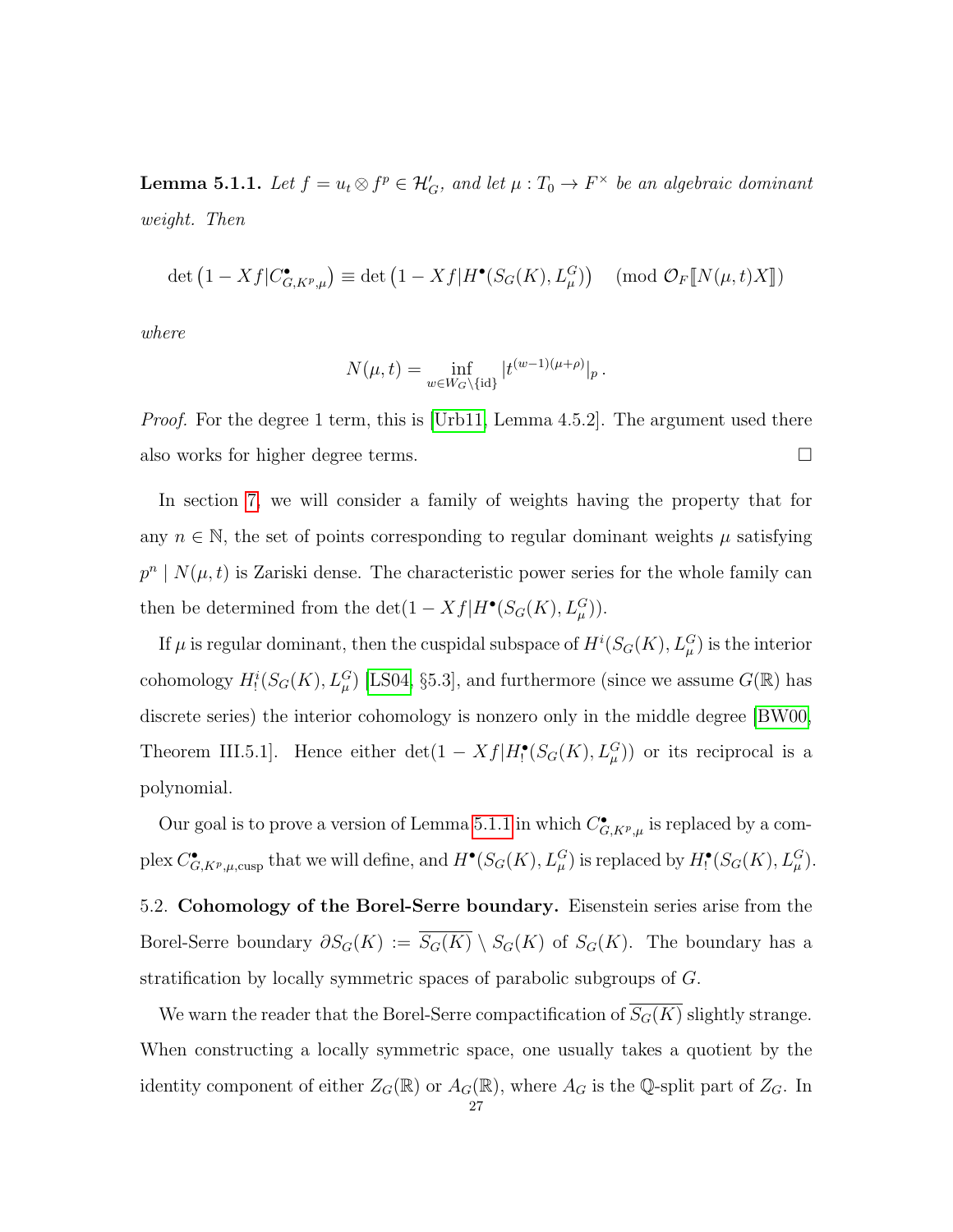order to construct Urban's eigenvariety, we need to choose the former option, but the Borel-Serre compactification behaves better with respect to the latter. Consequently, if  $M$  is a Levi subgroup of  $G$ , then the locally symmetric space for  $M$  should be constructed by taking a quotient by the identity component of  $Z_G(\mathbb{R})A_M(\mathbb{R})$  rather than that of  $Z_M(\mathbb{R})$ . However, it will turn out that we only need to consider Levi subgroups for which the two quotients are the same; see section [5.4](#page-36-0) for more details.

Let P be a parabolic subgroup of G, let N be the maximal unipotent subgroup of P, and let  $M = P/N$  be its Levi quotient. Let  $K_P^p = K^p \cap P(\mathbb{A}_f^p)$  $f(p)$ ,  $K_{P,p} = I \cap P(\mathbb{Q}_p)$ ,  $K_P = K_P^p K_{P,p}.$  We can define a locally symmetric space  $S_P(K_P)$ , and there is a locally closed immersion

$$
\iota: S_P(K_P) \to \overline{S_G(K)}.
$$

If P' is another parabolic subgroup of G, then  $S_P(K_P)$  and  $S_{P'}(K_{P'})$  will have the same image in  $\overline{S_G(K)}$  if and only if  $P(\mathbb{A}_f)$  and  $P'(\mathbb{A}_f)$  are conjugate by an element of  $K^pI$ .

Let  $K_M^p$ ,  $I_M$  be the images of  $K_F^p$  $_{P}^{p}$ ,  $K_{P,p}$  in  $M(\mathbb{A}_{f}^{p})$  $f(f)$ ,  $M(\mathbb{Q}_p)$ , respectively. The group  $I_M$  is an Iwahori subgroup of M. Let  $K_M = I_M K_M^p$ . The locally symmetric space  $S_P(K_P)$  is a nilmanifold bundle over  $S_M(K_M)$ . We let

$$
\pi: S_P(K_P) \to S_M(K_M)
$$

denote the projection.

We can relate  $R\pi_{*}\iota^{*}L_{\mu}^{G}$  to local systems on  $S_{M}(K_{M})$  using the Kostant decompo-sition [\[BW00,](#page-48-10) Theorem III.3.1]. To define the local systems on  $S_M(K_M)$ , we first need to choose a quasisplit torus  $T_M$  of M. Since  $G(\mathbb{Q}_p) = P(\mathbb{Q}_p)I$ , we can choose  $i \in I$  so that  $iTi^{-1} \subset P_{\mathbb{Q}_p}$ . We let  $T_M$  be the image of  $iTi^{-1}$  in M. We let  $w \in W_G$ be the minimal length element satisfying  $iw(B_{\bar{\mathbb{Q}}_p})w^{-1}i^{-1} \subset P_{\bar{\mathbb{Q}}_p}$ . The isomorphism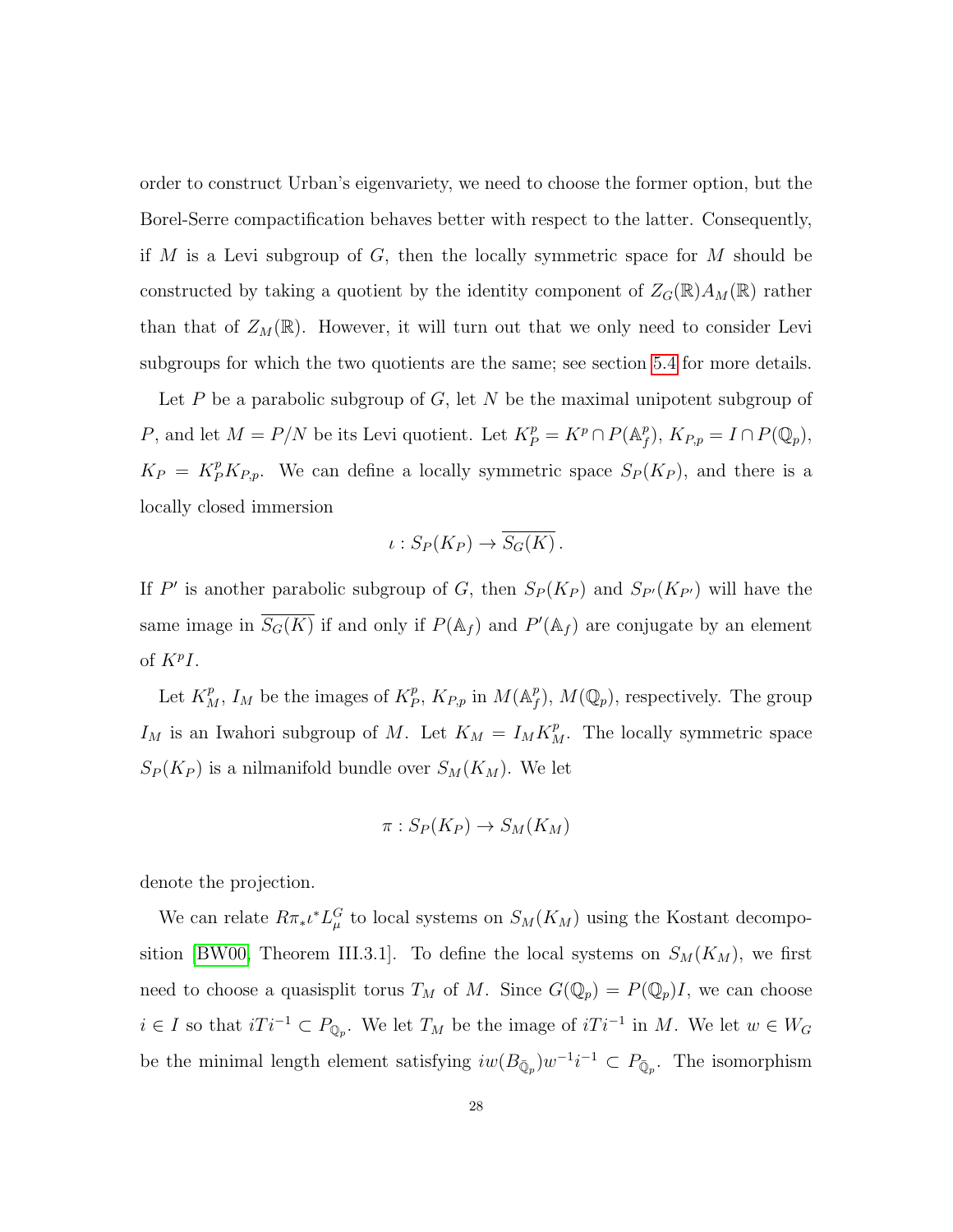$T \stackrel{\sim}{\to} T_M$  defined by  $t \mapsto iwtw^{-1}i^{-1}$  determines a length-preserving injection of Weyl groups  $W_M \hookrightarrow W_G$ . We let  $W^M$  denote a set of minimal length coset representatives of  $W_M\backslash W_G$ .

We have the following isomorphism in the derived category of constructible sheaves on  $S_M(K_M)$ .

<span id="page-35-1"></span>(5.2.1) 
$$
R\pi_* \iota^* L^G_\mu \cong \bigoplus_{w' \in W^M} L^M_{w^{-1}(w'(\mu+\rho)-\rho)}[l(w') - \dim N]
$$

Here  $l(w')$  denotes the length of w'. To see that the splitting exists in the derived category and not just at the level of cohomology, we observe that the  $L_{w^{-1}(w'(\mu+\rho)-\rho)}^M$ have distinct central characters.

<span id="page-35-0"></span>5.3. Hecke action. We will now define an action of  $\mathcal{H}_G$  on the cohomology of  $S_M(K_M)$  by constructing a homomorphism  $\mathcal{H}_G \to \mathcal{H}_M$ . The map  $R\pi_*\iota^*$  will be equivariant for this action.

As explained in [\[Urb11,](#page-49-5) Corollary 4.6.3], for any summand of  $(5.2.1)$  with  $w \neq w'$ , the Hecke eigenvalues of  $u_t \in \mathcal{H}'_G$  acting on the cohomology of this summand will be divisible by  $N(\mu, t)$ . We therefore only need to consider the summand with  $w = w'$ . (In fact we should ignore the other summands, because the corresponding Eisenstein series are  $p$ -adic limits of cusp forms.) We are therefore only interested in the local system

$$
L^M_{w^{-1}(w(\mu+\rho)-\rho)}=L^M_{\mu+(1-w^{-1})\rho}.
$$

Our definition of the homomorphism  $\mathcal{H}_G \to \mathcal{H}_M$  will be the same as that of [\[Urb11,](#page-49-5) 4.1.8], except that our convention for the Hecke operators makes some normalization factors disappear. The Hecke algebra  $\mathcal{H}_G$  is generated by operators of the form  $u_t$  for  $t \in T^-$  and  $[K_v g K_v]$  for  $v \notin S$ ,  $g \in G(\mathbb{Q}_v)$ . We let  $u_t \in \mathcal{H}_G$  act as  $t^{(1-w^{-1})\rho} u_t \in \mathcal{H}_M$ .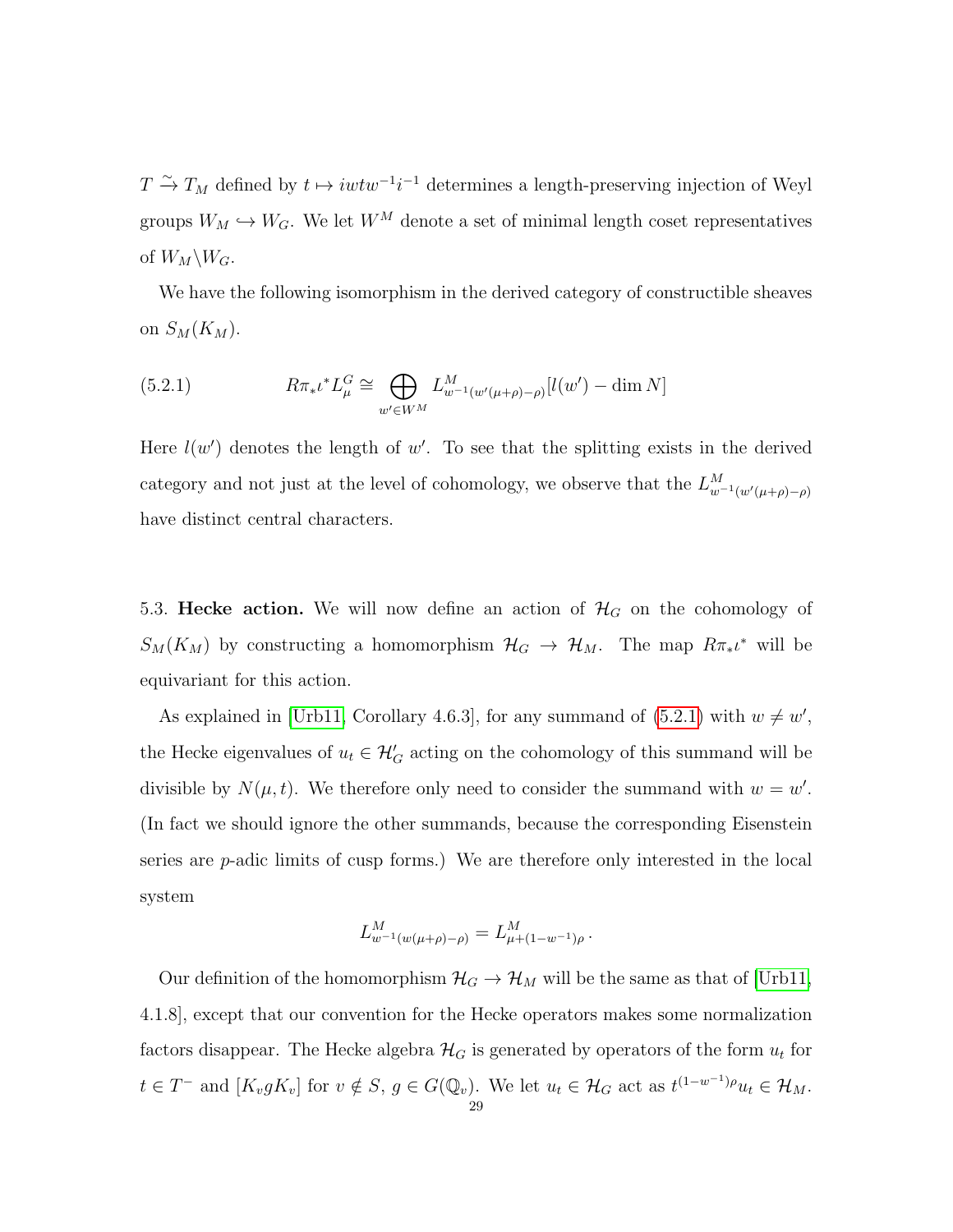The double coset  $K_v g K_v$  decomposes as a finite union  $\bigsqcup_j K_v p_j K_v$  with  $p_j \in P(\mathbb{Q}_v)$ . We let  $[K_v g K_v]$  act as  $\sum_j [K_{M,v} m_j K_{M,v}]$ , where  $m_j$  is the image of  $p_j$  in  $M(\mathbb{Q}_v)$ .

**Lemma 5.3.1.** The homomorphism  $\mathcal{H}_G \to \mathcal{H}_M$  defined above makes the map

$$
R\pi_*\iota^*: H^{\bullet}(S_G(K), L^G_{\mu}) \to H^{\bullet}(S_M(K_M), L^M_{\mu + (1-w^{-1})\rho})[l(w) - \dim N]
$$

 $\mathcal{H}_G$ -equivariant.

*Proof.* The argument is essentially the same as that of [\[Urb11,](#page-49-5) 4.1.8, 4.6.1–3].  $\Box$ 

<span id="page-36-0"></span>5.4. Image of the map  $R\pi_*\iota^*$ . To simplify some of the analysis that follows, we will observe that some Levis have  $H^{\bullet}(S_M(K_M), L^M_{\mu}) = 0$  for a Zariski dense subset of weights  $\mu$ , and hence they cannot contribute to the characteristic power series. The Levi M can have a nonzero contribution only if the following conditions hold (see [\[Urb11,](#page-49-5) Theorem  $4.7.3(ii)$ ]):

- (1)  $M(\mathbb{R})$  has discrete series.
- (2) The center  $Z_M$  of M is generated by its maximal split subgroup, its maximal compact subgroup, and  $Z_G$ .

Let  $T'_{M}$  be a maximally compact maximal torus of M. Any choice of embedding  $\mathbb{Q} \to \mathbb{C}$  determines an action of complex conjugation on the cocharacter lattice  $X_*(T_M'/Z_G)$ . Choosing an identification of  $X_*(T_M/Z_G)$  with  $X_*(T_M'/Z_G)$  gives an involution

$$
\theta: X_*(T_M/Z_G) \to X_*(T_M/Z_G)
$$

The two assumptions listed above guarantee that  $\theta$  is actually independent of all choices. More specifically, the first assumption guarantees that  $T_M'/Z_M$  is compact and therefore the induced map  $X_*(T_M'/Z_M) \to X_*(T_M'/Z_M)$  is minus the identity. The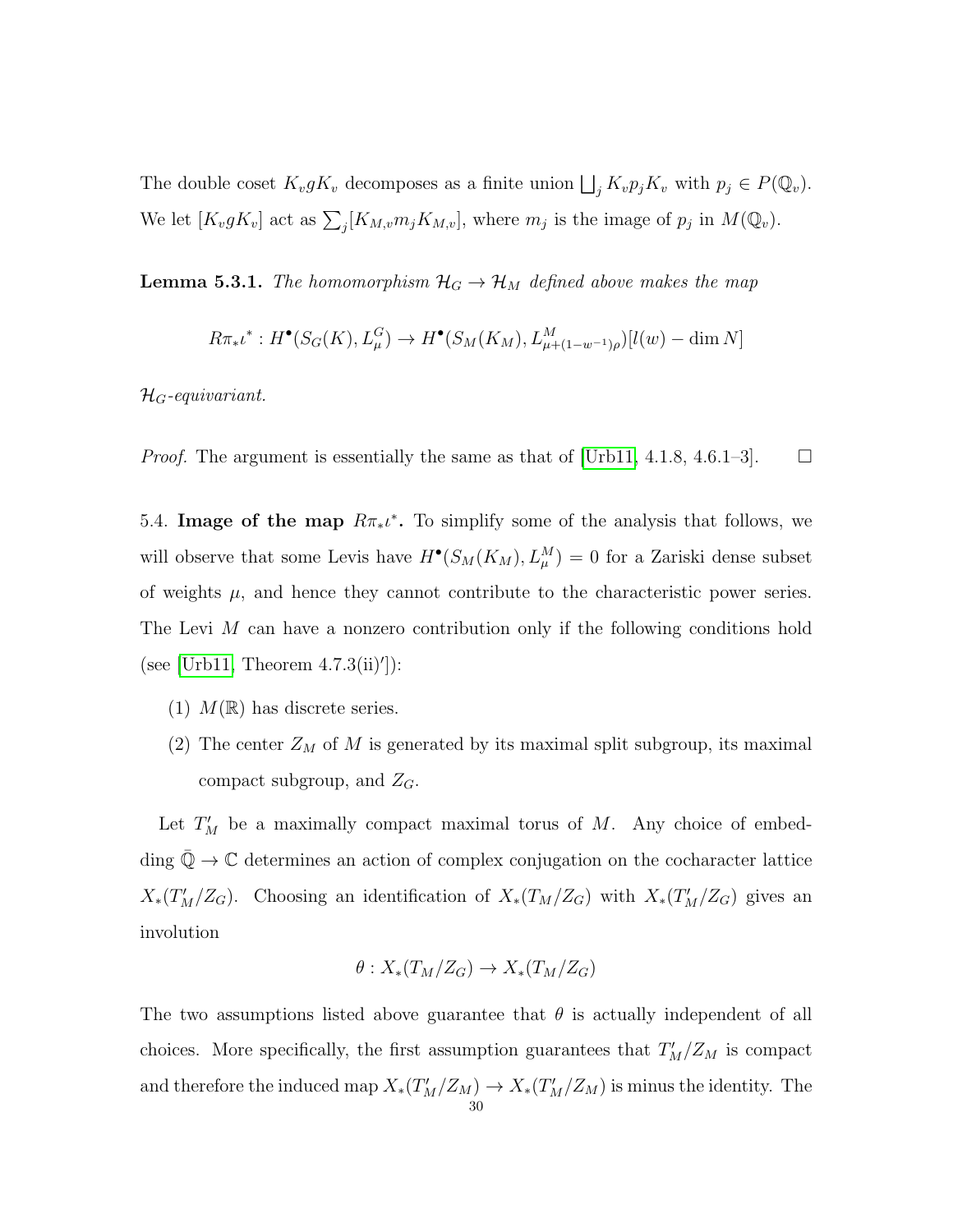second assumption guarantees that the induced map  $X_*(Z_M/Z_G) \to X_*(Z_M/Z_G)$  is independent of the embedding  $\bar{\mathbb{Q}} \to \mathbb{C}$ .

By [\[LS04,](#page-49-12) §3.2], the image of

$$
R\pi_*\iota^*: H^{\bullet}(S_G(K), L^G_{\mu}) \to H^{\bullet}(S_M(K_M), L^M_{\mu+(1-w^{-1})\rho})[l(w) - \dim N]
$$

can have nonzero intersection with the cuspidal part

<span id="page-37-0"></span>
$$
H_!^\bullet(S_M(K_M), L^M_{\mu+(1-w^{-1})\rho})[l(w)-\dim N]
$$

only if

(5.4.1) 
$$
\langle \alpha^{\vee}, w(1+\theta)(\mu+\rho) \rangle \rangle < 0 \quad \forall \alpha^{\vee} \in \Phi_G^{\vee +} \setminus \Phi_M^{\vee +}.
$$

If the above equation holds and no Eisenstein series arising from M has a pole at  $-w(\mu + \rho)$ , then the image contains the cuspidal part. In particular, the image contains the cuspidal part if [\(5.4.1\)](#page-37-0) is satisfied and

<span id="page-37-1"></span>(5.4.2) 
$$
|\langle \alpha^{\vee}, (1+\theta)\mu \rangle| \ge 4 |\langle \alpha^{\vee}, \rho \rangle| \quad \forall \alpha^{\vee} \in \Phi_G^{\vee} \setminus \Phi_M^{\vee}.
$$

The constraint [\(5.4.1\)](#page-37-0) is archimedean in nature, and therefore appears to provide an obstacle to interpolating Eisenstein series p-adically. To get around this issue, we will combine contributions from parabolic subgroups having common Levis.

We will call a Levi subgroup "relevant" if it satisfies the two conditions listed at the beginning of this section, and we will call a parabolic subgroup relevant if its Levi is relevant. Let  $\mathcal{P}_0$  be the set of relevant parabolic subgroups of  $G$ , modulo the relation that  $P_1$  and  $P_2$  are considered equivalent if  $P_1(\mathbb{A}_f)$  and  $P_2(\mathbb{A}_f)$  are conjugate by an element of  $K^pI$ . Let  $\mathcal P$  be the set of relevant parabolic subgroups of  $G$ , modulo the relation that  $P_1$  and  $P_2$  are considered equivalent if  $P_1(\mathbb{Q}_p)$  and  $P_2(\mathbb{Q}_p)$  are conjugate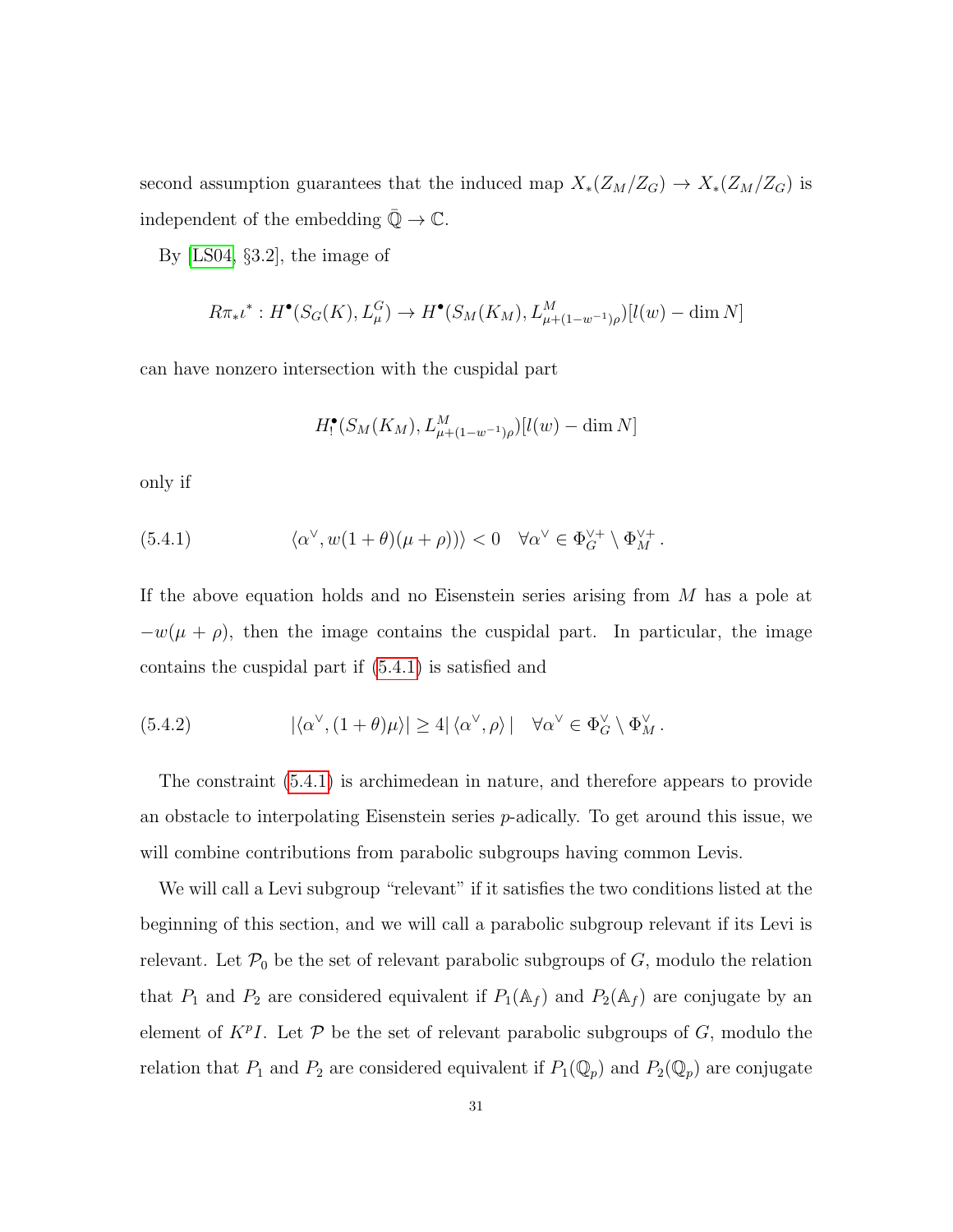by an element of I. Let  $M$  be the set of relevant Levi subgroups of  $G$ , modulo the relation that  $M_1$  and  $M_2$  are considered equivalent if  $M_1(\mathbb{Q}_p)$  and  $M_2(\mathbb{Q}_p)$  are conjugate by an element of I. There are surjections  $\mathcal{P}_0 \to \mathcal{P} \to \mathcal{M}$ .

Choose representatives of each element of  $\mathcal{P}_0$  and M. If P is the representative of an element of  $\mathcal{P}_0$  and M is the representative of its image in M, choose a  $g \in G(\mathbb{Q})$ so that  $M \subset gPg^{-1}$  and the image of g in  $G(\mathbb{Q}_p)$  is in I. This choice determines an identification of  $M$  with the Levi quotient of  $P$ . We will sometimes identify elements of  $P_0$  and M with the chosen representatives.

Let  $M \in \mathcal{M}$ . Assume  $\mu$  is chosen so that [\(5.4.2\)](#page-37-1) is satisfied. Then there is exactly one parabolic subgroup  $P_\mu$  containing M for which [\(5.4.1\)](#page-37-0) will be satisfied: it is the parabolic determined by the set of coroots  $\alpha^{\vee}$  satisfying

$$
\langle \alpha^\vee, (1+\theta)\mu \rangle < 0.
$$

So  $\mu$  determines a section  $\mathcal{M} \to \mathcal{P}$  of the projection  $\mathcal{P} \to \mathcal{M}$ . Let  $\mathcal{P}_{\mu}$  be the image of this section, and let  $\mathcal{P}_{0,\mu}$  be the preimage of  $\mathcal{P}_{\mu}$  in  $\mathcal{P}_{0}$ . At the end of section [5.2,](#page-33-0) we associated each parabolic subgroup of G with an element of  $W_G$ ; this association determines a map  $w: \mathcal{P} \to W_G$ .

<span id="page-38-0"></span>Lemma 5.4.3.

$$
l(w(P_{\mu})) = \frac{1}{2} |(\Phi_G^-\setminus \Phi_M^-) \cap \theta(\Phi_G^+\setminus \Phi_M^+)|
$$

$$
(1 - \theta)(1 - w(P_{\mu})^{-1})\rho = \sum_{\alpha \in (\Phi_G^-\setminus \Phi_M^-) \cap \theta(\Phi_G^+\setminus \Phi_M^+)} \alpha
$$

In particular,  $l(w(P_\mu))$  and  $(1-\theta)(1-w(P_\mu)^{-1})\rho$  do not depend on  $\mu$ .

Proof. By definition,

$$
l(w(P_\mu)) = |\{\alpha \in \Phi_G \setminus \Phi_M | \langle \alpha^\vee, (1+\theta)\mu \rangle > 0, \langle \alpha^\vee, \mu \rangle < 0\}|
$$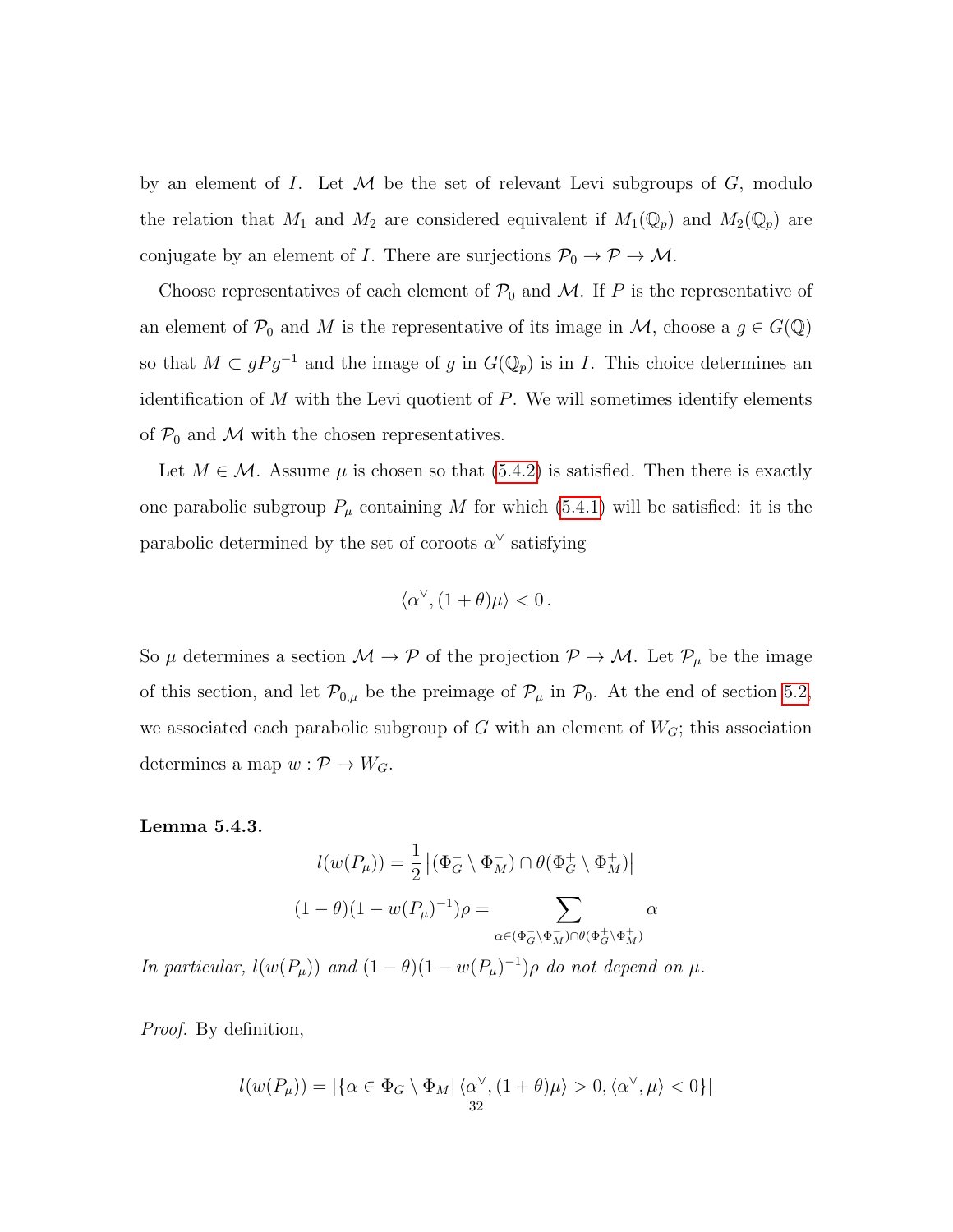Observe that if  $\langle \alpha^{\vee}, \mu \rangle < 0 < \langle \alpha^{\vee}, \theta \mu \rangle$ , then exactly one of the inequalities

$$
\langle \alpha^{\vee}, \mu \rangle < 0 < \langle \alpha^{\vee}, (1+\theta)\mu \rangle \, , \quad \langle (-\alpha^{\vee}\theta), \mu \rangle < 0 < \langle (-\alpha^{\vee}\theta), (1+\theta)\mu \rangle
$$

will be satisfied, and otherwise neither will be satisfied. This observation also proves the second item.  $\Box$ 

We will write  $l(M)$  for  $l(w(P_\mu))$  and  $\rho(M,\mu)$  for  $(1-w(P_\mu)^{-1})\rho$ .

Now we are almost ready to write down an analogue of Lemma [5.1.1](#page-33-1) for cusp forms. The boundary components of  $S_G(K)$  whose Eisenstein series contribute to the characteristic power series  $\det(1 - Xf|H^{\bullet}(S_G(K), L^G_{\mu})) \mod \mathcal{O}_F[\![N(\mu, t)X]\!]$  are in bijection with elements of  $\mathcal{P}_{0,\mu}$ . Given  $M \in \mathcal{M}$ , a choice of a preimage P of M in  $\mathcal{P}_{0,\mu}$  determines an open compact subgroup  $K_M^p$  of  $M(\mathbb{A}_f^p)$  $_{f}^{p}$ ), as described in section [5.2.](#page-33-0) Let  $\mathcal{K}_M^p$  be the collection of all such subgroups.

The analysis of the last few sections gives us the following identity.

**Lemma 5.4.4.** For any dominant algebraic weight  $\mu : T \to F^{\times}$  satisfying [\(5.4.2\)](#page-37-1),

$$
\frac{\det(1 - Xf|H^{\bullet}(S_G(K), L^G_{\mu}))}{\det(1 - Xf|H^{\bullet}_{!}(S_G(K), L^G_{\mu}))}
$$
\n
$$
\equiv \prod_{M \in \mathcal{M}} \prod_{K_M \in \mathcal{K}^p_{M,\mu}} \det(1 - Xf|H^{\bullet}_{!}(S_M(K_M), L^M_{\mu + \rho(M,\mu)}))^{(-1)^{\dim N - l(M)}} \pmod{\mathcal{O}_F[\![N(\mu, t)X]\!]}
$$

In order to interpolate the local systems  $p$ -adically, we need something slightly more general.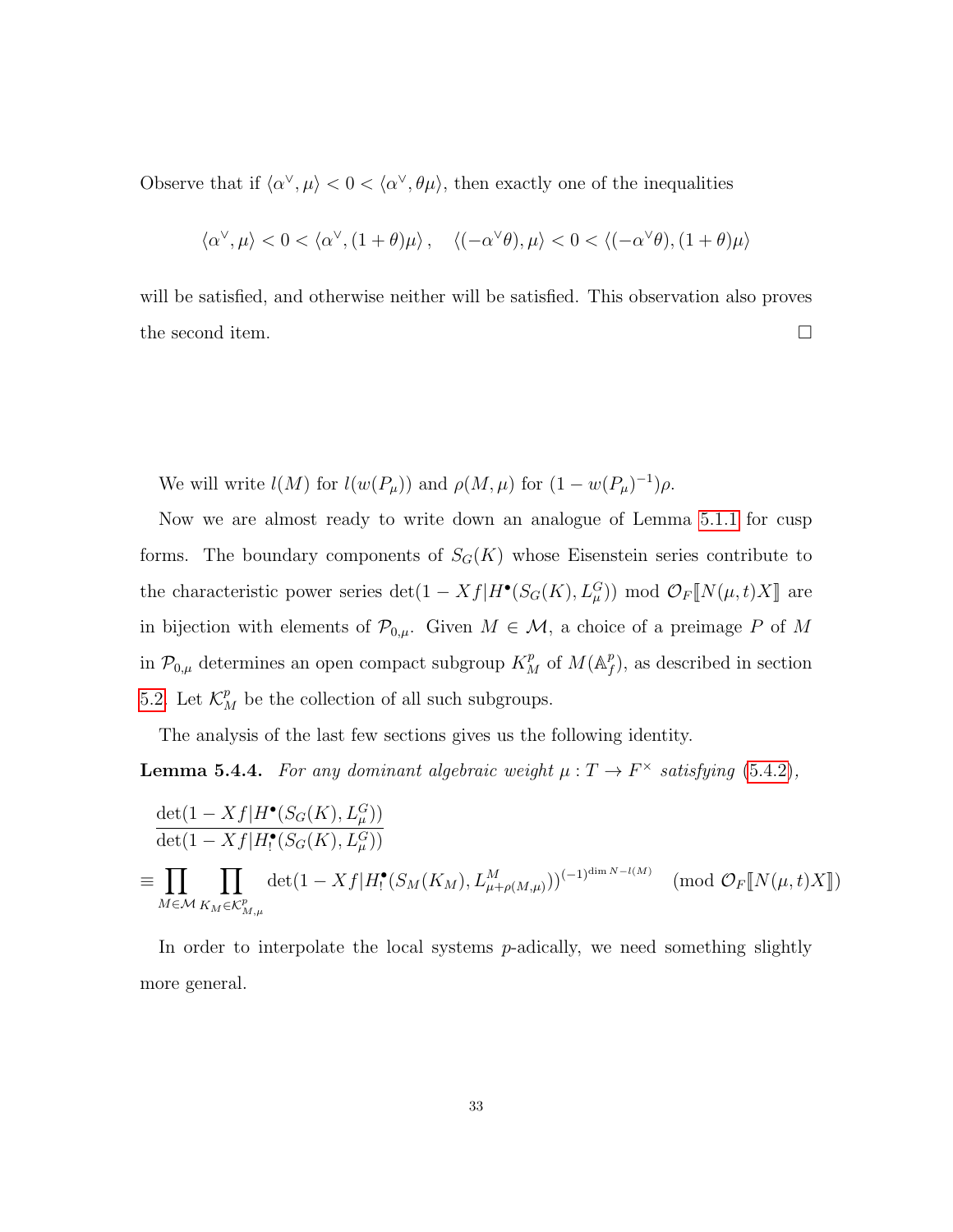<span id="page-40-1"></span>**Proposition 5.4.5.** For any dominant algebraic weights  $\mu : T \to F^{\times}$  and  $\mu_0 : T \to T$  $F_0^{\times}$  satisfying [\(5.4.2\)](#page-37-1),

$$
\frac{\det(1 - Xf|H^{\bullet}(S_G(K), L^G_{\mu}))}{\det(1 - Xf|H^{\bullet}(S_G(K), L^G_{\mu}))}
$$
\n
$$
\equiv \prod_{M \in \mathcal{M}} \prod_{K_M \in \mathcal{K}_{M, \mu_0}} \det(1 - Xf|H^{\bullet}(S_M(K_M), L^M_{\mu + \rho(M, \mu_0)}))^{(-1)^{\dim N - l(M)}} \pmod{\mathcal{O}_F[\![N(\mu, t)X]\!]}
$$

*Proof.* We claim that local systems  $L_{\mu+\rho(M,\mu)}^M$ ,  $L_{\mu+\rho(M,\mu_0)}^M$  are isomorphic. The isomorphism class of each local system depends only the restriction of the weight to  $M<sup>der</sup>$ . The operator  $\frac{1-\theta}{2}$  acts as the identity on the character lattice of  $M^{\text{der}}$ , so the claim follows from Lemma [5.4.3.](#page-38-0) Furthermore, the isomorphism of local systems induces an  $\mathcal{H}_G$ -equivariant isomorphism on cohomology. (The isomorphism on cohomology is not  $\mathcal{H}_M$ -equivariant—the actions of  $u_t$  differ by a factor of  $t^{\rho(M,\mu)-\rho(M,\mu_0)}$ . However, the two homomorphisms  $\mathcal{H}_G \to \mathcal{H}_M$  also differ by the same factor, and so the differences cancel each other.)

It remains to explain why can replace  $\mathcal{K}_{M,\mu}$  with  $\mathcal{K}_{M,\mu_0}$ . Essentially, we need to show that if  $\pi = \pi_{\infty} \otimes \pi_p \otimes \pi_f^p$  $\frac{p}{f}$  is an automorphic representation of M, then

$$
\sum_{K^p_M\in \mathcal{K}^p_{M,\mu}} \text{tr}(\mathbf{1}_{K^p_M}|\pi^p_f) = \text{tr}(\mathbf{1}_{K^p}|\operatorname{Ind}^{G(\mathbb{A}^p_f)}_{P_\mu(\mathbb{A}^p_f)}\pi^p_f)
$$

is independent of  $\mu$ . By [\[BZ77,](#page-48-11) 2.9–2.10], for any place v, the composition series of the local factor of  $\operatorname{Ind}_{P_\mu(\mathbb{A}_f)}^{G(\mathbb{A}_f)} \pi_f^p$  $\int_{f}^{p}$  at v is independent of  $\mu$ . It follows that the trace of  $\mathbf{1}_{K^p}$  does not depend on  $\mu$ .

<span id="page-40-0"></span>5.5. The complex  $C_{G, K^p, \lambda, \text{cusp}}^{\bullet}$ . Now we fix an algebraic dominant weight  $\mu_0$ , and let  $\lambda: T \to A^{\times}$  be any weight. We define  $C_{G, K^{p}, \lambda, \text{cusp}}^{\bullet}$  inductively, assuming that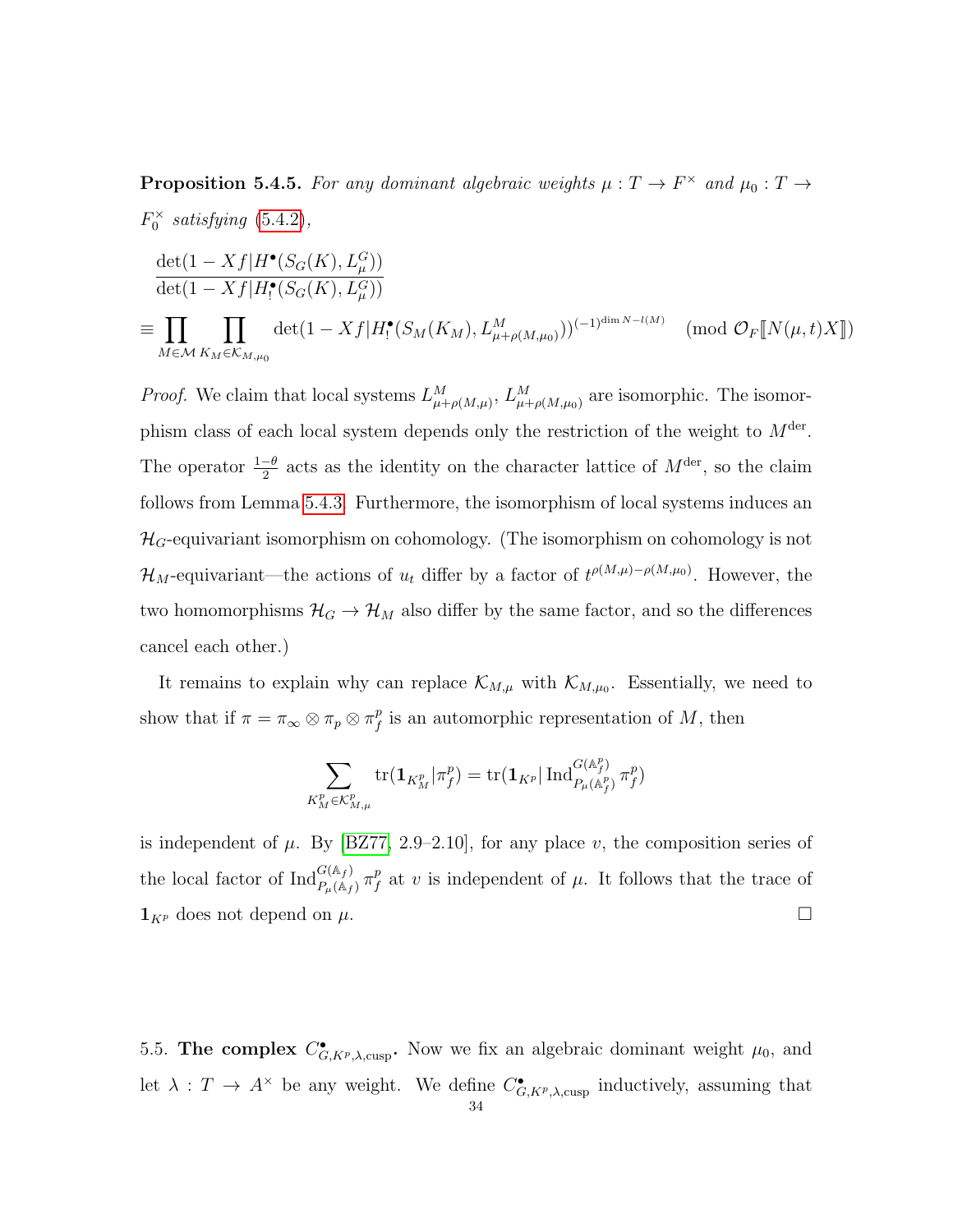analogous complexes have already been defined for  $M \in \mathcal{M}$ .

$$
C_{G,K^p,\lambda,\mathrm{cusp}}^\bullet:=C_{G,K^p,\lambda}^\bullet\oplus\bigoplus_{M\in\mathcal{M}}\bigoplus_{K_M^p\in\mathcal{K}_{M,\mu_0}^p}C_{M,K_M^p,\lambda+\rho(M,\mu_0),\mathrm{cusp}}^\bullet[l(M)-\dim N-1]
$$

<span id="page-41-1"></span>**Proposition 5.5.1.** Let F be a finite extension of  $\mathbb{Q}_p$ , let  $\mu : T \to F^{\times}$  be an algebraic dominant weight, and let  $f = u_t \otimes f^p \in \mathcal{H}'_G$ . If  $\mu$  is sufficiently general, then

$$
\det(1 - Xf|C^{\bullet}_{G, K^p, \mu, \text{cusp}}) \equiv \det(1 - Xf|H_!^{\bullet}(S_G(K), L^G_{\mu})) \pmod{\mathcal{O}_F[\![N(\mu, t)X]\!]}.
$$

*Proof.* By induction, we may assume that the proposition holds for all Levi subgroups of G.

$$
\det(1 - Xf|C_{G,K^p,\mu,\text{cusp}}^{\bullet})
$$
\n
$$
\equiv \det(1 - Xf|H^{\bullet}(S_G(K), L^G_{\mu})) \prod_{M,K_M} \det(1 - Xf|H^{\bullet}(S_M(K_M), L^M_{\mu+\rho(M,\mu_0)}))^{(-1)^{l(M)-\dim N+1}}
$$
\n
$$
\equiv \det(1 - Xf|H^{\bullet}(S_G(K), L^G_{\mu})) \pmod{\mathcal{O}_F[\![N(\mu, t)X]\!]}
$$

where we used the induction hypothesis and Lemma [5.1.1](#page-33-1) in the second line and Proposition [5.4.5](#page-40-1) in the third line. We also use the fact that  $\rho(M, \mu_0)$  is M-dominant, and so  $\mathcal{O}_F[\![N(\mu+\rho(M,\mu_0),t)X]\!] \subseteq \mathcal{O}_F[\![N(\mu,t)X]\!]$ .

The analysis of section [4.4](#page-30-0) applies equally well to  $C_{G, K^p, \lambda, \text{cusp}}^{\bullet}$ . For any  $f \in \mathcal{H}'_G$ , we may define a Fredholm series det  $(1 - Xf|C^{\bullet}_{G,K^p,\lambda,\mathrm{cusp}})$ . If  $P_+(X) = \prod_i \det (1 - Xf|C^i_{G,K^p,\lambda,\mathrm{cusp}})$ has a factorization  $P_+ = Q_+ S_+$  with  $Q_+$  a polynomial with invertible leading coefficient, then this factorization induces a decomposition  $C_{G, K^p, \lambda, \text{cusp}}^{\bullet} = N^{\bullet} \oplus F^{\bullet}$ .

#### 6. Theory of determinants

<span id="page-41-0"></span>In order to construct the pieces of the eigenvariety, we will make use of the theory of determinants. We will recall some basic definitions from [\[Che14\]](#page-48-12) and prove a lemma concerning the ratio of two determinants.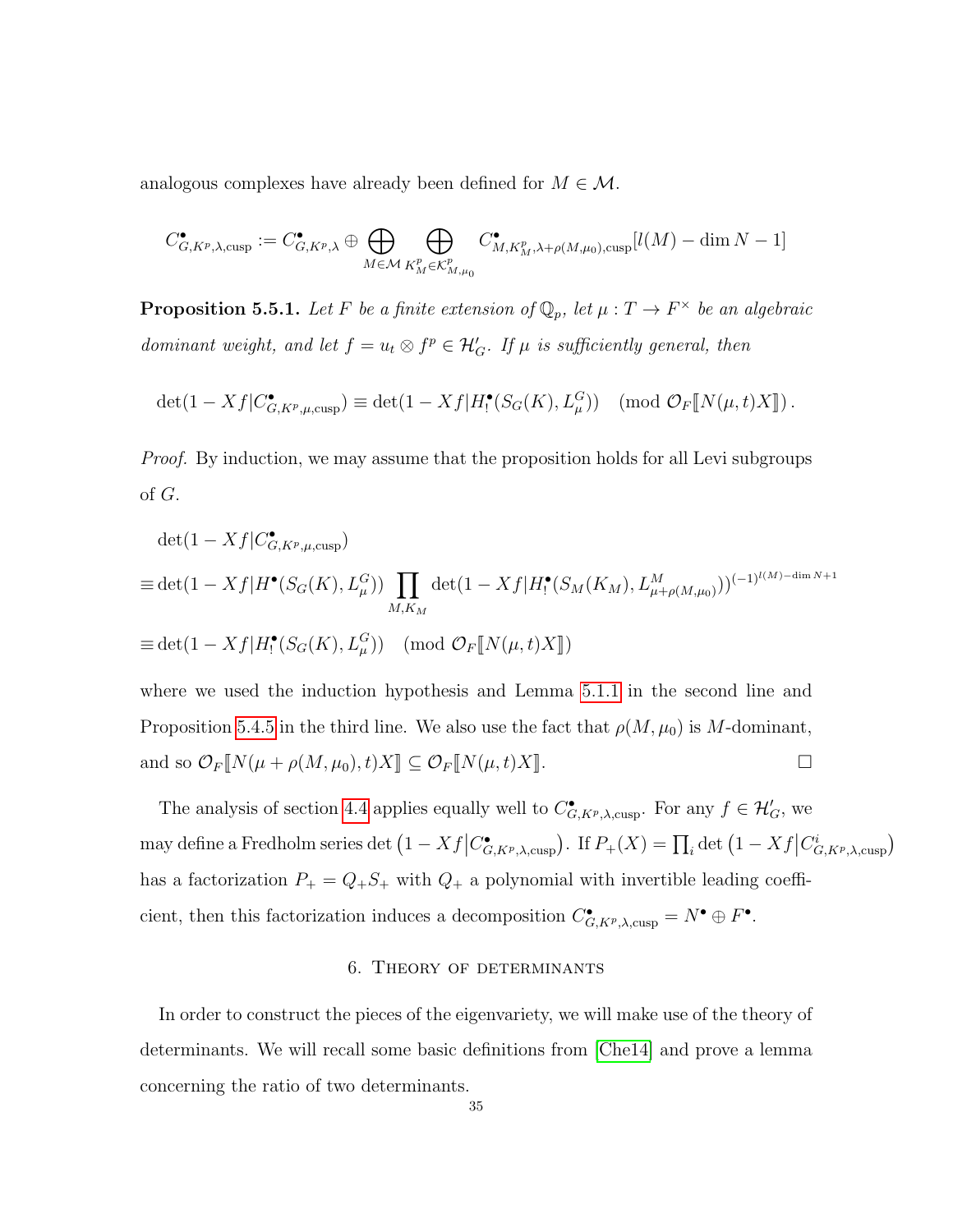**Definition 6.1.** Let A be commutative ring, and let R be an A-module. An A-valued polynomial law on R is a rule that assigns to any commutative A-algebra B a map of sets  $D_B : R \otimes_A B \to B$  that is functorial in the sense that for any A-algebra homomorphism  $f : B \to B'$ ,

$$
D_{B'}\circ (\mathrm{id}_R\otimes f)=f\circ D_B.
$$

Let  $d$  be a nonnegative integer. We say that a polynomial law  $D$  is homogeneous of degree d if

$$
D_B(br) = b^d D_B(r) \quad \forall B, b \in B, r \in R \otimes_A B.
$$

Now assume that R is an A-algebra. We say that a polynomial law D is multiplicative if

$$
D_B(1) = 1, \quad D_B(rr') = D_B(r)D_B(r') \quad \forall B, r, r' \in R \otimes B.
$$

We say that a polynomial law D is a *determinant of dimension d* if it is homogeneous of degree d and multiplicative.

Let M be an R-module that is projective of rank d as an A-module. Then the rule that sends  $r \in R \otimes_A B$  to  $\det(r|M \otimes_A B)$  is a determinant of dimension d.

<span id="page-42-0"></span>**Lemma 6.2** (Rob63, Proposition I.1). Let A be a commutative ring, and let R be an A-module. Let D be an A-valued polynomial law on R that is homogeneous of degree d, let n be a positive integer, and let  $r_1, ..., r_n \in R$ . Then  $D_{A[X_1,...,X_n]}(X_1r_1+...+X_nr_n)$ is a homogeneous polynomial of degree d in  $X_1, ..., X_n$ .

<span id="page-42-1"></span>**Lemma 6.3.** Let A be a commutative ring, let R be an A-algebra, and let  $D^+$ ,  $D^$ be A-valued determinants on R of dimension  $d_+$ ,  $d_-$ , respectively, with  $d_+ \geq d_-$ . Let  $d = d_+ - d_-.$  There is at most one determinant D of dimension d satisfying  $D_R^+$  $_{B}^{+}(r) = D_{B}^{-}$  $\bar{B}(r)D_B(r)$  for all A-algebras B and all  $r \in R \otimes_A B$ .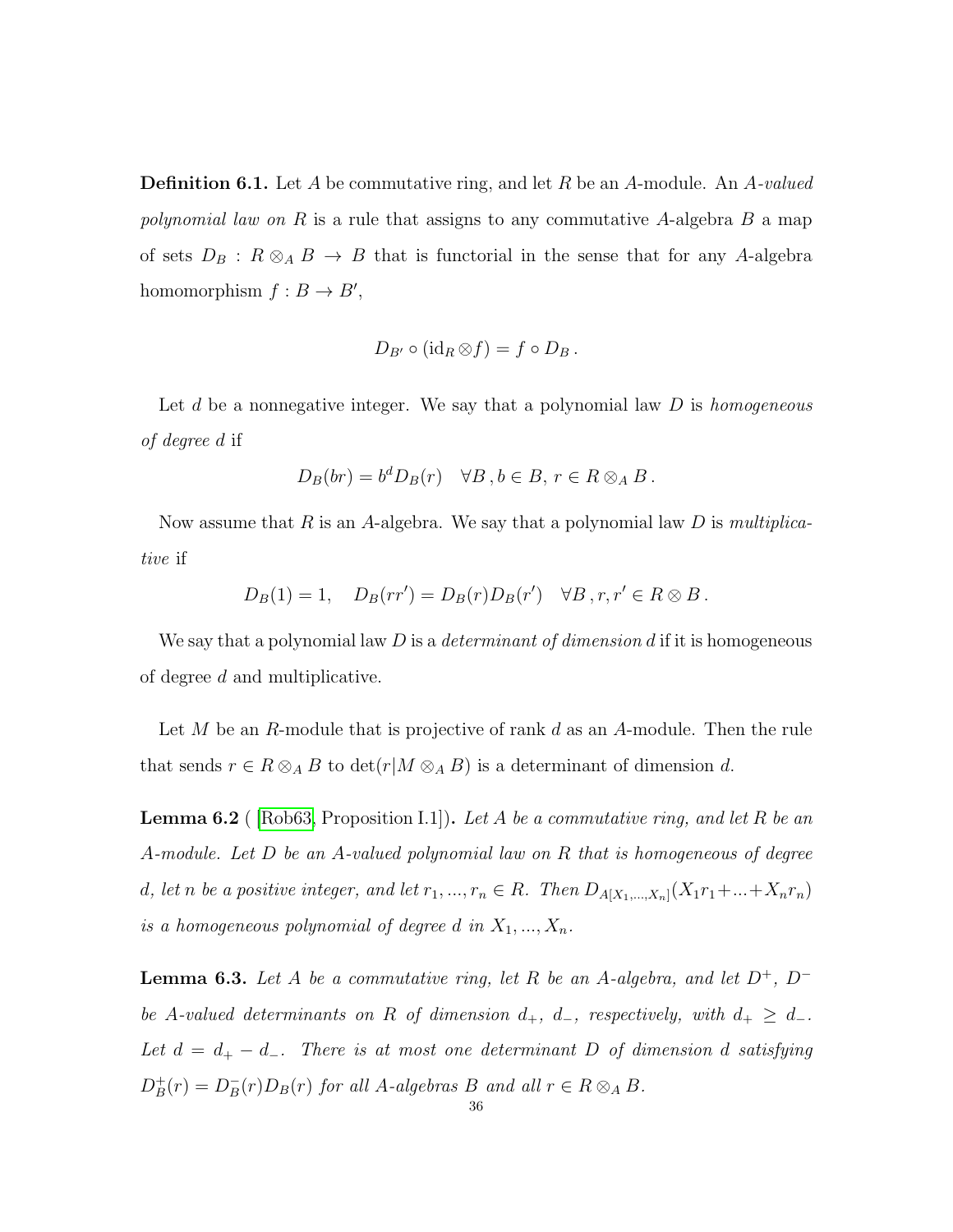The following are equivalent:

- (1) There exists a determinant D satisfying the above condition.
- (2) For any commutative A-algebra B and  $r \in R \otimes_A B$ ,

$$
D_{B[\![X]\!]}^+(1+Xr)/D_{B[\![X]\!]}^-(1+Xr)
$$

is a polynomial of degree at most d in X.

(3) For any positive integer n and  $r_1, ..., r_n \in R$ ,

$$
D_{A[[X_1,...,X_n]]}^+(1+X_1r_1+...+X_nr_n)/D_{A[[X_1,...,X_n]]}^-(1+X_1r_1+...+X_nr_n)
$$

is a polynomial of total degree at most d in  $X_1, ..., X_n$ .

Proof. If  $D_B^ \bar{B}(r)$  is a unit, then we we will define  $F_B(r) := D_B^+$  $\frac{1}{B}(r)/D_B^-(r)$ .

If D is a determinant satisfying the conditions of the lemma, then  $F_{B\|X\|}(1+Xr) =$  $D_{B[\![X]\!]}(1+Xr)$  for all  $B, r \in R \otimes_A B$ . Furthermore,  $D_B(r)$  must be the coefficient of  $X^d$  in  $D_{B[\![X]\!]}(1+Xr)$ , since functoriality implies that both of these quantities must equal the coefficient of  $X^d$  in  $D_{B[X,Y]}(Y+Xr)$ . So D is uniquely determined if it exists.

Lemma [6.2](#page-42-0) proves (1)  $\Rightarrow$  (3), and (3)  $\Rightarrow$  (2) follows from functoriality.

Now we will show that  $(2) \Rightarrow (1)$ . Assume that condition  $(2)$  holds. We define  $D_B(r)$  be the coefficient of  $X^d$  in  $F_{B[\![X]\!]}(1+Xr)$ . We know that  $D_B^+$  $\frac{1}{B[X]}(1+Xr)$  (resp.  $D_R^ \overline{B}_{\llbracket X \rrbracket}(1+Xr)$ ,  $F_{B\llbracket X \rrbracket}(1+Xr)$  is a polynomial of degree at most  $d_+$  (resp.  $d_-$ , d) and the coefficient of  $X^{d_+}$  (resp.  $X^{d_-}$ ,  $X^{d}$ ) is  $D_B^+$  $_B^+(r)$  (resp.  $D_B^ _{B}^{-}(r), D_{B}(r)$ ). So  $D_B^+$  $_{B}^{+}(r) = D_{B}^{-}$  $B_{B}(r)D_{B}(r).$ 

It remains to show that D is a determinant. Since  $D^+, D^-$  are functorial, D is as well. To show that D is homogeneous of degree d, we observe that the map  $X \mapsto bX$ multiplies the coefficient of  $X^d$  in  $F_{B\llbracket X \rrbracket}(1+Xr)$  by  $b^d$ .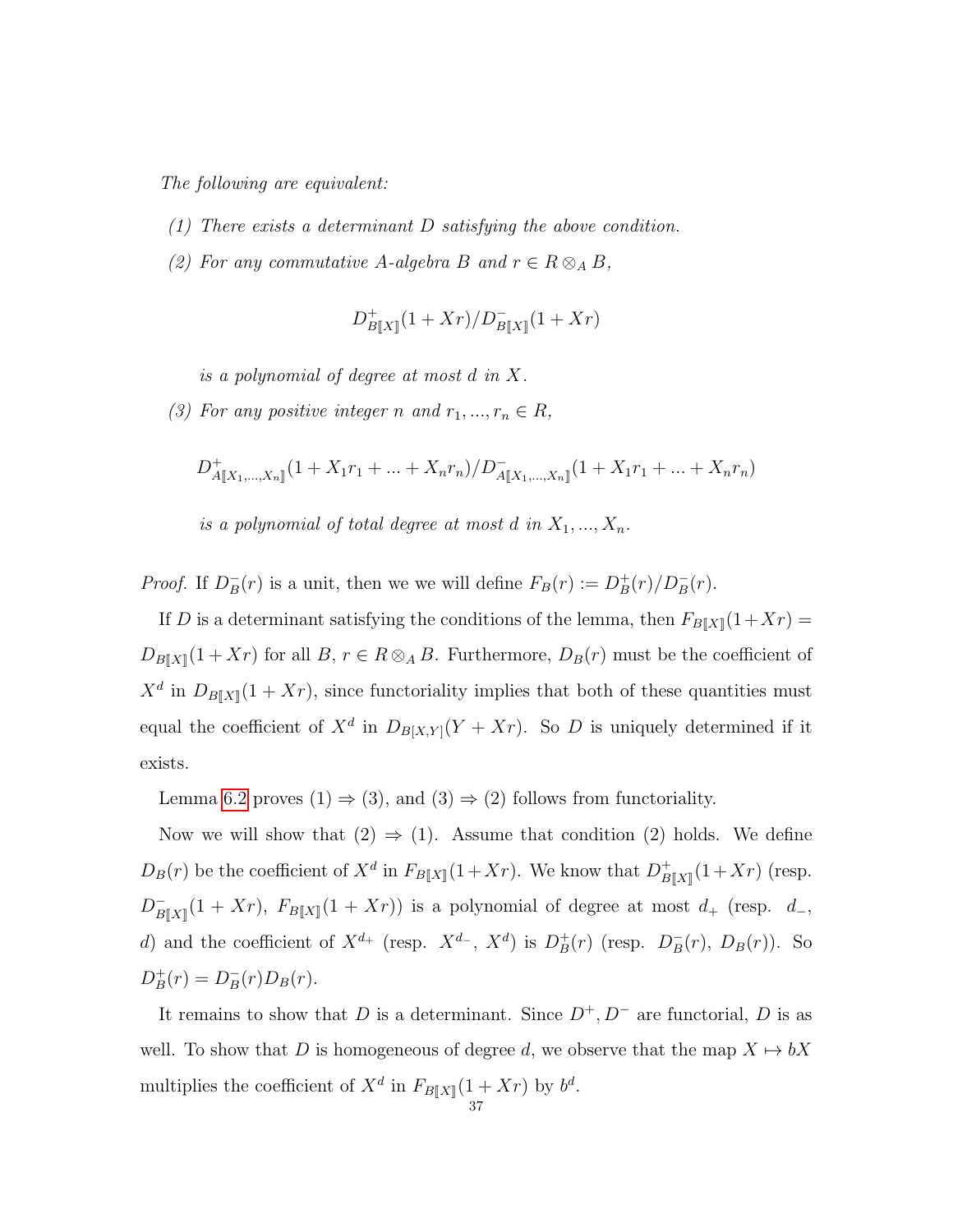Finally, we check that D is multiplicative. We have  $F_{B\llbracket X \rrbracket}(1 + X) = (1 + X)^d$ , so  $D_B(1) = 1$ . Observe that  $D(r_1r_2)$  is the coefficient of  $(X_1X_2)^d$  in  $D_{B[X_1,X_2]}(1 +$  $X_1X_2r_1r_2$ , while  $D(r_1)D(r_2)$  is the coefficient of  $(X_1X_2)^d$  in  $D_{B[X_1,X_2]}(1+X_1r_1+$  $X_2r_2 + X_1X_2r_1r_2$ . The equality of these coefficients follows from Lemma [6.2](#page-42-0) applied to  $1, r_1, r_2, r_1r_2.$ 

**Definition 6.4.** Let D be an A-valued determinant on R. We denote by ker(D) the set of  $r \in R$  such that for all B and all  $r' \in B \otimes_A R$ ,  $D_B(1 + r'r) = 1$ .

#### 7. Construction of the eigenvariety

<span id="page-44-1"></span><span id="page-44-0"></span>7.1. Weight space and Fredholm series. Now we return to the setup of sections [4–](#page-25-0)[5.](#page-31-0) We continue to assume that  $G(\mathbb{R})$  has discrete series. Let T' be the quotient of  $T_0$  by the closure of  $Z_G(\mathbb{Q})G_{\infty}^+K^p \cap T_0$ . We define the weight space

$$
\mathcal{W} := \mathrm{Spa}(\mathbb{Z}_p[\![T']\!], \mathbb{Z}_p[\![T']\!])^{\mathrm{an}}
$$

Let  $\mathcal{U} = \text{Spa}(A, A^+)$  be an open affinoid subset of W with A a complete Tate ring. Let  $\lambda: T_0 \to A^\times$  be the tautological character induced by the map  $T_0 \to T' \to \mathbb{Z}_p[[T']]$ . For any  $f \in \mathcal{H}'_G \otimes_{\mathbb{Z}_p} A$ , let

$$
P_f(X) := \det \left( 1 - Xf \middle| C^{\bullet}_{G, K^p, \lambda, \text{cusp}} \right)^{(-1)^{d/2}}.
$$

Note that  $d = \dim S_G(K)$  is even since  $G(\mathbb{R})$  has discrete series. If V is an open subspace of W, and  $f \in \mathcal{H}'_G \otimes_{\mathbb{Z}_p} \mathcal{O}_{\mathcal{W}}(\mathcal{V})$ , then we can define  $P_f(X)$  by gluing.

**Definition 7.1.1.** Let V be an open subspace of W. A series  $f \in \mathcal{O}_{\mathcal{W}}(\mathcal{V})[[X]]$  is called a Fredholm series if it is the power series expansion of some global section of  $V \times \mathbb{A}^1$  and its leading coefficient is 1.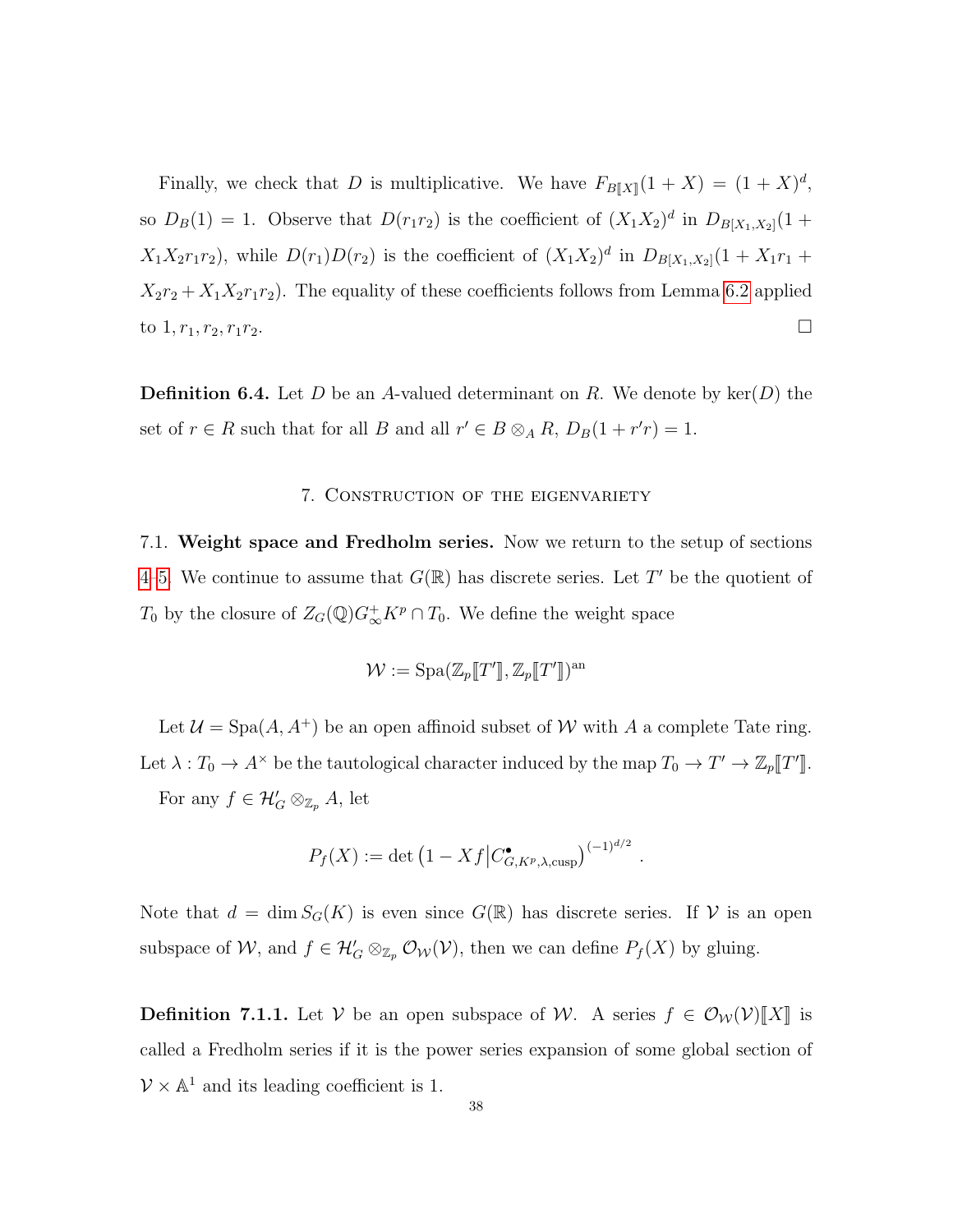This definition agrees with Definition [2.2.1](#page-11-1) if  $\mathcal{V} = \text{Spa}(A, A^+)$  with A a complete Tate ring.

**Proposition 7.1.2.** For  $f \in \mathcal{H}'_G$ , the series  $P_f(X) \in \mathcal{O}_W(\mathcal{W})[[X]]$  is a Fredholm series.

*Proof.* It suffices to check that the restriction of  $P_f$  to each irreducible component  $V$ of W is a Fredholm series. The ring  $\mathcal{O}_{\mathcal{V}}(\mathcal{V}) = \mathcal{O}_{\mathcal{V}}^+$  $v^+_{\mathcal{V}}(\mathcal{V})$  is just the completed group ring of the torsion free part of  $T'$ . In particular, this ring is adic, and its topology is induced by any norm corresponding to a Gauss point of  $\mathcal V$ . So it suffices to check that the restriction of  $P_f(X)$  to some Gauss point of V is a Fredholm series. The Gauss points are characteristic zero points, so we may apply the argument of [\[Urb11,](#page-49-5) Theorem 4.7.3iii] along with Proposition [5.5.1.](#page-41-1)

We will write  $P(X)$  for  $P_{u_t}(X)$ . We define the spectral variety  $\mathcal{Z} \subset \mathcal{W} \times \mathbb{A}^1$  to be the zero locus of  $P(X)$ , and we define  $w : \mathcal{Z} \to \mathcal{W}$  to be the projection. We also define

$$
P_{+}(X) := \prod_{i} \det \left( 1 - X u_{t} \middle| C_{G, K^{p}, \lambda, \text{cusp}}^{i} \right) .
$$

<span id="page-45-0"></span>7.2. Pieces of the eigenvariety. Now we construct the individual pieces of the eigenvariety. Let  $z \in \mathcal{Z}$ . By [\[AIP,](#page-48-6) Corollaire B.1], there exists an open affinoid neighborhood  $\mathcal{U} = \text{Spa}(A, A^+)$  of  $w(z)$  and a factorization  $P_+(X) = Q_+(X)S_+(X)$ , with  $Q_+(X) \in A[X], S_+(X) \in A \{\{X\}\}\$ , such that  $Q_+(X)$  and  $S_+(X)$  are relatively prime,  $Q_+$  vanishes at x, and the leading coefficient of  $Q_+$  is invertible. The factorization of  $P_+$  induces a factorization  $P(X) = Q(X)S(X)$  satisfying similar properties. The factorization also determines a sub-complex  $N^{\bullet}$  of  $C^{\bullet}_{G, K^p, \lambda, \text{cusp}}$ , as described in sections [4.4](#page-30-0) and [5.5.](#page-40-0)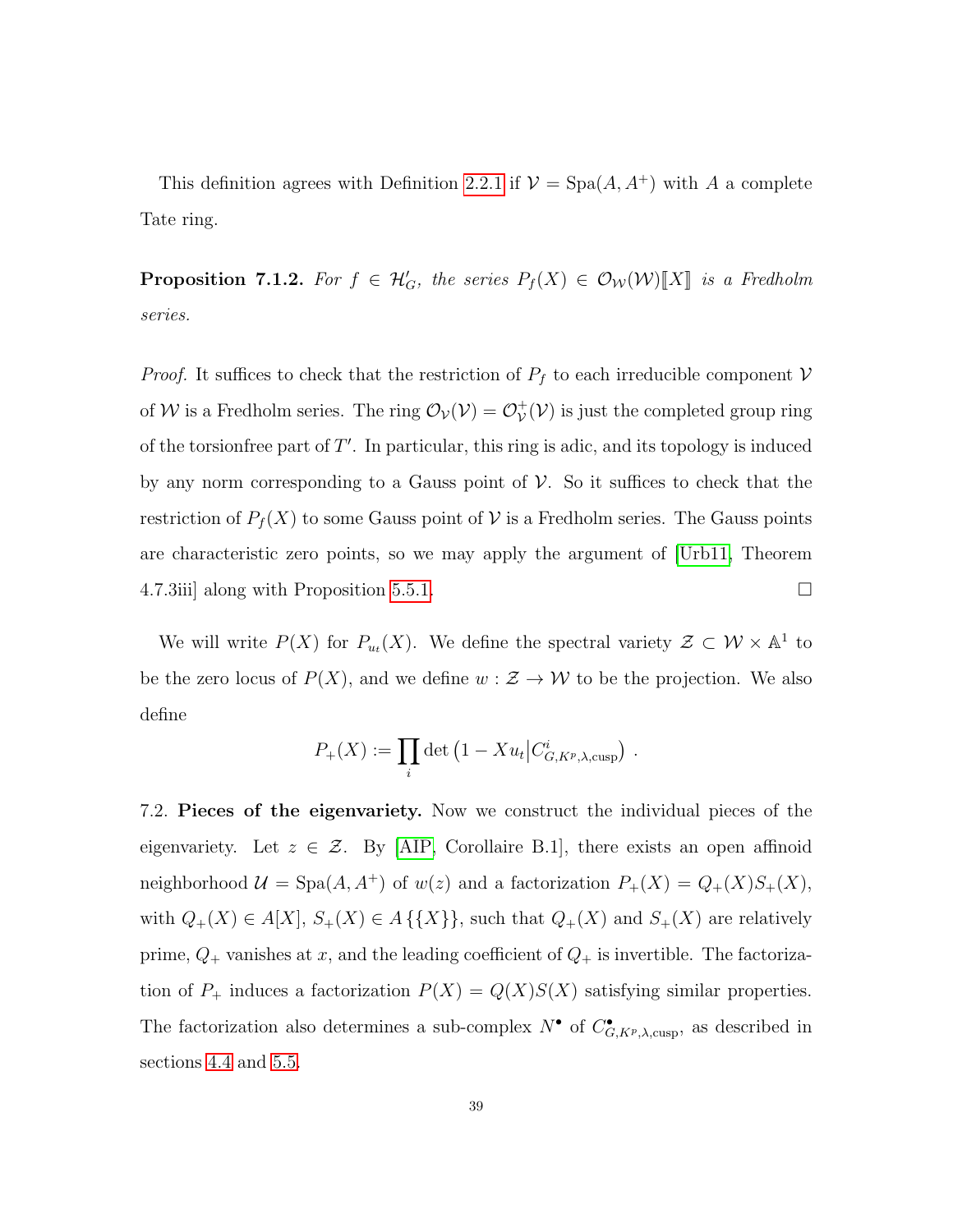**Proposition 7.2.1.** Let D<sup>+</sup> be the determinant associated with the action of  $\mathcal{H}_G \otimes_{\mathbb{Z}_p} A$ on  $\bigoplus_{i\equiv d/2(2)} N^i$ , and let D<sup>-</sup> be the determinant associated with the action of  $\mathcal{H}_G \otimes_{\mathbb{Z}_p} A$ on  $\bigoplus_{i \equiv d/2+1(2)} N^i$ . Then there exists a determinant D so that  $D^+ = DD^-$ .

*Proof.* Let  $R = \mathcal{H}_G \otimes_{\mathbb{Z}_p} A$ . As before, if B is an A-algebra and  $r \in R \otimes_A B$  has the property that  $D_B^ \bar{B}(r)$  is invertible, we write  $F_B(r)$  for the ratio  $D_B^+$  $\frac{1}{B}(r)/D_B^-(r)$ .

First, we will show that for any  $r \in R$ , the polynomial  $D_4^ \bar{A}[X](1+Xr)$  divides the polynomial  $D_{A}^{+}$  $\frac{A}{A[X]}(1+Xr)$ . It suffices to check that this holds at a Zariski dense subset of points of  $U$ . By [\[Urb11,](#page-49-5) Lemma 4.1.12 and Theorem 4.7.3iii], it holds at all rigid analytic points. So  $D_4^ \frac{1}{A[X]}(1+Xr)$  divides  $D_A^+$  $A_{[X]}^+(1+Xr)$ , and hence  $F_{A[\![X]\!]}(1+Xr)$ must be a polynomial.

For any  $z \in \mathbb{Z}_p$ ,  $F_{A[\![X]\!]}(1+X(r+z))$  is a polynomial. Let  $d_+$  and  $d_-$  be the dimensions of  $D^+$  and  $D^-$ , respectively, and let  $d = d_+ - d_-.$  For almost all z,  $D_4^ \overline{A}_{\llbracket X \rrbracket}(1 + X(r + z))$  has degree  $d_{-}$ ; choose one such z. Then  $F_{A\llbracket X \rrbracket}(1 + X(r + z))$  has degree at most d. So  $F_{A[[X]]}(1+Xr) = (1-Xz)^d F_{A[[X]]}(1+X(1-Xz)^{-1}(r+z))$  has degree at most  $d$  as well.

Next, we observe that, since  $F_{A[[X]]}(1+X(z_1r_1+\ldots+z_nr_n))$  is a polynomial of degree at most d for all  $z_1, ..., z_n \in \mathbb{Z}_p$ ,  $r_1, ..., r_n \in R$ ,  $F_{A[\![X_1, ..., X_n]\!]}(1 + X_1r_1 + ... + X_nr_n)$  must be a polynomial of total degree at most d. Then we may apply Lemma [6.3.](#page-42-1)  $\Box$ 

We let  $h_{\mathcal{U},Q_+} = (\mathcal{H}_G \otimes_{\mathbb{Z}_p} A)/\ker(D)$ . Since  $\ker(D)$  contains any operator that annihilates  $N^{\bullet}$ ,  $h_{\mathcal{U},Q_+}$  must be finitely generated as an A-module. We use the extension  $h_{\mathcal{U},Q_+} \to A$  to construct an adic space  $\mathcal{E}_{\mathcal{U},Q_+}$  over U as follows. We give  $h_{\mathcal{U},Q_+}$  the "A-module topology" defined in [\[Hub94,](#page-49-14) Section 2], and we let  $h_{U,Q}^+$  be the normal closure of  $A^+$  in  $h_{U,Q}$ . We define  $\mathcal{E}_{\mathcal{U},Q_+} = \text{Spa}(h_{\mathcal{U},Q_+}, h^+_{\mathcal{U},Q_+}).$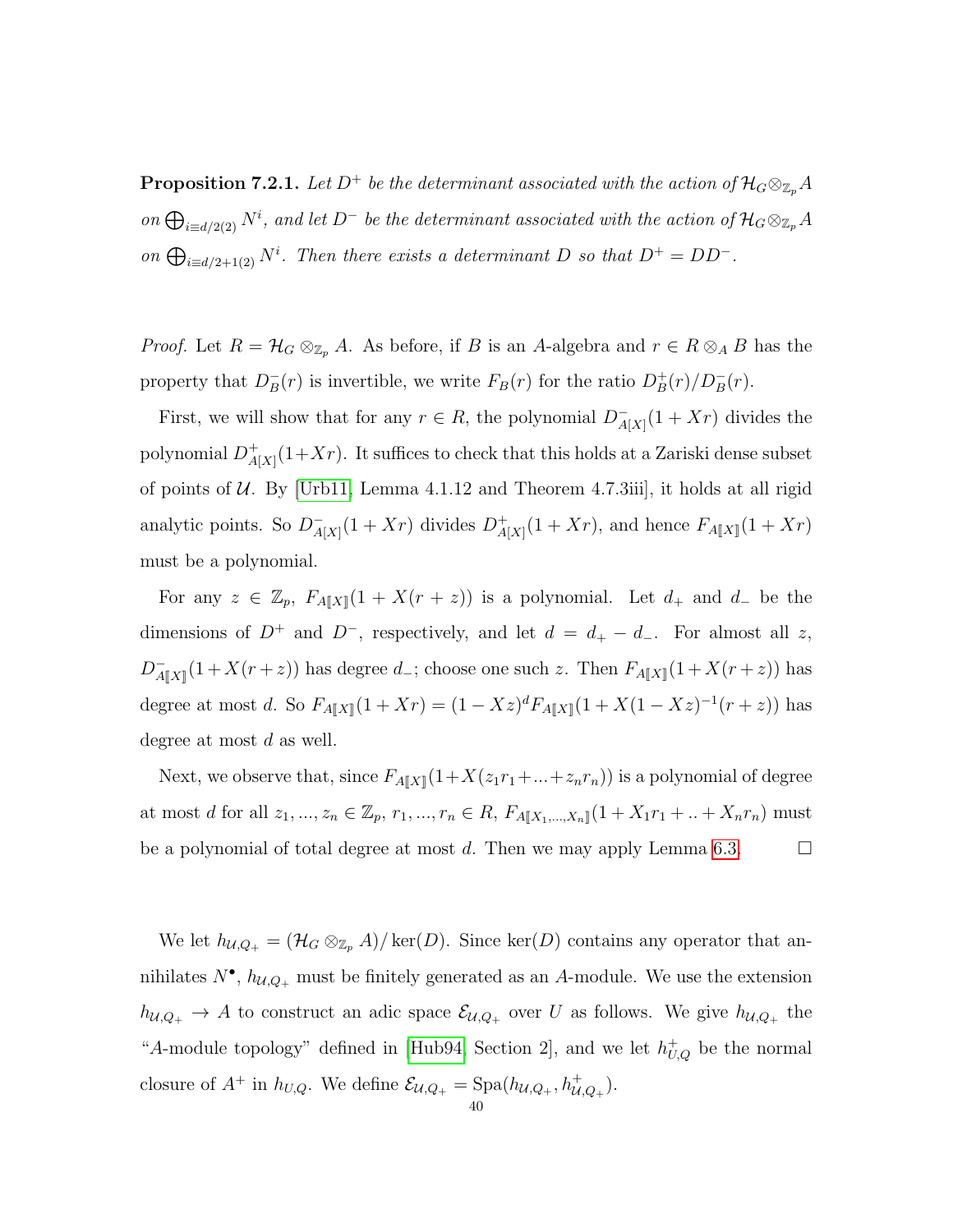Since  $Q^*(X)$  is the characteristic polynomial of u acting on  $N^{\bullet}$ , it follows from [\[Che14,](#page-48-12) Lemma 1.12iv] that  $Q^*(u)$  is in ker(D), and so there is a canonical map  $\mathcal{E}_{\mathcal{U},Q_+}\to\mathcal{Z}.$ 

<span id="page-47-0"></span>7.3. Gluing. We will glue the  $\mathcal{E}_{\mathcal{U},Q_+}$  as in [\[Buz07,](#page-48-7) Section 5]. We need the following lemma to verify that the pieces can be glued.

**Lemma 7.3.1.** If  $\mathcal{U}' \subset \mathcal{U}$ , then there is a canonical isomorphism  $\mathcal{E}_{\mathcal{U}',Q_+} \cong \mathcal{E}_{\mathcal{U},Q_+} \times_{\mathcal{U}}$  $\mathcal{U}'$  .

*Proof.* The restriction map  $\mathcal{O}_{\mathcal{W}}(\mathcal{U}) \to \mathcal{O}_{\mathcal{W}}(\mathcal{U}')$  is étale by [\[Hub96,](#page-49-15) Proposition 1.6.7i and Corollary 1.7.3iii]. By [\[Ryd08,](#page-49-16) Theorem I.2.3.2],  $h_{\mathcal{U}',Q_+} \cong h_{\mathcal{U},Q_+} \otimes_{\mathcal{O}_{\mathcal{W}}(\mathcal{U})} \mathcal{O}_{\mathcal{W}}(\mathcal{U}').$ Since  $h_{\mathcal{U},Q_+}$  is finite over  $\mathcal{O}_{\mathcal{W}}(\mathcal{U}')$ , it follows that  $\mathcal{E}_{\mathcal{U}',Q_+} \cong \mathcal{E}_{\mathcal{U},Q_+} \times_{\mathcal{U}} \mathcal{U}'$ . — П

One can also show, using essentially the same proof as [\[Urb11,](#page-49-5) Proposition 5.3.5], that if  $Q_+$  and  $Q'_+$  are relatively prime, then there is a canonical isomorphism  $\mathcal{E}_{\mathcal{U}, Q_+ Q_+'} \cong \mathcal{E}_{\mathcal{U}, Q_+} \sqcup \mathcal{E}_{\mathcal{U}, Q_+'}.$ 

**Theorem 7.3.2.** The  $\mathcal{E}_{\mathcal{U},Q_+}$  can be glued to form an adic space  $\mathcal{E}$ . Furthermore,  $\mathcal{E}$  is equidimensional in the sense of [\[Hub96,](#page-49-15) Definition 1.8.1] and the morphism  $\mathcal{E} \to \mathcal{Z}$ is finite and surjective.

*Proof.* To show that the morphism  $\mathcal{E} \to \mathcal{Z}$  is finite, we observe that  $\mathcal{Z}$  can be covered by open sets whose preimage in  $\mathcal E$  is contained in some  $\mathcal E_{\mathcal U,Q_+}$ . The finiteness of the morphism  $\mathcal{E} \to \mathcal{Z}$  then follows from the finiteness of the maps  $\mathcal{E}_{\mathcal{U},Q_+} \to \mathcal{U}$ .

Now we check that the morphism is surjective. Let  $z \in \mathcal{Z}$ , and let k be the residue field of z. Observe that  $Spec\ \mathcal{H}_G \to Spec\ \mathbb{Z}_p[u_t]$  is surjective, so  $\mathcal{H}_G \otimes_{\mathbb{Z}_p[u_t]} k$  cannot be the zero ring. The image of ker(D) in  $\mathcal{H}_G \otimes_{\mathbb{Z}_p[u_t]} k$  is contained in the kernel of the base change of D to  $\mathcal{H}_G \otimes_{\mathbb{Z}_p[u_t]} k$ . Therefore the image of ker(D) cannot be the unit ideal, and so there must be a point of  $\mathcal E$  lying above z.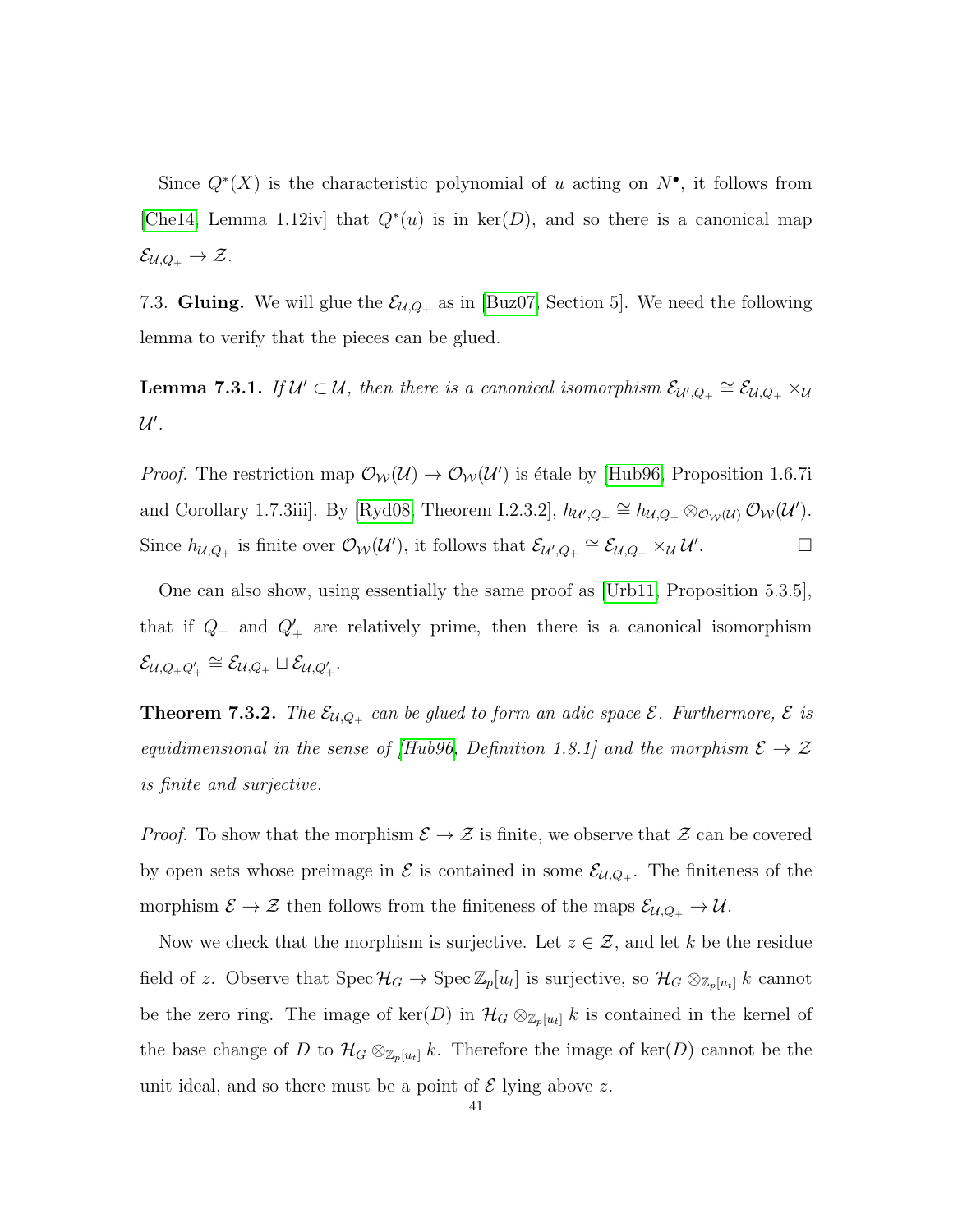Finally, we show that  $\mathcal E$  is equidimensional. The characteristic zero locus of W can be covered by open affinoids  $\mathcal{U} = \text{Spa}(A, A^+)$  with A an integral domain. Then for any Q,  $h_{\mathcal{U},\mathcal{Q}}$  will be a torsion free A-module, so the portion of  $\mathcal E$  lying over  $\mathcal U$  will be equidimensional. For any affinoid  $\mathcal{U} = \text{Spa}(A, A^+) \subset X$ , p is not a zero divisor in A, so  $\mathcal E$  cannot have any components that consist solely of characteristic p points.  $\Box$ 

#### <span id="page-48-0"></span>**REFERENCES**

- <span id="page-48-6"></span>[AIP] F. Andreatta, A. Iovita, and V. Pilloni. Le halo spectral. Ann. Sci. École Norm. Sup. To appear.
- <span id="page-48-8"></span>[Ami64] Y. Amice. Interpolation p-adique. Bull. Soc. Math. France, 92:117–180, 1964.
- <span id="page-48-4"></span>[AS08] A. Ash and G. Stevens. p-adic deformations of arithmetic cohomology. 2008.
- <span id="page-48-5"></span>[BK05] K. Buzzard and L. J. P. Kilford. The 2-adic eigencurve at the boundary of weight space. Compos. Math., 141(3):605–619, 2005.
- <span id="page-48-7"></span>[Buz07] K. Buzzard. Eigenvarieties. In L-functions and Galois representations, volume 320 of London Math. Soc. Lecture Note Ser., pages 59–120. Cambridge Univ. Press, Cambridge, 2007.
- <span id="page-48-10"></span>[BW00] A. Borel and N. Wallach. Continuous cohomology, discrete subgroups, and representations of reductive groups, volume 67 of Mathematical Surveys and Monographs. American Mathematical Society, Providence, RI, second edition, 2000.
- <span id="page-48-11"></span>[BZ77] I. N. Bernstein and A. V. Zelevinsky. Induced representations of reductive p-adic groups. I. Ann. Sci. École Norm. Sup.  $(4)$ , 10(4):441–472, 1977.
- <span id="page-48-12"></span>[Che<sub>14]</sub> G. Chenevier. The *p*-adic analytic space of pseudocharacters of a profinite group and pseudorepresentations over arbitrary rings. In Automorphic forms and Galois representations. Vol. 1, volume 414 of London Math. Soc. Lecture Note Ser., pages 221–285. Cambridge Univ. Press, Cambridge, 2014.
- <span id="page-48-1"></span>[CM98] R. Coleman and B. Mazur. The eigencurve. In Galois representations in arithmetic algebraic geometry (Durham, 1996), volume 254 of London Math. Soc. Lecture Note Ser., pages 1–113. Cambridge Univ. Press, Cambridge, 1998.
- <span id="page-48-2"></span>[Col96] R. F. Coleman. Classical and overconvergent modular forms. Invent. Math., 124(1-3):215– 241, 1996.
- <span id="page-48-3"></span>[Col97] R. F. Coleman. p-adic Banach spaces and families of modular forms. Invent. Math., 127(3):417–479, 1997.
- <span id="page-48-9"></span>[Col10] P. Colmez. Fonctions d'une variable p-adique. Ast´erisque, 330:13–59, 2010.